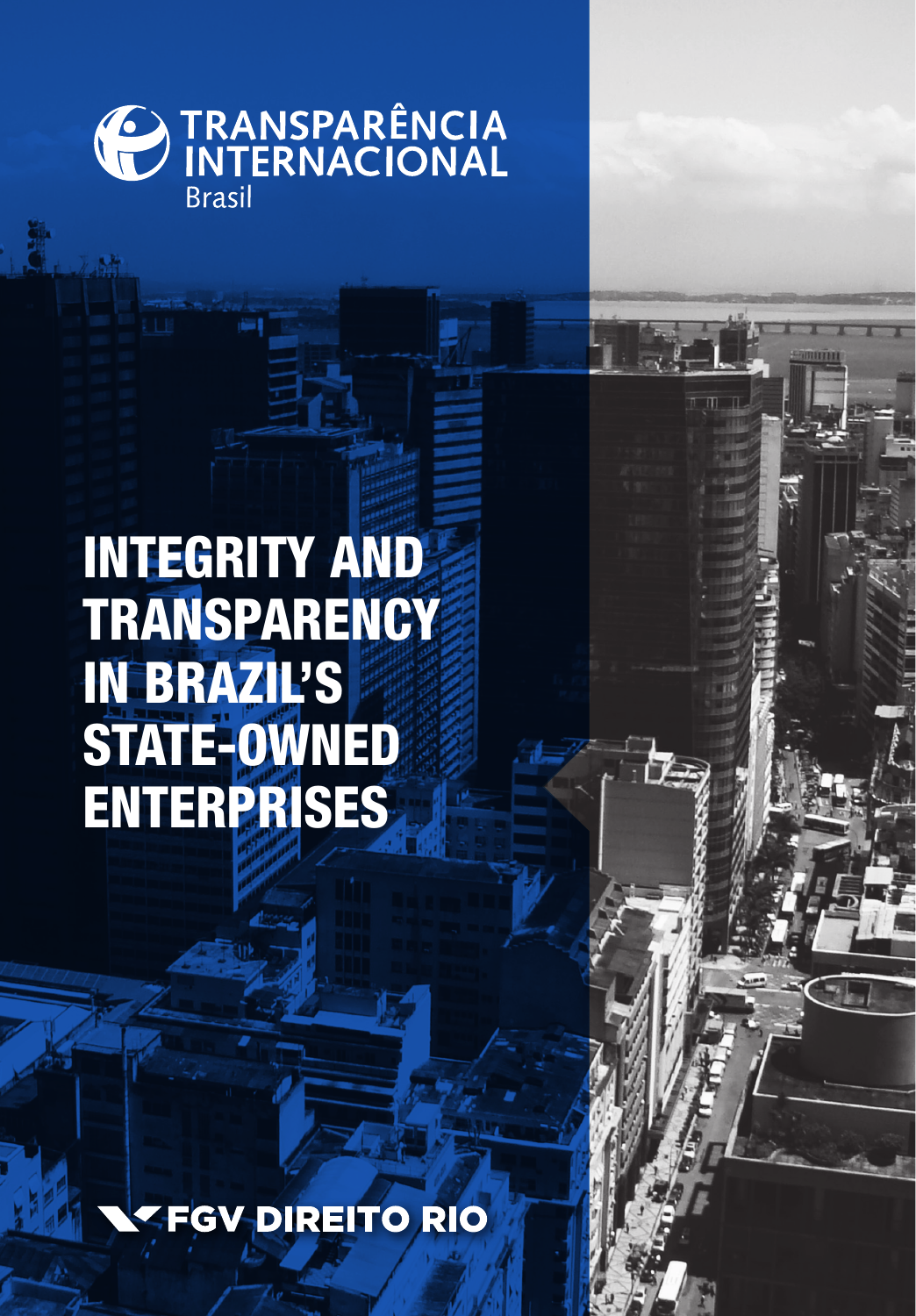Transparency International (TI) is a global movement with a single vision: a world in which government, business, civil society and the daily lives of people are free of corruption. With more than 100 chapters worldwide and an international secretariat in Berlin, we are leading the fight against corruption to turn this vision into reality.

Authors: Michael Freitas Mohallem, Beto Vasconcelos and Guilherme France **Revision:** Renata Sangeon and Maíra Martini **Cover and format design: Andreza Moreira Translation: Vicente Melo** 

Project coordination: Claudia Sanen

Every effort has been made to verify the accuracy of the information contained in this report and all information was believed to be correct as at October 2017; nevertheless, Transparency International Brazil and Fundação Getulio Vargas cannot accept responsibility for the consequences of its use for other purposes or in other contexts.

ISBN: 978-65-86060-01-0 Except if noted otherwise, this paper is under the CC BY-NC-AS licence.

This report received funding from the Norwegian Ministry of Foreign Affairs and the support of Royal Norwegian Consulate General in Rio de Janeiro.



**Algement Convergian Ministry**<br> **Algement Of Foreign Affairs**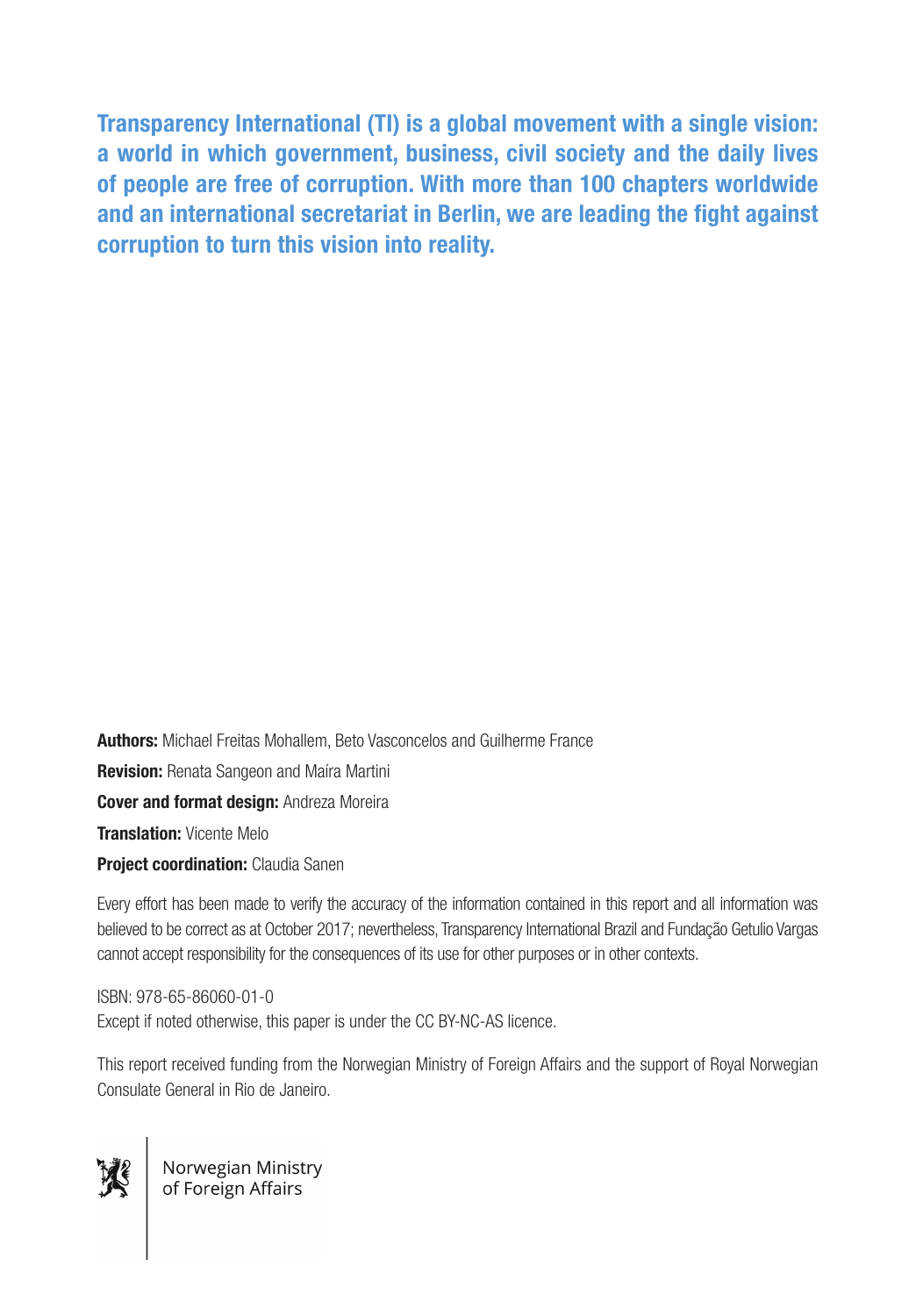# **INTEGRITY AND TRANSPARENCY IN BRAZIL'S STATE-OWNED ENTERPRISES**

Michael Freitas Mohallem<sup>1</sup>, Beto Vasconcelos<sup>2</sup> and Guilherme France<sup>3</sup>

<sup>1</sup> Professor at FGV Rio Law School.

<sup>2</sup> Professor at FGV Rio Law School.

<sup>3</sup> Researcher at FGV Rio Law School.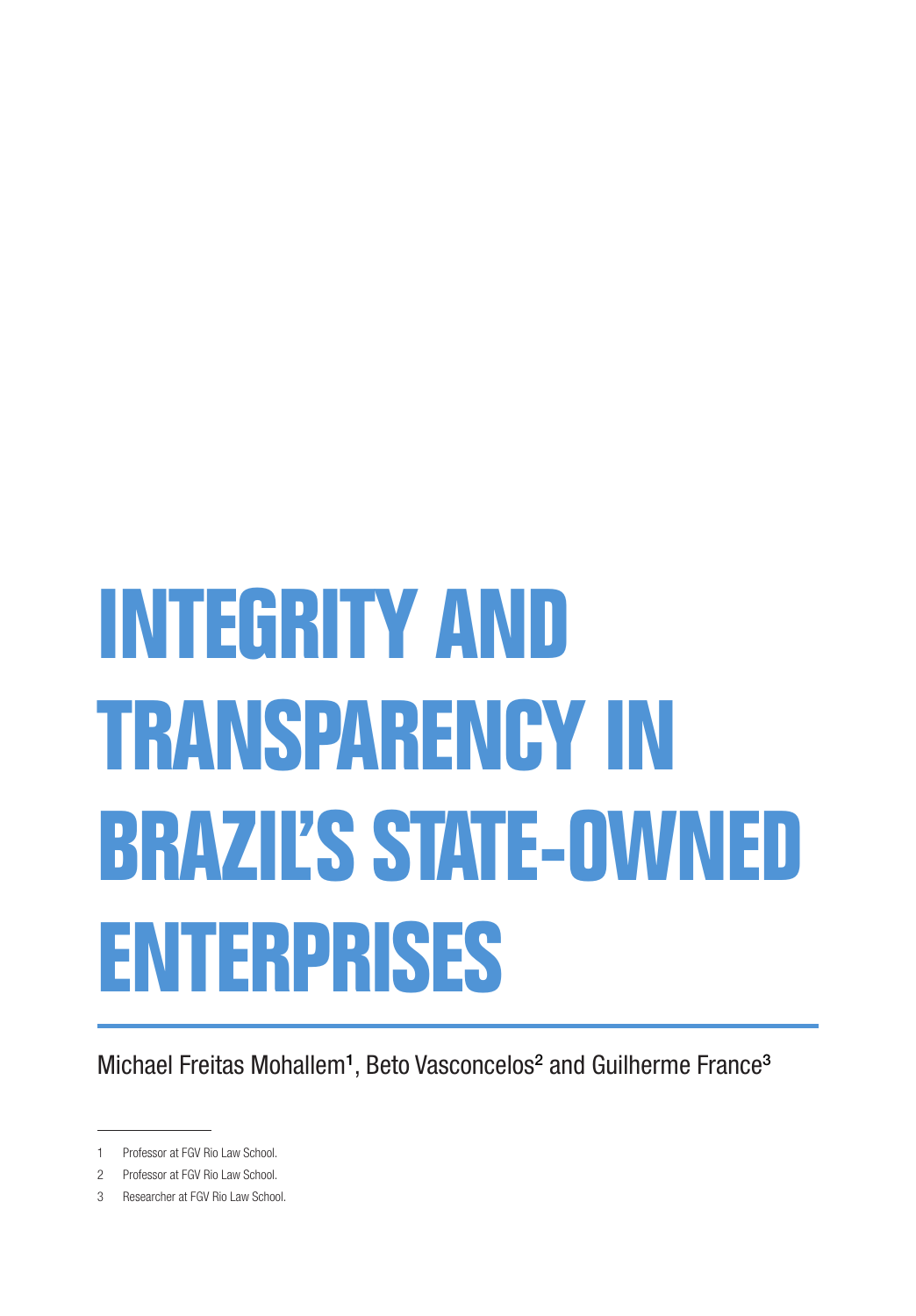# ABOUT THE INITIATIVE

The Integrity Initiative for Brazilian State-Owned Enterprises (SOEs) is part of Transparency International – Brazil's Emerging Markets Integrity Programme, which aims to transform the Brazilian business landscape so that it may adopt high standards of integrity and exert a positive influence on the practices of regional businesses and those of the Global South.

The report "Integrity and Transparency in Brazil's State-Owned Enterprises" is the result of a partnership between FGV Rio Law School and Transparency International – Brazil and was made possible trough funding from the Norwegian Ministry of Foreign Affairs and the support of Royal Norwegian Consulate General in Rio de Janeiro.

The initiative's purpose is to take the best international practices, especially the OECD's Guidelines on Corporate Governance of State-Owned Enterprises, and point out which directions Brazil's SOEs could follow in order to improve several aspects pertaining to Integrity, such as compliance, transparency, corporate governance and institutional relations.



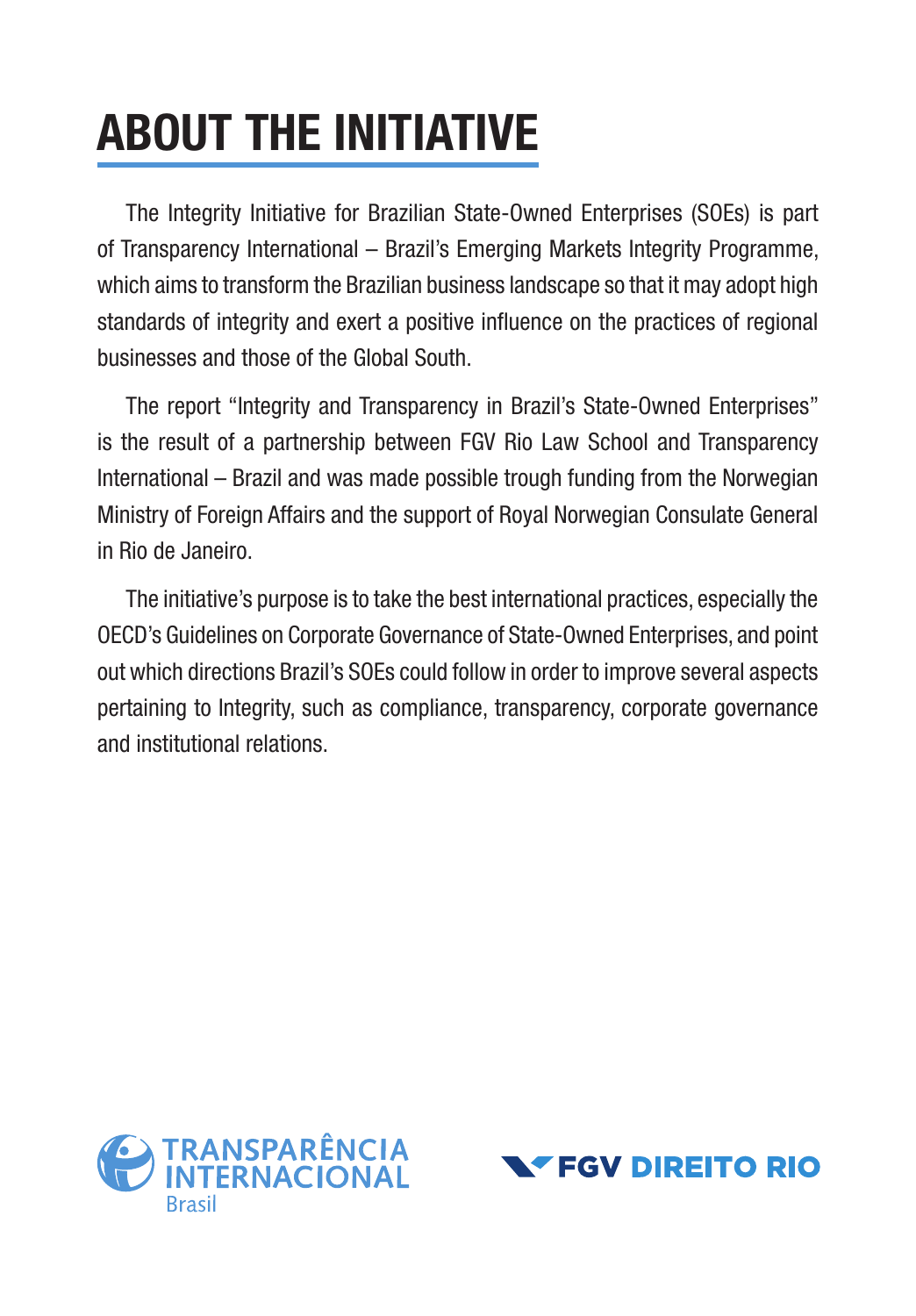# <span id="page-4-0"></span>**CONTENT**

| INTRODUCTION 6                                                                                                                                                                                                                 |     |
|--------------------------------------------------------------------------------------------------------------------------------------------------------------------------------------------------------------------------------|-----|
| STATE-OWNED ENTERPRISES AND BRAZIL'S POLITICAL CONTEXT <b>STATE-OWNED</b> ENTERPRISES AND BRAZIL'S POLITICAL CONTEXT                                                                                                           |     |
| THE PRESENCE OF STATE-OWNED ENTERPRISES                                                                                                                                                                                        |     |
| GOVERNANCE 23                                                                                                                                                                                                                  |     |
|                                                                                                                                                                                                                                |     |
|                                                                                                                                                                                                                                |     |
|                                                                                                                                                                                                                                |     |
|                                                                                                                                                                                                                                |     |
| THE EXECUTIVE BOARD <b>Example 2018</b> 17                                                                                                                                                                                     |     |
| COMPLIANCE IN STATE-OWNED ENTERPRISES <b>COMPLIANCE</b> 19                                                                                                                                                                     |     |
|                                                                                                                                                                                                                                |     |
|                                                                                                                                                                                                                                |     |
|                                                                                                                                                                                                                                |     |
|                                                                                                                                                                                                                                |     |
|                                                                                                                                                                                                                                |     |
| TRANSPARENCY NATIONAL CONTRACT CONTRACT CONTRACT OF THE CONTRACT OF THE CONTRACT OF THE CONTRACT OF THE CONTRACT OF THE CONTRACT OF THE CONTRACT OF THE CONTRACT OF THE CONTRACT OF THE CONTRACT OF THE CONTRACT OF THE CONTRA | .28 |
| <b>INSTITUTIONAL RELATIONS IN STATE-OWNED ENTERPRISES 34</b>                                                                                                                                                                   |     |
|                                                                                                                                                                                                                                |     |
|                                                                                                                                                                                                                                |     |
| INTERNAL CONTROLS <b>And CONTROLS</b>                                                                                                                                                                                          | 38  |
| CONCLUSION <b>Executive CONCLUSION</b>                                                                                                                                                                                         | 41  |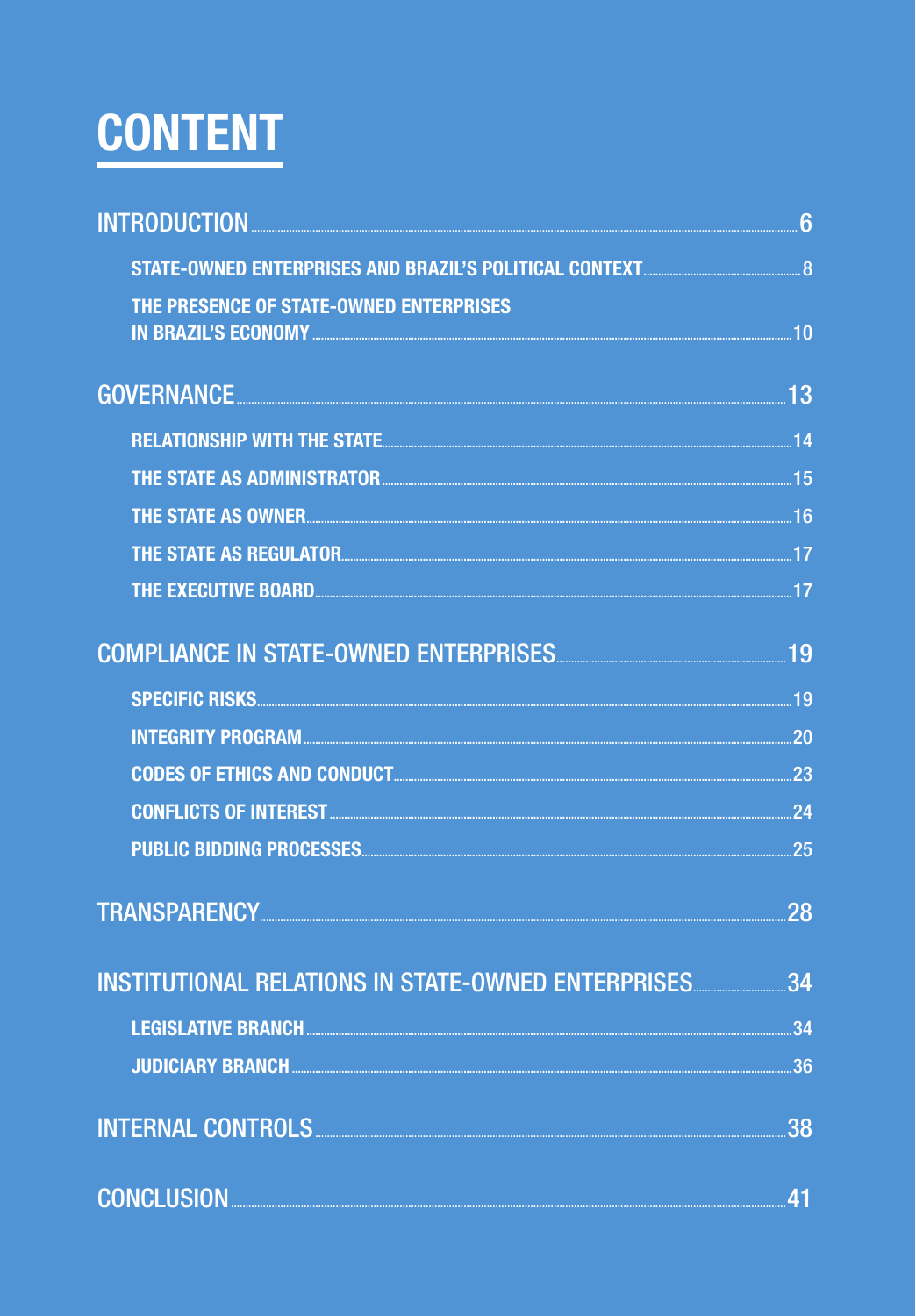# <span id="page-5-0"></span>INTRODUCTION

The process of fighting corruption often leads to paradoxical public perceptions – the larger the revelations about corruption schemes, the more frustrated the public becomes with the current institutions. This was shown by the "Portraits of Brazilian Society" survey, which identified corruption as the main problem in Brazil for 2016, according to 65% of the population<sup>1</sup>. Similarly, Transparency International's *Corruption Perception Index* indicates that perceptions of corruption in Brazil have taken a turn for the worse over the past five years, despite this period seeming to be the most intense and effective when it comes to counter corruption schemes in the country's history<sup>2</sup>.

Recent reactions by the public and institutions have reflected the widespread sentiments displayed in the unprecedented protests of a few years back<sup>3</sup>.

At the centre of this troubled scenario, brought to light by Operation Carwash ("Operação Lava Jato" in Portuguese), we can find Brazil's state-owned enterprises (SOEs), especially Petrobras. The fact that these companies, which are important reference points for the Brazilian population, were the targets of corruption schemes carried out over the last decades has had an impact on Brazilian society. As a result of

the various institutional and legal changes that have taken place in recent decades, it has also served as a starting point for developing anti-corruption mechanisms designed specifically for these entities. This paper aims to contribute to this analysis.

The perception that SOEs are subject to excessive political influence is pervasive in Brazilian society. A survey conducted by Ernst & Young revealed that 91% of Brazilians believe that stateowned enterprises are overly influenced by politics. This figure goes along with the results found in the 24 countries where the survey was conducted. Nevertheless, 43% of Brazilians believe that SOEs are better at providing services than private companies, and "only" 60% said that SOEs are less efficient than private ones. These numbers place Brazilians among the biggest defenders of SOEs<sup>4</sup>.

Brazil's Congress sought to respond, in its own way, to the public perception of just how serious corruption is with a record number of anti-corruption legislation. In 2015 alone, more than 140 anticorruption-focused propositions were put forward by federal representatives and senators, mainly concerning regulations for public bidding processes, campaign financing, active and passive corruption, and crimes against public administration<sup>5</sup>.

<sup>1</sup> "Retratos da Sociedade Brasileira: problemas e prioridades para 2016" ["Portraits of Brazilian Society: problems and priorities for 2016"], CNI indicators, year 5, number 28, January 2016, Confederação Nacional da Indústria [Brazilian National Confederation of Industry]. Sample details: 2,002 interviews conducted in 143 municipalities. Period of the survey: December 4 to 7, 2015. The margin of error is estimated at 2% on the findings made on the survey sample. The confidence interval used is that of 95%.

<sup>2</sup> Brazil scored 43 points in 2012 and dropped to 40 points in 2016. Despite some improvement between 2015 (38 points) and 2016 (40 points), the topic that best summarises the past few years, which coincide with the progress made by Operation Carwash and its outcomes, is that the perceptions of corruption worsened. Full survey at: CORRUPTION PERCEPTIONS INDEX 2016. Available at: <https://www.transparency.org/news/feature/corruption\_ perceptions\_index\_2016>. Accessed on: June 16, 2017.

<sup>3</sup> A survey conducted by Instituto Ipsos verified that, for 67% of interviewees, corruption was the main motivation for street protests carried out in the beginning of 2015. VALOR ECONÔMICO. Corrupção, e não impeachment, é motivo de protesto, diz pesquisa. Brasília, March 13, 2015. Available at: <http://www.valor.com.br/politica/3953322/corrupcao-e-nao-impeachment-e-motivo-de-protesto-diz-pesquisa>. Accessed on: June 16, 2017.

<sup>4</sup> ERNST & YOUNG. Government as best in class shareholder. 2010. Available at: <http://www.ey.com/Publication/wvLUAssets/Government as is best\_class\_shareholder/\$FILE/Government%20as%20in%20best%20class%20shareholder\_FINAL.pdf>. Accessed on: May 6, 2017.

<sup>5</sup> Between 1992 and 2016, the most frequent subject matters of the bills presented at Brazil's Congress were: public bidding processes (17.9%); campaign financing (11.2%); active and passive corruption (8.3%); administrative misconduct (7.6%); crimes against the public administration (7.3%); and unjust enrichment (5,5%). MOHALLEM, M.; RAGAZZO, C. Diagnóstico institucional: primeiros passos para um plano nacional anticorrupção. Rio de Janeiro: Escola de Direito do Rio de Janeiro da Fundação Getulio Vargas, 2017, p. 130. Available at: <http://hdl.handle.net/10438/18167>. Accessed on: June 16, 2017.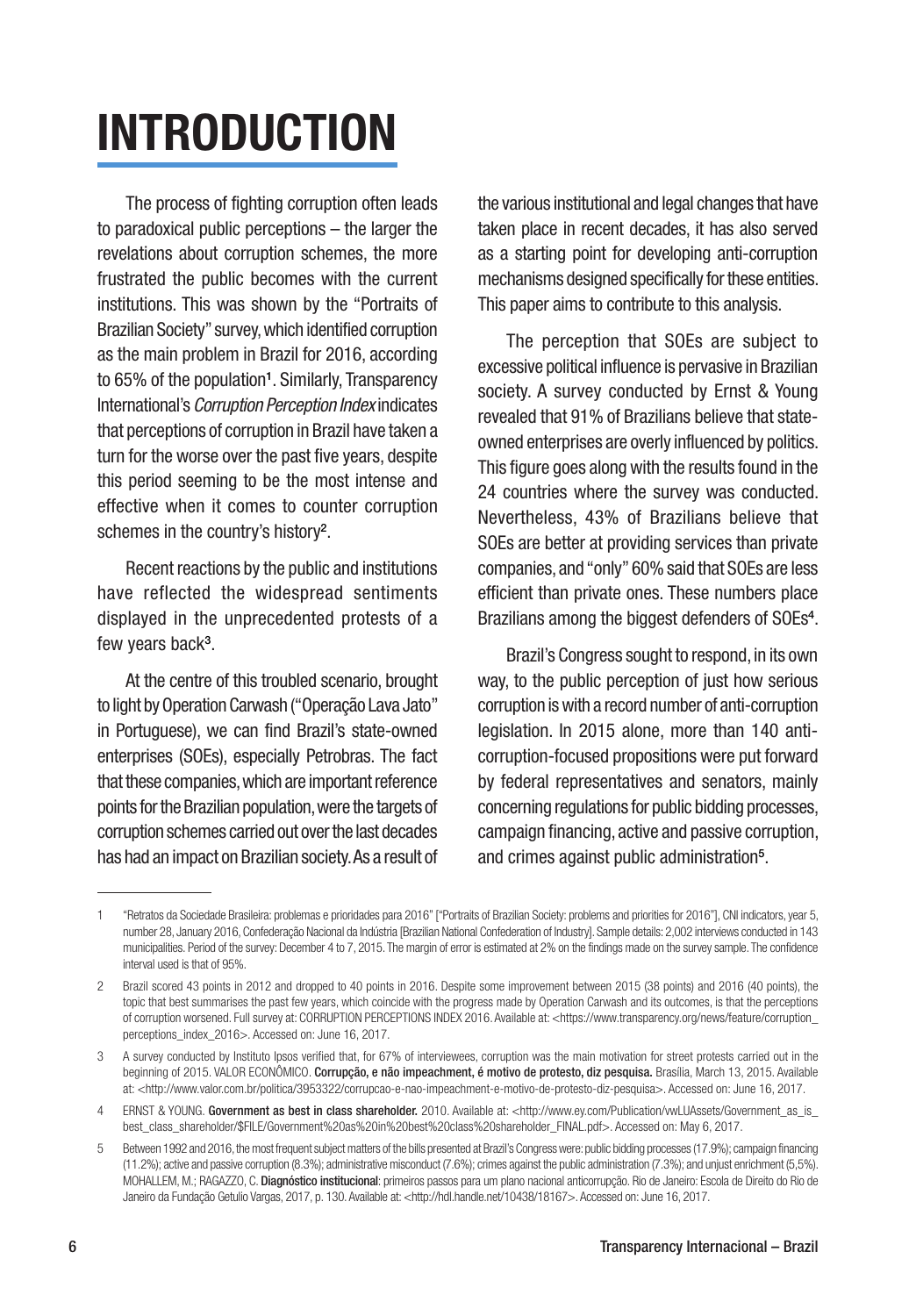Brazilian SOEs occupy a particular place in the in the eyes of the public and in Brazilian political and economic history. Petrobras is a particularly important national symbol, often related to Brazil's national economic potential and sovereignty. The privatisation processes that certain sectors of the economy underwent during the 1990s were controversial in part because of these perceptions<sup>6</sup>. Thus, the unearthing of strong evidence that some Brazilian SOEs were involved in corruption scandals, especially the findings of Operation Carwash, had a definitive impact on the public's perception of just how affected these entities were.

The search for answers, coming from all parts of society – which, in almost every case, is accompanied by calls for reforms –, at times ignores the causal effect of past reforms on present breakthroughs, which are not always apparent. The response time of reformed institutions, or the time it takes for new laws to be effectively implemented are longer than one might wish. However, analysing the many recent Brazilian legislative changes helps to understand the instruments currently available to, at the very least, start prosecuting part of the corruption and crimes against the public administration cases that have gained notoriety in the press in the judicial sphere.

In terms of impact, some laws deserve special mention, namely: the Access to Information Law (12.527/2011) and the Criminal Organisations Law (12.850/2013), as well as the so-called 2015 Electoral Mini-Reform (13.165/2015), which

established maximum amounts for campaign financing. In addition to these, a Supreme Court ruling (ADI 4650), also from 2015, which adopts the constitutional interpretation that prohibits corporate donations for electoral campaigns is also worthy of mention.

More specifically related to SOEs, two innovations stand out: the Brazilian Anti-Corruption Law (12.846/2013) and the Brazilian SOEs Law (13.303/2016). While the first, by addressing corporate accountability in corruption cases, provided an important incentive to develop integrity programs within companies, the second brought innovations to the monitoring, governance and transparency mechanisms of SOEs in a broader manner. One of the objectives of this paper is to understand the impacts of these legislations on said companies' environment and to point out where there might still be room for improvement.

In addition to legislative developments, the changes in Brazilian jurisprudence, which made public and private agents liable for certain types of conduct that were previously not considered illegal, are also worth noting. The adoption of "dominion over the act" theory, as well as the "wilful blindness" doctrine, expanded the reach of criminal sanctions, especially when addressing corruption cases, and influenced the implementation of integrity programs in stateowned and private companies<sup>7</sup>.

<sup>6</sup> During Fernando Henrique Cardoso's two terms, "between 1995 and 2002, privatisation revenues at all government levels amounted to US \$ 78.6 billion [...]. Of the total revenue, 80% corresponded to the sale of infrastructure-related companies, 14% to the industrial sector and 6% to equity interests. In infrastructure, the privatisation of telecommunication companies accounted for about 38% of total revenues and electricity companies about 28% (74% of those being state-level distributors)". WERNECK, R. Consolidação da estabilização e reconstrução institucional, 1995-2002. In: A ordem do progresso: dois séculos de política econômica no Brasil. 2. ed. Rio de Janeiro: Elsevier, 2014, p. 341.

<sup>7</sup> The theory of "dominion over the act" (from German jurist Claus Roxin's original German term "Tatherrschaft") states that any person who, even if they do not directly commit a criminal offence, decides and orders one of their subordinates to perform it, is the author, and not merely a participant, of said offence. The theory argues that the infraction's instigator is not a mere participant, because their actions are not restricted to cajoling or instigating the offending agent, since there was a hierarchical and subordinated relationship between them, not one of mere "resistible" influence. In turn, the "wilful blindness" doctrine proposes that cases in which there is the effective knowledge of the elements that constitute the crime and those in which there is the intentional or contrived ignorance of such elements should be equated, with the same effects of fault-based liability being applied. This is due to the concept of culpability, which cannot be applied at a lesser degree to someone who, being perfectly able of becoming aware of any malfeasance, chooses to be ignorant of it.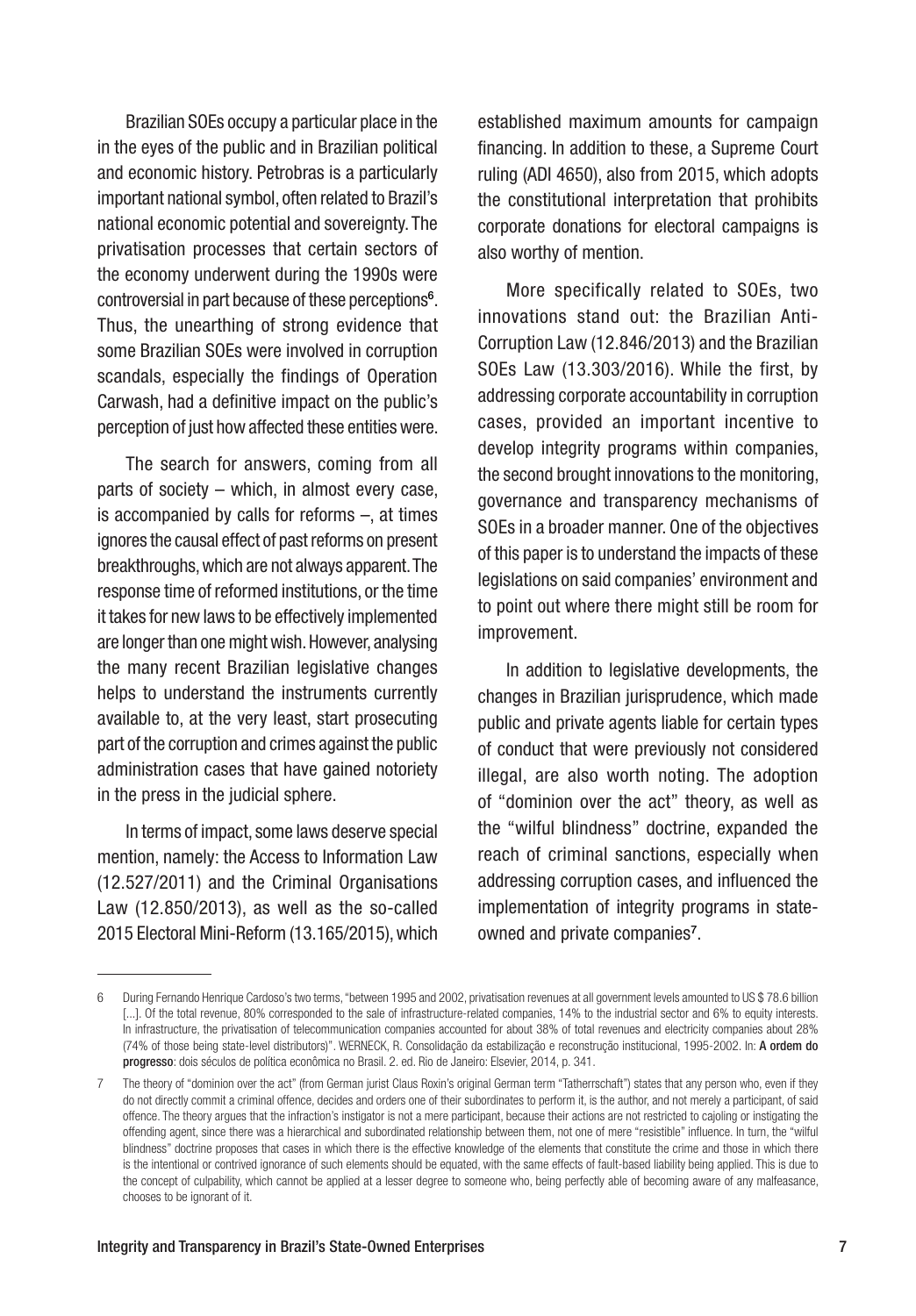<span id="page-7-0"></span>Furthermore, this paper will present a general review of the literature on integrity and transparency in SOEs in Brazil, as well as national legislation and international and domestic recommendations on the subject. It does not intend to exhaust the subject matter, but to serve as a starting point for further discussions on the topics at hand, which were selected from bibliographic research and meetings held with the National Advisory Group for Brazil's State-Owned Enterprises' Integrity Initiative<sup>8</sup>.

Thus, this paper is organised as follows: firstly, the particular political conditions of the Brazilian reality will be presented, delving into how they influence the functioning of SOEs, together with the constraints that pertain to the intended reforms; then, the main characteristics of Brazilian SOEs will be outlined, with emphasis on the institutional structure and the fundamental role they play in the national economy; subsequently, the points considered most relevant to the subject at hand will be discussed in more detail: (i) governance; (ii) compliance and integrity; (iii) transparency; (iv) institutional relations; and (v) internal controls.

#### STATE-OWNED ENTERPRISES AND BRAZIL'S POLITICAL CONTEXT

There is no doubt that there have been normative breakthroughs in Brazil regarding areas that are central to the fight against corruption, such as campaign financing and penalties for private companies. There are, however, questions about the legislation's ability to meet the specific needs of SOEs, not only in relation to the existing regulatory framework, but also (and perhaps mainly) because of the practices that currently place these companies at the centre of strategies and schemes devised to form and guarantee political majorities in local and state-level parliaments or in Brasilia.

The relationship between the executive branch and the legislative branch, in any sphere of Brazil's Federation, has undergone remarkable transformations since the promulgation of the 1988

Constitution. Understanding this constant adaptation and reforming of institutional interests is essential for the role SOEs play in order for them to not be limited merely to their economic and organisational elements, however important they may be.

Brazil's so-called coalition-dependent presidential administration is structured so that "ministerial offices are distributed among parties, aiming to obtain parliamentary majorities"9. Although the public often sees this relationship as a *quid pro quo* exchange that deviates from republican values, it is important to note that the model itself, apart from its constitutional design, is not illegal. Angelina Figueiredo and Fernando Limongi compare the practice to the regular formation of governments in parliamentary government systems:

<sup>8</sup> The National Advisory Group for Brazil's State-Owned Enterprises' Integrity Initiative was created within the framework of the partnership between FGV Law School Rio and Transparency International – Brazil, and is comprised of employees from several Brazilian SOEs, who work in the areas of compliance, risk analysis, legal affairs and integrity. Counselling and monitoring in the development process of this report was only one of the Group's many roles.

<sup>9</sup> FIGUEIREDO, A.; LIMONGI, F. Bases institucionais do presidencialismo de coalizão. In: Executivo e Legislativo na nova ordem constitucional. Rio de Janeiro: Editora FGV, 2001, p. 33.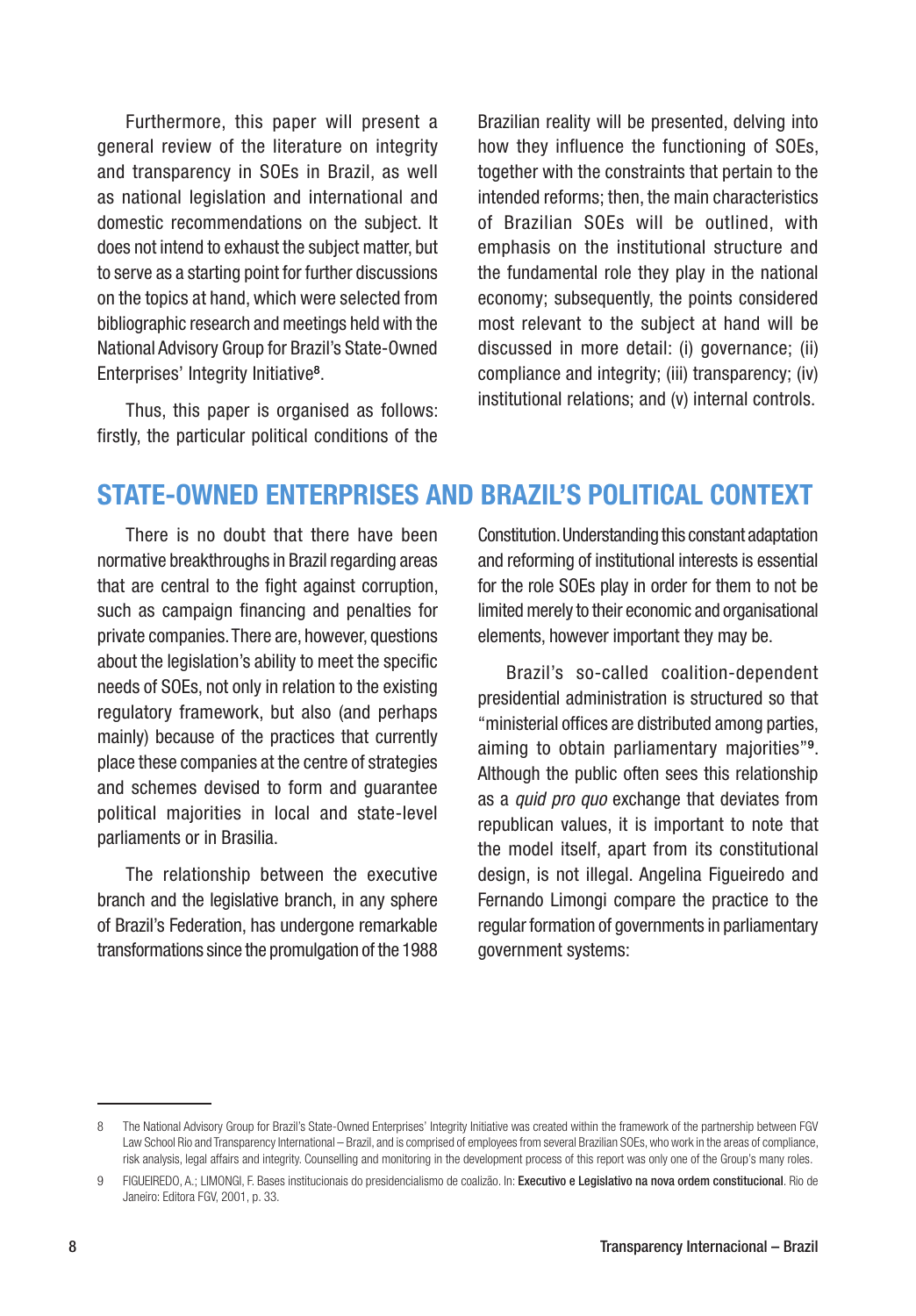Upon taking office, the president composes their administration much as a prime minister would, that is, by distributing ministries  $-$  offices  $-$  to parties willing to support them, thus ensuring the formation of a parliamentary majority. Once the administration has been composed, political benefits of all kinds are [...] distributed to members of the government's coalition parties. In return, the Executive branch gets the votes it needs in Congress, threatening and, if necessary, using the withdrawal of the aforementioned benefits as punishment to those who do not support the coalition<sup>10</sup>.

Just as important as government-aligned parties taking up ministerial offices are the negotiations about budget allotment grants and the allocation of positions within SOEs, notably those with the largest economic value. Therefore, SOEs are also instrumentalised by their controllers as a way of building and preserving parliamentary support. In fact, SOEs are as important as some (federal-level) ministries, and many analyses of the subject matter limit themselves simply to the allocation of offices in order to determine the importance of a particular party. By doing this, they end up concealing just how much SOEs are preferred over smaller ministries: "state-owned enterprises – and management positions at the pension funds linked to them – are crucial in parties' rationales and often are enough accommodate the interests of entire factions and parties"11.

Coalition-leading parties do not always have instruments for controlling their affiliated parties so

as to form a parliamentary majority. On the contrary, the absence of mechanisms for monitoring and sharing responsibilities is one of the oversights that took place during the course of the current model's development. The consequence of the administration distributing strategic positions with implicit separation of responsibilities has been parties using it to strengthen their positions in specific cases, while giving less importance to technical proficiency or previous work experience in each company's respective sector when filling positions within them.

Given their financial volume, it is not uncommon for serious cases of corruption to be directly related to SOEs: "the main corruption 'scandals' reported in recent years were made possible because of partisan control of positions of trust in SOEs"<sup>12</sup>. Garcia Lopez highlights core elements that increase risks involving SOEs with regards to corruption:

It is within state-owned enterprises, the sector that is less subject to public transparency and scrutiny by bureaucratic supervisory bodies, that the connection between politics, extraction of public resources and political parties is most intense [...]. Although economic motives pervade power struggles across all sectors of the Federal Government, their intensity varies and, in the case of state-owned enterprises, takes on a level of relevance that eventually becomes the epicentre of some of the biggest cases of organised corruption ever recorded<sup>13</sup>.

<sup>10</sup> Ibid.

<sup>11</sup> LOPEZ, F. G.; PRAÇA, S. Critérios e Lógicas de nomeação para o alto escalão da burocracia federal brasileira. In: LOPEZ, F. G. (org.) Cargos de confiança no presidencialismo de coalizão brasileiro. Brasília: IPEA, 2011, p. 121.

<sup>12</sup> LOPEZ, F. G. (org.) Cargos de confiança no presidencialismo de coalizão brasileiro. Brasília: IPEA, 2011, p. 24.

<sup>13</sup> Ibid, p. 25.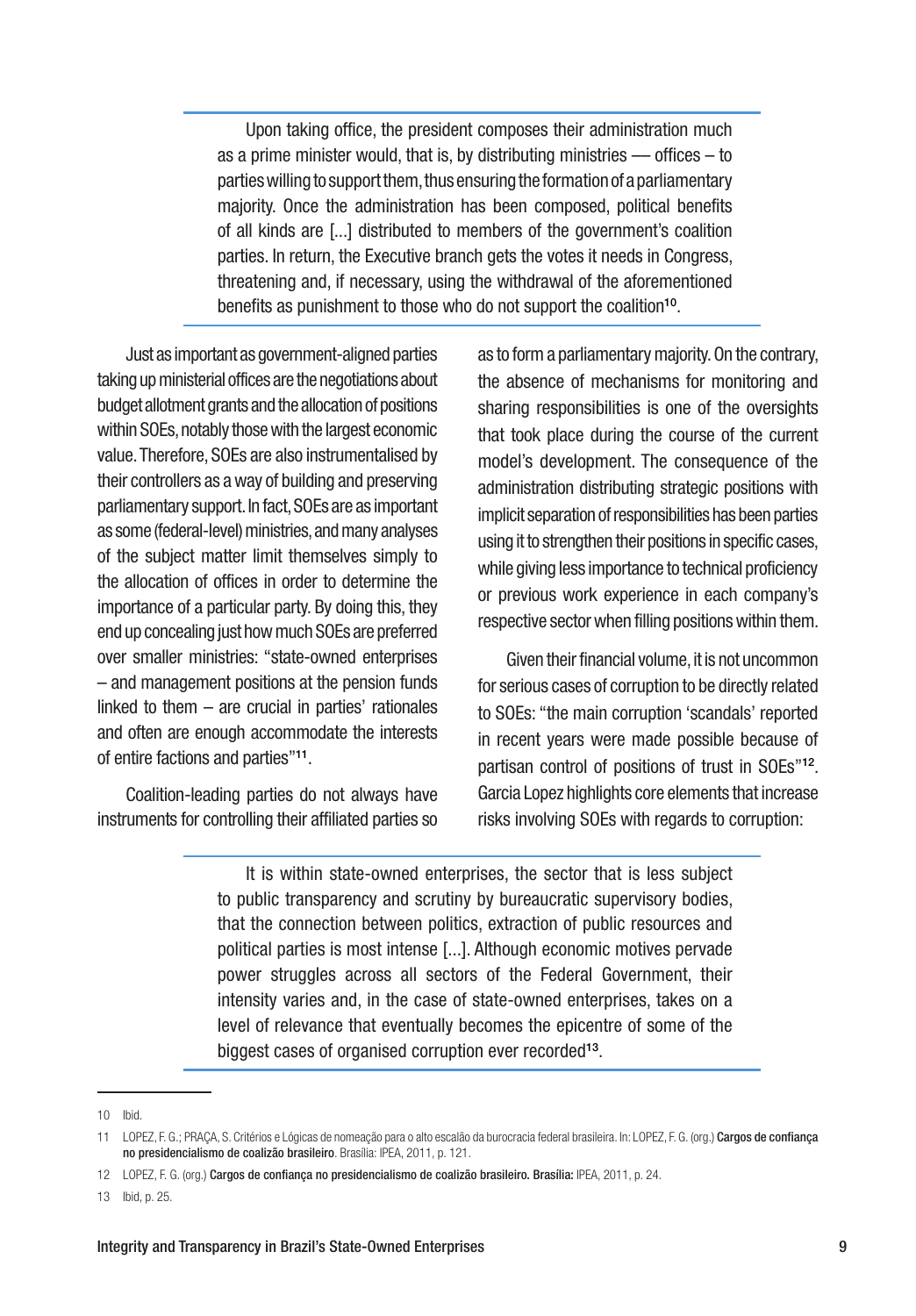<span id="page-9-0"></span>To further complicate matters, the low impact of voter pressure on SOEs' heads needs special attention. Political agents occupying elected positions, even if subjected only to mercurial democratic pressures, run the risk that any potential failures during the exercise of any given function may mean electoral defeat in the following years. However, this is not the case with "high-ranking civil servants and administrators, whose rise to office and career advancement is independent of voter support"<sup>14</sup>

With the main purpose of mitigating the harmful impact of any SOEs' directors or boards of directors appointed without proper qualification for the role or whose interests are distant from the their company's purpose, Brazil's Congress approved the State-Owned Enterprises Law (13.303/2016), the impact of which will be this paper's object of analysis.

#### THE PRESENCE OF STATE-OWNED ENTERPRISES IN BRAZIL'S ECONOMY

Firstly, terminological considerations are in order. The concept of SOEs that will be applied here encompasses government companies<sup>15</sup>, mixedcapital companies16 and companies controlled directly or indirectly by the government, such as subsidiary companies<sup>17</sup>. It therefore fits into the broader concept of SOEs, as established by the Organisation for Economic Co-operation and Development (OECD)18.

The number of SOEs, understood as those in which the government holds, directly or indirectly, most of the voting capital stock, is already indicative of the importance of these

organisations' performance in the country, at the federal level.

Brazil is itself an outlier when it comes to SOEs' share in the economy. An OECD survey conducted in 2014, assessing 34 countries, showed an average of 62 SOEs per country<sup>19</sup>. In Brazil, at the federal level alone, there are 154 SOEs, according to the Ministry of Planning's Coordination and Governance Secretariat for State-Owned Enterprises<sup>20</sup>. Out of all these companies, Brazil's government exercises direct control over 48 and indirect control over 106<sup>21</sup>.

<sup>14</sup> BORGES, A.; COÊLHO, D. O preenchimento de cargos da burocracia pública federal no presidencialismo de coalizão brasileiro: análise comparada de dois ministérios – ciência e tecnologia e integração nacional. In: LOPEZ, F. G. (org.) Cargos de confiança no presidencialismo de coalizão brasileiro. Brasília: IPEA, 2011, p. 73.

<sup>15</sup> Which article 5 of Decree-Law 200/67 defines as: "An entity with legal personhood under private law, with its own property and capital coming exclusively from the Federal Government, created by law for performing economic activities to which the Government is compelled, due to administrative contingency or convenience, which may take any form permitted by law." The Brazilian Mail Company ("Correios") and INFRAERO are examples of public companies.

<sup>16</sup> Which article 5 of Decree-Law 200/67 defines as: "An entity with legal personhood under private law, created by law for the performance of any given economic activity, set up as a corporation, whose voting shares are majoritarily owned by the Federal Government or by the Indirect Administration entity set up for it." Petrobras and SABESP are examples of mixed-capital corporations.

<sup>17</sup> MADAUAR, O. Direito administrativo moderno. São Paulo: Revista dos Tribunais, 2013, p. 101.

<sup>18</sup> "*For the purpose of the Guidelines, any corporate entity recognised by national law as an enterprise, and in which the state exercises ownership, should be considered as State-Owned Enterprise*". OECD. OECD Guidelines on Corporate Governance of State-Owned Enterprises. Paris, 2015, p. 14. Available at: <https://www.oecd.org/daf/ca/OECD-Guidelines-Corporate-Governance-SOEs-2015.pdf>. Accessed on: May 5, 2017.

<sup>19</sup> OCDE. The Size and Sectoral Distribution of SOEs in OECD and Partner Countries. Paris: OCDE, 2014. Available at: <http://www.keepeek.com/ Digital-Asset-Management/oecd/finance-and-investment/the-size-and-sectoral-distribution-of-soes-in-oecd-and-partner-countries\_9789264215610 en#page1>. Accessed on: May 1, 2017.

<sup>20</sup> SEST. Boletim das Empresas Estatais Federais. Brasília: Ministry of Planning, 2017, p. 5.

<sup>21</sup> These 106 SOEs over which the federal government exerts control are subsidiaries of seven federal-level SOEs (Petrobras, Eletrobras, Banco do Brasil, BNDES, Caixa, Correios and Telebras).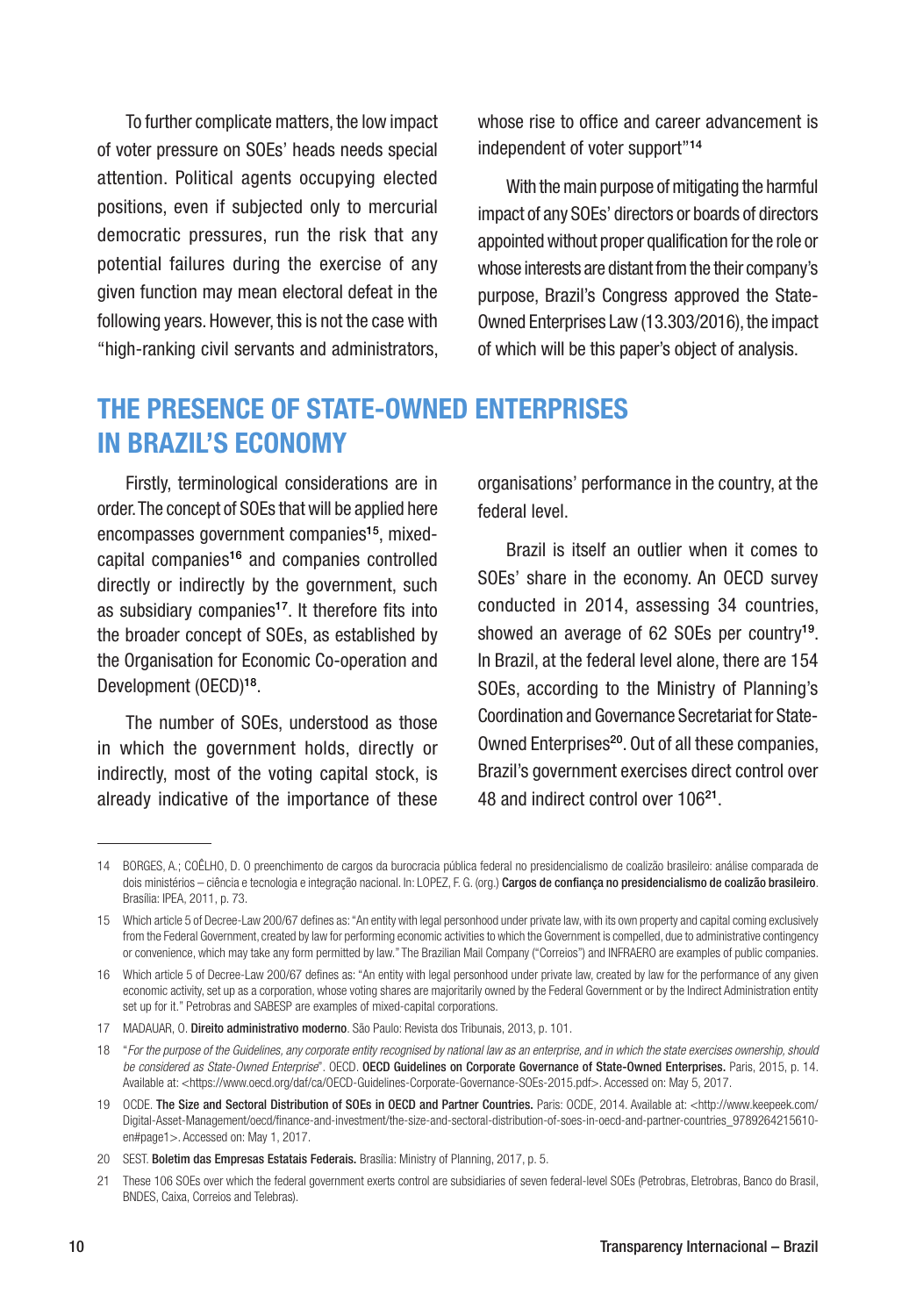Federal SOEs are distributed among various sectors of the economy, but there is greater concentration in the energy (49) and oil and derivatives sectors (36). As a result, most federal SOEs (87) are linked to the Ministry of Mines and Energy<sup>22</sup>.

Their share of the federal budget also confirms just how important they are. Out of a total 76.2 billion BRL approved for investment by federal SOEs, 56.5 billion were carried out, representing 74.2% of that total. It is true that the investment levels of federal SOEs have been falling since 2013, when they reached the record of 113.5 billion BRL being carried out. The net worth of federal SOEs at the end of 2016 amounted to a substantial 500 billion BRL 23.

SOEs also represent one of the country's largest employers. In 2016, they employed more than 530 thousand people directly, apart from indirectly creating millions of jobs<sup>24</sup>.

In addition, they also play an important role in the stock market. There are 30 SOEs listed on the São Paulo Stock Exchange (Bovespa), be they state or federal-level. They account for approximately a quarter of the daily traded volume. Of these, eight are members of Ibovespa, Bovespa's main stock index: Banco do Brasil, BB Seguridade, CESP, CEMIG, COPEL, Petrobras ON, Petrobras PN and SABESP<sup>25</sup>.

SOEs are subject to more than just Brazil's norms and standards. Many of them, such as

Petrobras, SABESP, CEMIG, COPEL and Eletrobras, have shares traded on the New York Stock Exchange, subject to the rules of the United States Securities and Exchange Commission. The internationalisation processes of many of these companies, with substantial investments in other countries, also make them subject to international standards of governance, transparency and institutional relations.

A survey by the Development Bank of Latin America, for example, indicated that Latin American publicly-traded SOEs perform up to 50% better on the index developed for governance and transparency than closed SOEs do<sup>26</sup>.

In this regard, the World Bank shows that the submission of SOEs to the rules of the stock market is something positive, seeing as they provide for stricter requirements regarding the appointment of independent board members, fairer treatment of minority shareholders as well as broader and timelier accountability procedures, for example. Exposure to further scrutiny by market analysts, the specialised press and rating agencies would also be positive<sup>27</sup>.

In addition to the relevant ministries, the Coordination and Governance Secretariat for State-Owned Enterprises (SEST) plays a role in the administration of federal SOEs. An organ of the Ministry of Planning, SEST's jurisdiction and purpose are provided for in article 40 of Decree No. 8,818 of 2016. It succeeded the

<sup>22</sup> Ibid, p. 24

<sup>23</sup> Ibid, p. 7, 26.

<sup>24</sup> Ibid, p. 18.

<sup>25</sup> MOTA, P. L. E se as estatais não pertencessem ao Ibovespa? Terraço Econômico. February 22, 2016. Available at: <http://terracoeconomico.com. br/e-se-as-estatais-nao-pertencessem-ao-ibovespa-3>. Accessed on: May 3, 2017.

<sup>26</sup> DEVELOPMENT BANK OF LATIN AMERICA. Transparency in the Corporate Governance of State-Owned Enterprises in Latin America. Corporación Andina de Fomento, 2015, p. 41. Available at: <http://scioteca.caf.com/bitstream/handle/123456789/845/CAF%20N20%20ENGLISH%20VFINAL. pdf?sequence=1&isAllowed=y>. Accessed on: May 7, 2017.

<sup>27</sup> WORLD BANK. Corporate Governance of State-Owned Enterprises: a toolkit. Washington, D.C.: World Bank, 2014, p. 43. Available at: <http://documents. worldbank.org/curated/pt/228331468169750340/Corporate-governance-of-state-owned-enterprises-a-toolkit >. Accessed on: May 5, 2017.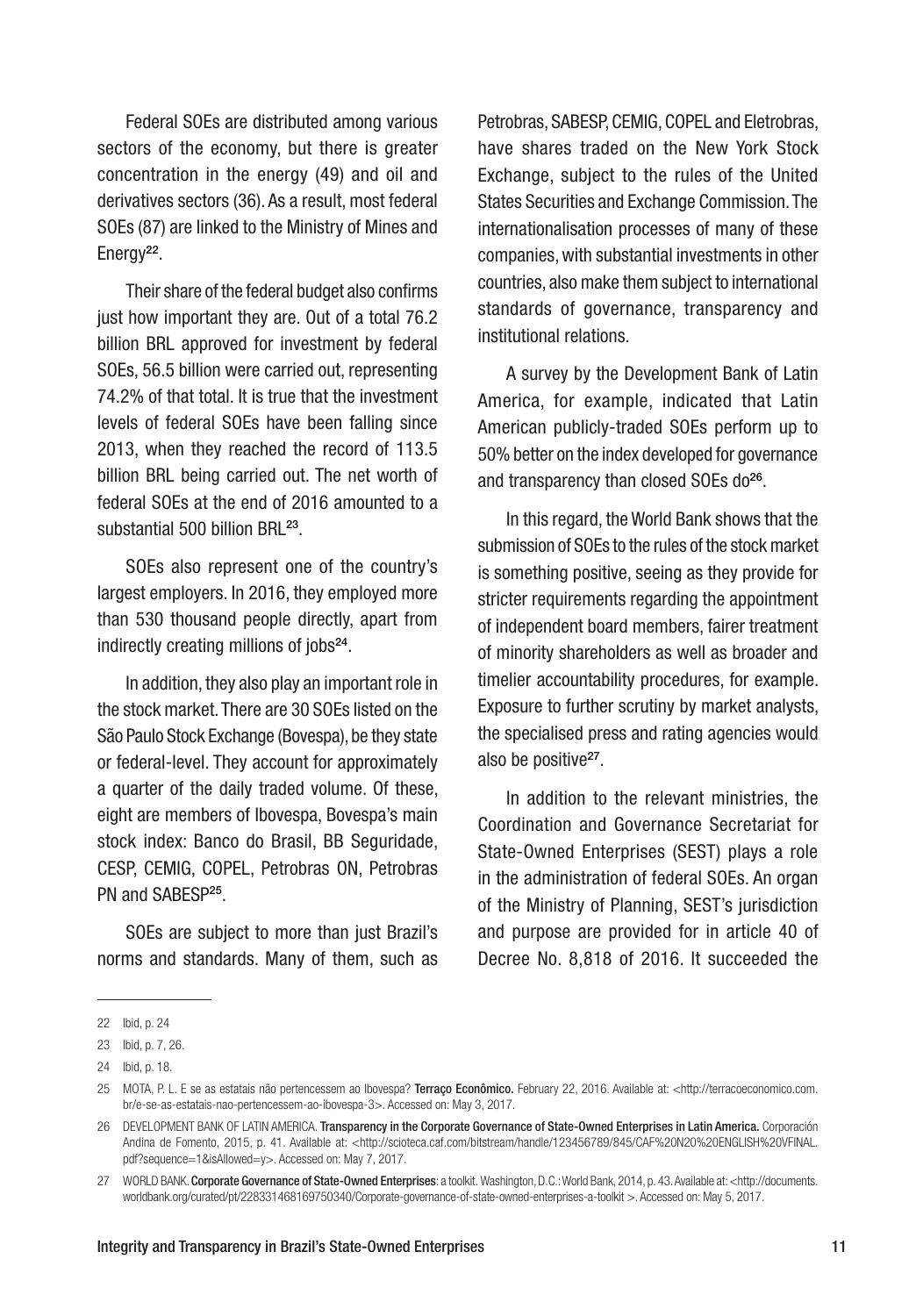Department of Coordination and Governance of SOEs, which until then performed most of its functions. These include: (i) coordinating the preparation of federal SOEs' investment budget; (ii) promoting the articulation of SOEs' policies, proposing guidelines on personnel,

governance and budget policies; (iii) carrying out the appointment, as well as coordinating and guiding the actions of the representatives of the Ministry of Planning placed in the companies' boards; and (iv) voting (as directed by the government) at SOEs' shareholder meetings28.

<sup>28</sup> Decree nº 8,818 of July 21, 2016, article 40; Decree nº 89,309 of January 18, 1984, article 3.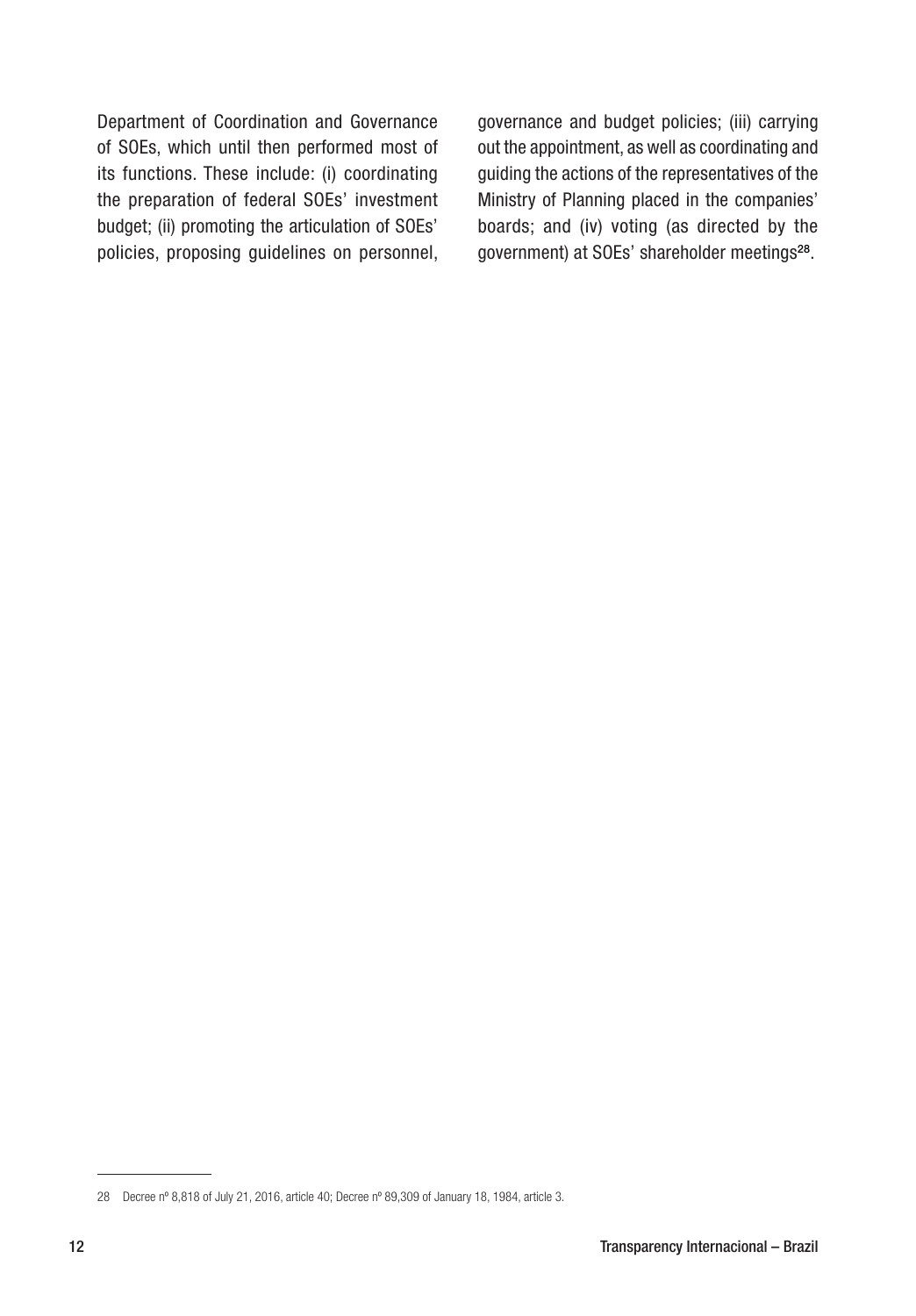### <span id="page-12-0"></span>**GOVERNANCE**

States have several reasons to support corporate governance principles in SOEs, seeing as they play a leading role in their respective sectors, and should serve as an example for private companies. The betterment of private companies via the promotion of corporate governance-related good practices in SOEs is, thus, a welcome side effect. Compliance with global standards and norms becomes increasingly necessary in a scenario in which SOEs are becoming increasingly more international, wherein transnational networks

gain strength. The reduction of business risks and the improvement of business practices generate benefits for SOEs and, consequently, for the public as a whole. Even (and especially) achieving public policy goals depends on sound, well-organised and sustainable SOEs<sup>29</sup>.

According to the Brazilian Institute for Corporate Governance (IBGC, the "Instituto Brasileiro de Governança Corporativa" in Portuguese), corporate governance is:

The system by which companies and other organizations are managed, monitored and encouraged. It involves the relationships between shareholders, the board of directors, the executive management, supervisory and control bodies and other stakeholders. Good corporate governance practices convert basic principles into objective recommendations, aligning different interests with a view to preserving and optimizing the long-term economic value of the organization, facilitating its access to resources and contributing to the quality of management, its longevity and the common good<sup>30</sup>.

Governance rules for SOEs must strengthen oversight and monitoring organs – assemblies, boards and internal monitoring structures – and define the rules for relationships between different actors in a clear manner. They must also increase transparency and accountability mechanisms pertaining to the relevant stakeholders<sup>31</sup>

In regional terms, Brazilian SOEs have good comparative indicators regarding governance and transparency. The Transparency in the Corporate Governance of State-Owned Enterprises Index, a ranking prepared by the Development Bank of Latin America, places Brazil's SOEs in the region in third place, second only to Peruvian and Colombian companies<sup>32</sup>.

<sup>29</sup> DEVELOPMENT BANK OF LATIN AMERICA. Corporate Governance in Latin America: Importance for State Owned Enterprises - SOEs. Corporación Andina de Fomento, 2012, p. 23-4. Available at: <http://scioteca.caf.com/bitstream/handle/123456789/367/corporategovernancelatinamerica. pdf?sequence=1&isAllowed=y>. Accessed on: May 6, 2017.

<sup>30</sup> IBGC Code of best practices of corporate governance. São Paulo, 2016. Available at: <https://conhecimento.ibgc.org.br/Lists/Publicacoes/ Attachments/23610/IBGC-CMPGEN-Vers%c3%a3o%20Final.pdf>. Accessed on: March, 2019.

<sup>31</sup> DEVELOPMENT BANK OF LATIN AMERICA. Corporate Governance in Latin America: Importance for State Owned Enterprises – SOEs. Corporación Andina de Fomento, 2012, p. 11. Available at: <http://scioteca.caf.com/bitstream/handle/123456789/367/corporategovernancelatinamerica.pdf?sequence=1&isAllowed=y>. Accessed on: May 6, 2017.

<sup>32</sup> This index is based on five factors: "The index consists of five pillars based on the OECD (2006), the World Bank (2006), and the CAF (2010) guidelines for SOEs: i) the legal and regulatory framework to which SOEs are subject; ii) the '25 4 Afterwards', the database was revised in September and December 2014 and January through February 2015 to minimize possible errors. Any error that remains is the full responsibility of the authors, the degree to which the designated representative of the ownership effectively exercises his role; iii) the existence and equitable treatment of minority shareholders (if any); iv) transparency and disclosure of information; and v) appointment of the Board of Directors". DEVELOPMENT BANK OF LATIN AMERICA. Transparency in the Corporate Governance of State-Owned Enterprises in Latin America. Corporación Andina de Fomento, 2015, p. 37. Available at: <http:// scioteca.caf.com/bitstream/handle/123456789/845/CAF%20N20%20ENGLISH%20VFINAL.pdf>. Accessed on: May 7, 2017.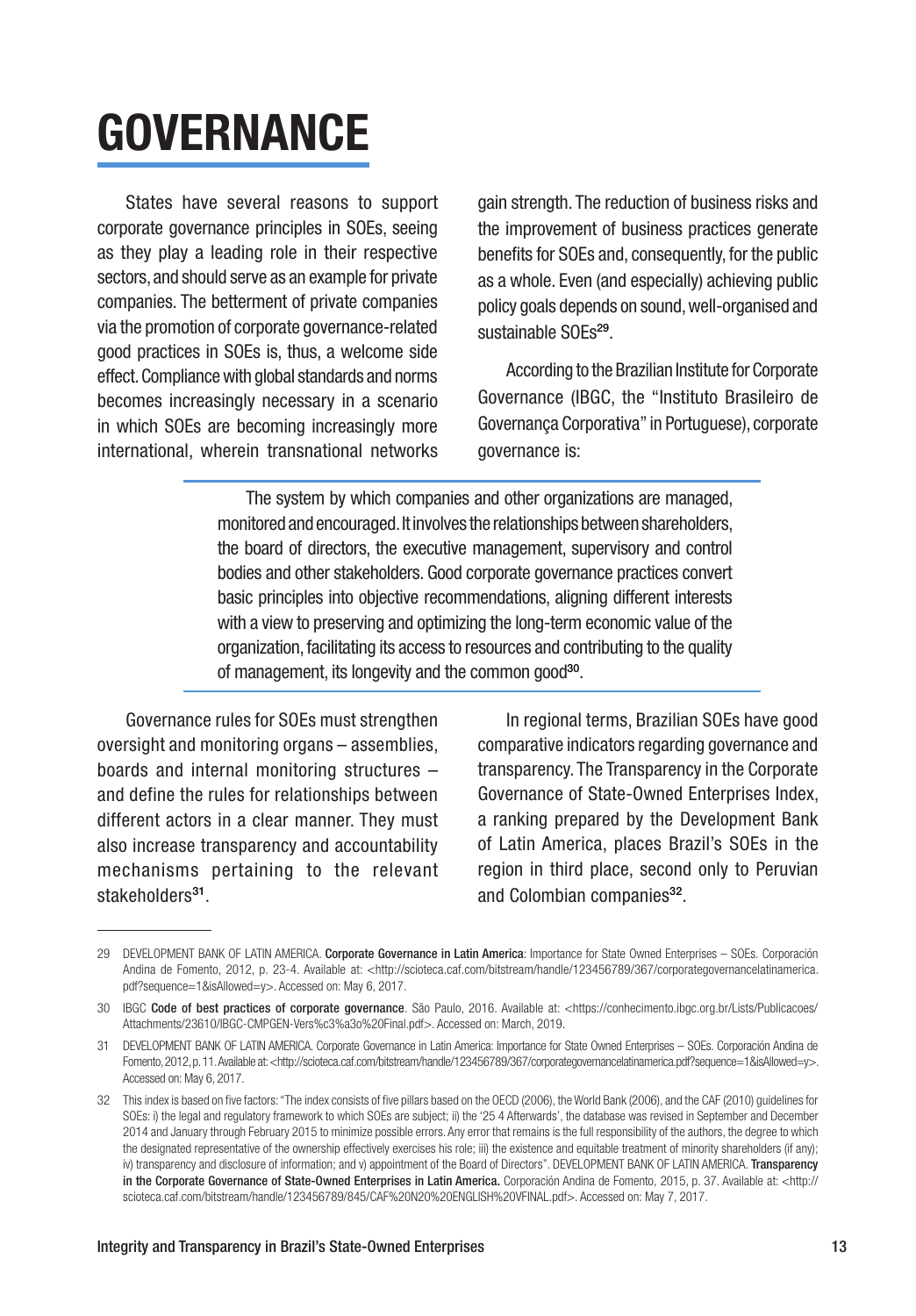<span id="page-13-0"></span>The point of convergence for governancerelated analyses and recommendations in SOEs, international organisations, as well as nongovernmental and academic organisations is the need to clearly distinguish the role of the State as the partial or sole owner of said enterprises and its role in regulating a given sector of the economy and determining public policies.

This separation is necessary to minimise conflicts of interest, especially in those sectors where SOEs compete with private companies. In such cases, uncertainty over said roles can lead to market imbalances due to the inherent advantages of SOEs, such as favourable tax regimes, financial or material subsidies, and other forms of stateprovided advantages.

#### RELATIONSHIP WITH THE STATE

The way in which the State controls the companies it owns is therefore one of the most relevant aspects of understanding them. The World Bank has analysed a myriad of arrangements whereby the State exercises ownership over said companies and concludes that the best one is precisely that which distributes between different entities the following types of roles: the State as entrepreneur and the State as regulator<sup>33</sup>.

Brazil's dual model distances itself from this ideal one. At the federal level, a sectorial ministry with jurisdiction over the related subject area shares responsibilities with a second ministry  $-$  in this case, the Ministry of Planning, via SEST. Brazil's Federal Interministerial Committee on Corporate Governance and Equity Interest Management (CGPAR, the "Comissão Interministerial de Governança Corporativa e de Administração de Participações Societárias da União" in Portuguese) also plays an important role<sup>34</sup>. This model, however, has several shortcomings:

The [dual] model also has its weaknesses. Finance ministries often focus on budgetary and financial issues but may lack the authority and power the line ministries have over SOEs, as well as the capacity to act as an owner and strong advocate for SOE reforms. Moreover, the dual mode, like the decentralised model, allows for continued dispersion of other key ownership functions, such as board nominations, planning and investment decisions, and monitoring performance<sup>35</sup>.

The World Bank argues that there are more appropriate governance models, a goal towards which several countries are ostensibly heading. The centralised model  $-$  in which only one entity

<sup>33</sup> The centralised model also has the advantage of minimising the room for political interference, increasing the potential for professionalisation, promoting coherence and consistency when applying corporate governance standards to all SOEs, enabling better management of State assets and achieving greater transparency and accountability by supervising and monitoring the performance of SOEs. WORLD BANK. Corporate Governance of State-Owned Enterprises: a toolkit. Washington, D.C.: World Bank, 2014, p. 78. Available at: <http://documents.worldbank.org/curated/pt/228331468169750340/ Corporate-governance-of-state-owned-enterprises-a-toolkit>. Accessed on: May 5, 2017.

<sup>34</sup> Instituted by Decree nº 6,021/2007, CGPAR is comprised of the Ministers of Finance, the Chief of Staff and the Minister of Planning, which heads the Committee.

<sup>35</sup> WORLD BANK. Corporate Governance of State-Owned Enterprises: a toolkit. Washington, D.C.: World Bank, 2014, p. 73. Available at: <http:// documents.worldbank.org/curated/pt/228331468169750340/Corporate-governance-of-state-owned-enterprises-a-toolkit>. Accessed on: May 5, 2017.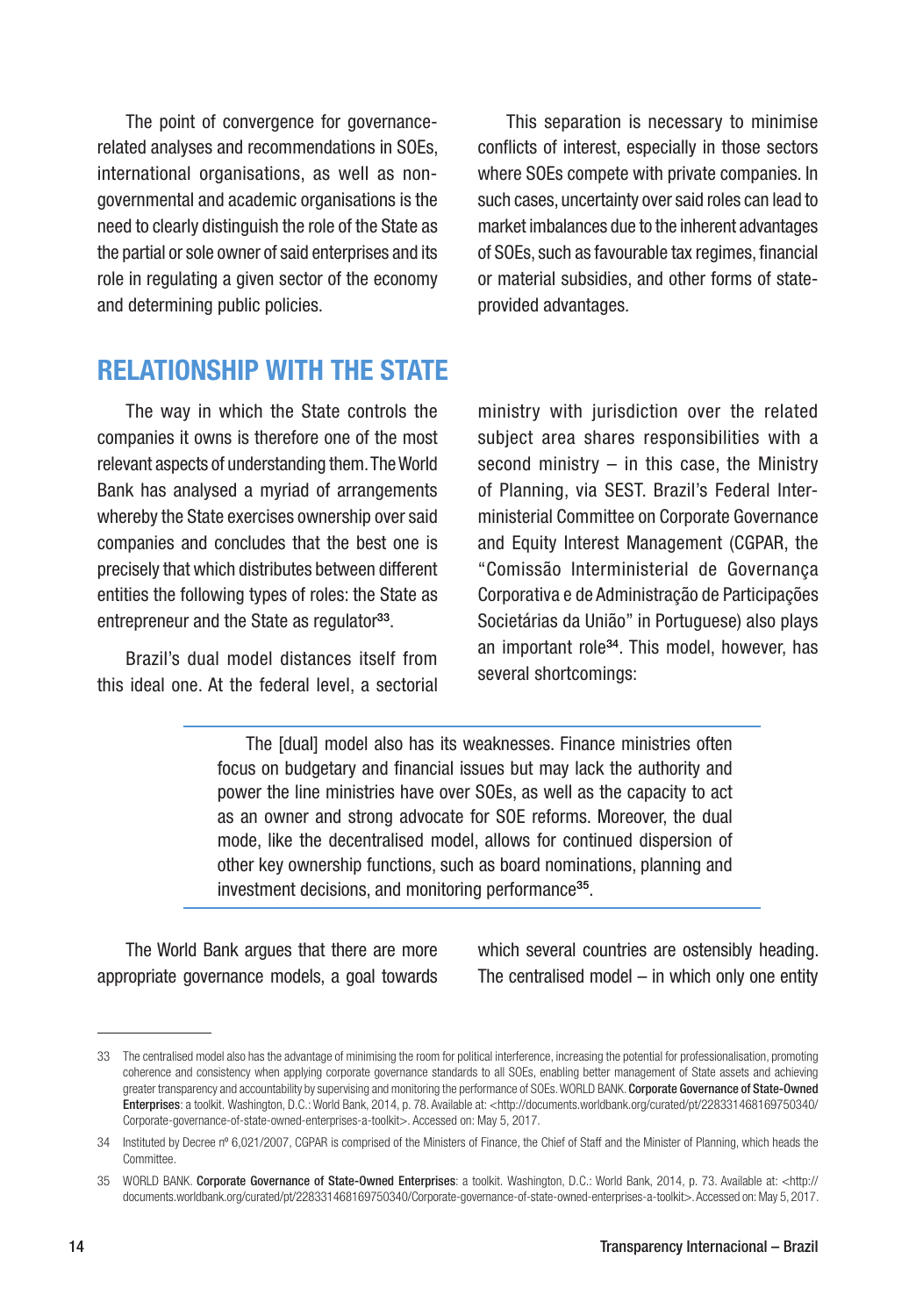<span id="page-14-0"></span>acts as agent and majority shareholder on behalf of the government and monitors all SOEs – has been adopted in recent years by Indonesia, China and Chile, and has been in force in developed countries such as the United Kingdom, Finland and Norway<sup>36</sup>.

The World Bank, however, suggests some possibilities for specific reforms to these more traditional models – which is to say, the decentralised model, where only the sectorial ministry has a commanding role over the SOEs, and the dual model, an alternative that is more palatable, politically speaking. They are as follows: (i) limit the role of sectorial ministries to the more central functions of an owner (voting at meetings and overseeing the performance of SOEs); (ii) develop concrete barriers against political interference in business decisions; (iii) grant more autonomy to SOEs and empower their boards of directors so they take on greater responsibilities; (iv) strengthen the monitoring units of finance ministries; (v) devise and put

#### THE STATE AS ADMINISTRATOR

SOEs are subject to ministerial supervision, specifically by the ministry whose purview covers their economic sector (or, in the case of states and municipalities, the secretariat). This ministerial supervision implies a form of political control, which is performed mainly through the appointment and removal of the heads of SOEs, as well as a form of administrative control, done either through their ability to revise and

in place systems to monitor and compare the performance of sectorial ministries concerning their role as owners; among other suggestions<sup>37</sup>.

The issue that creates difficulties specifically in the relationship between the State as monitor/ owner and SOEs is the myriad ways in which the State exercises some form of power over said companies. Among these, we may find the following examples: (i) as entities that are administrated indirectly, SOEs are subject to administrative scrutiny; (ii) as commercial entities, SOEs depend on how controlling shareholders or unitholders exercise their prerogatives; (iii) seeing as they either conduct business activities or provide public services, SOEs are also subject to regulatory bodies or entities, in the same way as private companies<sup>38</sup>.

Each of these forms of exercise of power is subject to its own logic and to specific organisms within the state.

reconsider certain decisions or their obligation to follow guidelines.

However, these controls cannot be exercised without limitation. It is precisely with the aim of limiting the exercise of political control that the State-Owned Enterprises Act introduced requirements for the appointment of SOEs' directors and board members<sup>39</sup>. Minimum requirements include qualifications, which is to

<sup>36</sup> Ibid, p. 82.

<sup>37</sup> Ibid, p. 74-5.

<sup>38</sup> ARAGÃO, A. Empresas estatais: o regime jurídico das empresas públicas e sociedades de economia mista. São Paulo: Forense, 2017, p. 319.

<sup>39</sup> The limitations on the possibility of removing nominees from these positions also follow this logic, such as, for example, in Law No. 11,652 of 2008, which assigned mandates to the Empresa Brasileira de Comunicações' directors. The SOEs Act, however, did not expand the use of mandates for said companies' directors, and Provisional Presidential Decree No. 744 of 2016 repealed Law No. 11,652 in these respects, so this has not been an alternative that has been applied in Brazil.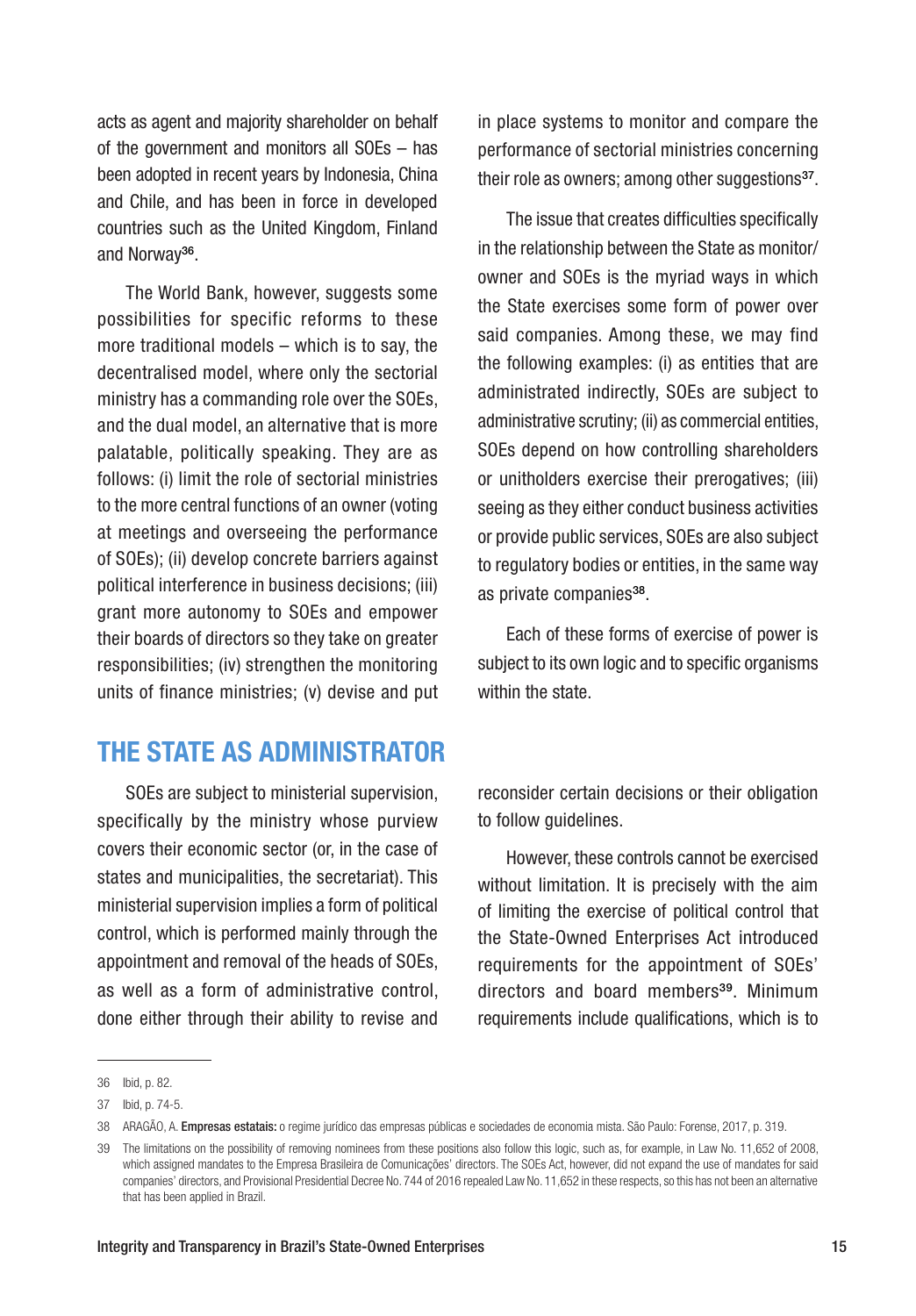<span id="page-15-0"></span>say, certain characteristics that are required of all appointees, such as academic background, professional experience40 and restrictions which reinforce independence in performing their roles, such as not being leader of a party (article 17, §2).

#### THE STATE AS OWNER

The balance between pursuing the public interest and concerns for economic performance depends on the clarity given to the state's role as owner and entrepreneur.

There are opposing views on the priority of different goals, according to differing views on the role of the State in the economy. The search for a balance between them is a pursuit that faces practical and political obstacles, and this paper does not intend to suggest which one should be the prevailing view. Ultimately, it is the voters' choice. What is intended to be signalled is that, regardless of the choices (political and economic), they must all be transparent, to the benefit of both citizens and other economic agents that depend on the economic performance of SOEs, as minority shareholders.

This is why the Brazilian Institute for Corporate Governance suggests that:

The management of each corporate entity should ratify and disclose a property and ownership policy [...] which shall define and justify the purposes of the State as shareholder, provide for the adoption of corporate governance good practices, and grant operational autonomy to the management of the MCC [Mixed-Capital Company] so that it has the means to achieve its established corporate goals and objectives. The document should also inform the State's strategic positioning concerning aspects such as areas or sectors of investment and development<sup>41</sup>.

This concern over transparency also involves the decision-making processes by which the State's property rights will be exercised. It is imperative that society is aware of the distribution of jurisdictions among governmental organs and entities, and how it defines the conduct of SOEs

– even in determining the votes of directors appointed by the government. In addition, it is essential that any costs in pursuing public policies be reported in advance and in a transparent manner, as well as the expected (positive or negative) returns<sup>42</sup>.

<sup>40</sup> Law No. 13,303/2016, article 17 – "The members of the Executive Board and those appointed to the positions of director, including chairperson, general manager and chief executive officer, shall be chosen from citizens of sound reputation and outstanding professional expertise, and must meet, alternatively, one of the requirements listed in subitems 'a', 'b' and 'c' of item I and, cumulatively, the requirements of items II and III: I – have professional experience of at least: a) 10 (ten) years, in the public or private sector, in the public company or mixed-capital corporations' area of operation, or in a related area, or b) 4 (four) years in the exercise of at least one of the following positions: 1. senior management or leadership position in a company of similar size or purpose to that of the public company or mixed-capital corporation in question, wherein a senior management position is understood as being in the company's two (2) highest non-statutory hierarchical levels; 2. at-will appointed position or function of public trust equivalent to DAS-4 level or higher in the public sector; 3. position of teacher or researcher in the public company or mixed-capital corporation's areas of operation; c) 4 (four) years of experience as an independent professional directly or indirectly linked of the public company or mixed-capital corporation's area of activity; II – have an academic background that is compatible with the position to which they were appointed; and III – not fit the ineligibility cases provided for in item I of the head provision of article 1 of Complementary Law No. 64 of May 18, 1990, as amended by Complementary Law No. 135 of June 4, 2010".

<sup>41</sup> IBGC. Boas práticas de governança corporativa para sociedades de economia mista. São Paulo, 2015, p. 13. Available at: <http://www.ibgc.org. br/userfiles/2014/files/Arquivos\_Site/Caderno14.PDF>. Accessed on: April 10, 2017.

<sup>42</sup> Ibid, p. 13-4.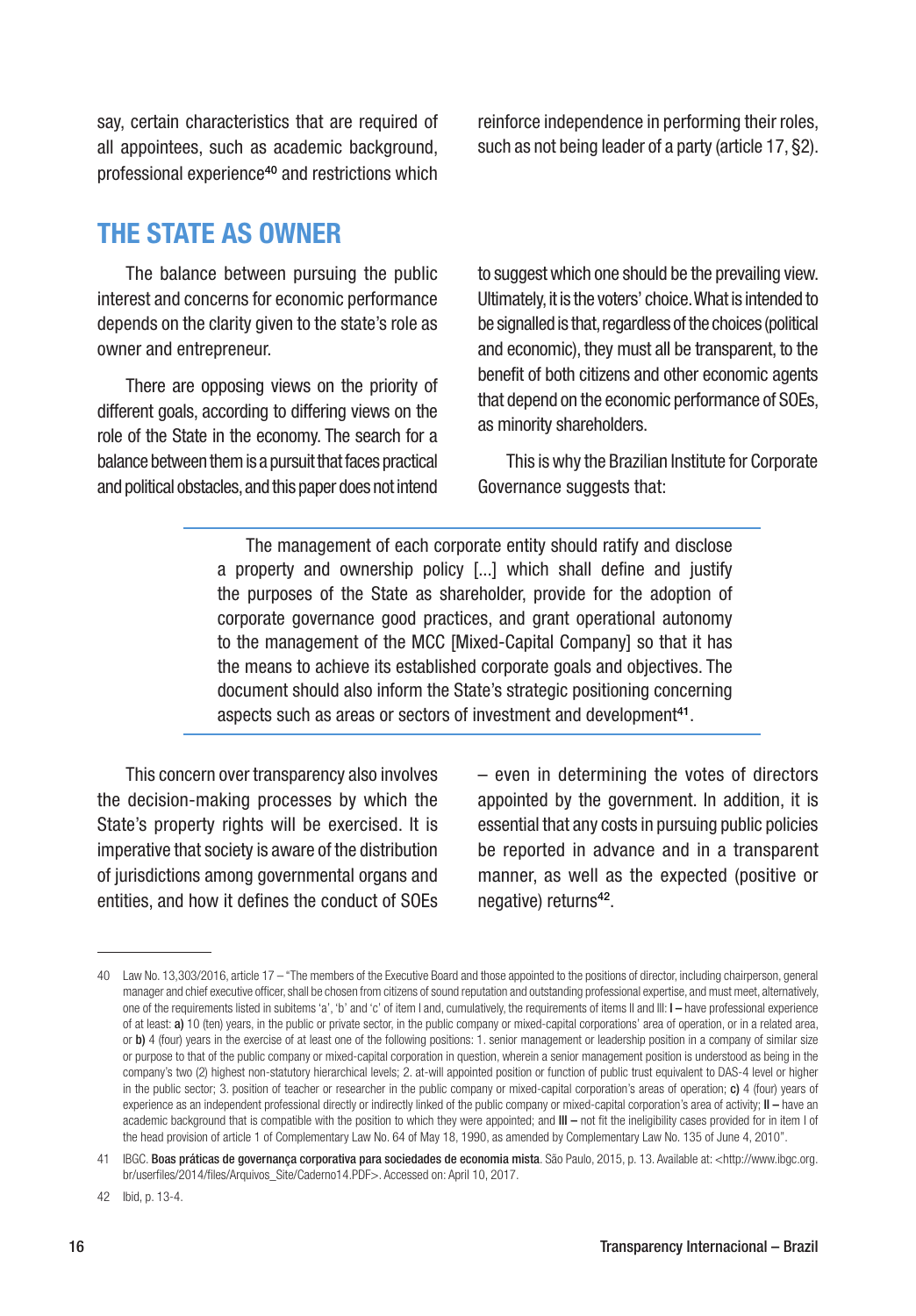<span id="page-16-0"></span>These issues should guide the relationship of the State as the owner with minority partners and other shareholders. More specifically, the OECD recommends that (i) all shareholders should be treated equally; (ii) the level of transparency must be very high, including ensuring that all are provided information simultaneously; (iii) there be

an active policy of consultation and communication with shareholders; (iv) the participation of minority shareholders in decision-making bodies should be facilitated; and (v) transactions between the State and SOEs, as well as those between the SOEs themselves, should be conducted in terms consistent with the market<sup>43</sup>.

#### THE STATE AS REGULATOR

In addition to acting as administrator and owner, the State plays a third role, which exerts influence on the activities of SOEs in a way that should not be underestimated. As a regulator of several sectors of the economy, when determining the regulatory policies applicable to all agents operating in that sector, the State will affect the activities of SOEs and their prospects. As obvious examples, we have the resolutions issued by the National Petroleum Agency (ANP, the "Agência Nacional do Petróleo" in Portuguese), which affect Petrobras, and decisions by the National Electric

Energy Agency (ANEEL, the "Agência Nacional de Energia Elétrica" in Portuguese) which impact Eletrobras' plans.

Therefore, the exercise of regulatory powers conducted independently of the exercise of ownership is essential to ensure not only a levelplaying field for all actors involved $44 -$  private and public – but also greater decision-making autonomy for regulators, who will be enabled to make decisions based on the general public interest, not on possible impacts on the affected SOEs.

#### THE EXECUTIVE BOARD

In the context described above, the Executive Board plays an essential role in ensuring the balance between these roles, especially that of administrator and that of owner. It is responsible for ensuring that SOEs meet their public interest objectives as laid down in the legislation that outlined them, but also for ensuring the financial health and the company's efficient and rational operation. In this sense, the Board acts as a mediator for the company and the partners, informing the latter of relevant facts and monitoring the performance of the former's board of directors<sup>45</sup>.

Board members must act autonomously and independently. Essential measures include preventing them from getting into conflict of interests situations and ensuring that they receive adequate compensation. The composition of the Board, ideally, will respect not only the diversity of professional experiences and academic backgrounds, but will also seek to encompass

<sup>43</sup> OCDE. OECD Guidelines on Corporate Governance of State-Owned Enterprises. Paris, 2015, p. 22. Available at: <https://www.oecd.org/daf/ca/ OECD-Guidelines-Corporate-Governance-SOEs-2015.pdf>. Accessed on: May 5, 2017.

<sup>44</sup> IBGC. Boas práticas de governança corporativa para sociedades de economia mista. São Paulo, 2015, p. 12-3. Available at: <http://www.ibgc. org.br/userfiles/2014/files/Arquivos\_Site/Caderno14.PDF>. Accessed on: April 10, 2017.

<sup>45</sup> Ibid, p. 16.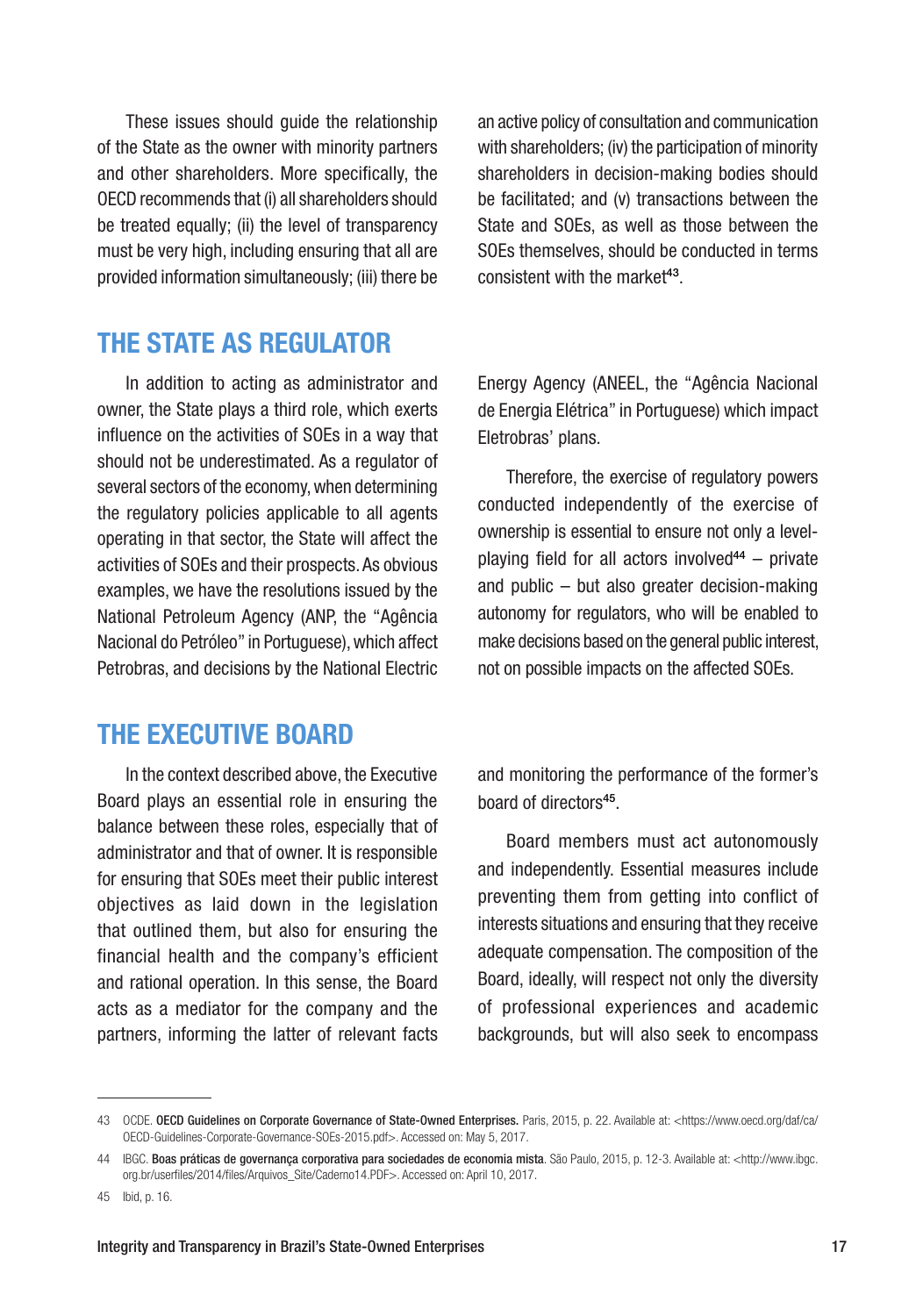multiple socio-cultural backgrounds, ensuring the participation of women<sup>46</sup> and minorities.

The Board performs its functions by outlining strategies and overseeing the management of daily activities, based on the mandates and objectives set by the government. It is also responsible for establishing performance

goals (and verifying the results), as well as identifying risks (and minimizing them)47. In this sense, the Executive Board plays a key role in establishing SOEs' Integrity Programs, ensuring that transparency and fighting corruption are top guidelines for said companies in all their activities.

#### PRIVATE-SECTOR EFFORTS FOR IMPROVING **GOVERNANCE**

B3, the company that manages the São Paulo Stock Exchange, released in September 2015 the SOEs' Distinction in Governance Program. The program

[...] aims to contribute to the restoration of the relationship of trust between investors and SOEs by relying on the alignment of various interests. Investors are interested in the efficient and sustainable allocation of their resources; civil society and State-Owned Enterprises' employees care about the maintenance of income and employment; finally, the Federation's entities are interested in the viability of public interest investments with capital market financing.

The purpose of this program is to act as an incentive mechanism, by certifying SOEs in specific categories, to improve institutional practices. It had, however, part of its purpose impaired by the enactment of the State-Owned Enterprises Act – until 2017, no SOE had requested membership to the program – which required a readjustment of its terms. Finally, in May 2017, the new version of the program took into consideration the terms and requirements imposed by the Act and changed the membership and certification mechanism.

The program revolves around four lines of action, which have not been changed by the 2017 reformulation. They pertain to transparency, internal controls, the Executive Board and the Supervisory Board, as well as to corporate governance in general.

Due to the changes made, there has been an increase in interest by SOEs in participating in the program, as evidenced by the certification of Petrobras and Banco do Brasil in August 2017.

<sup>46</sup> Gender diversity is important, not only for ensuring women's representation in decision-making spaces, and for providing SOEs' female employees with a symbolic demonstration of the possibility of rising in the ranks, but also because greater diversity produces a more balanced and rational decisionmaking process. YOSHINAGA, C. Diversidade de gênero nos conselhos tende a levar a decisões mais racionais. Poder 360. São Paulo, September 22, 2017. Available at: <https://www.poder360.com.br/opiniao/economia/diversidade-de-genero-nos-conselhos-tende-a-levar-a-decisoes-mais-racionais/>. Accessed on: September 23, 2017.

<sup>47</sup> OCDE. OECD Guidelines on Corporate Governance of State-Owned Enterprises. Paris, 2015, p. 70. Available at: <https://www.oecd.org/daf/ca/ OECD-Guidelines-Corporate-Governance-SOEs-2015.pdf>. Accessed on: May 5, 2017.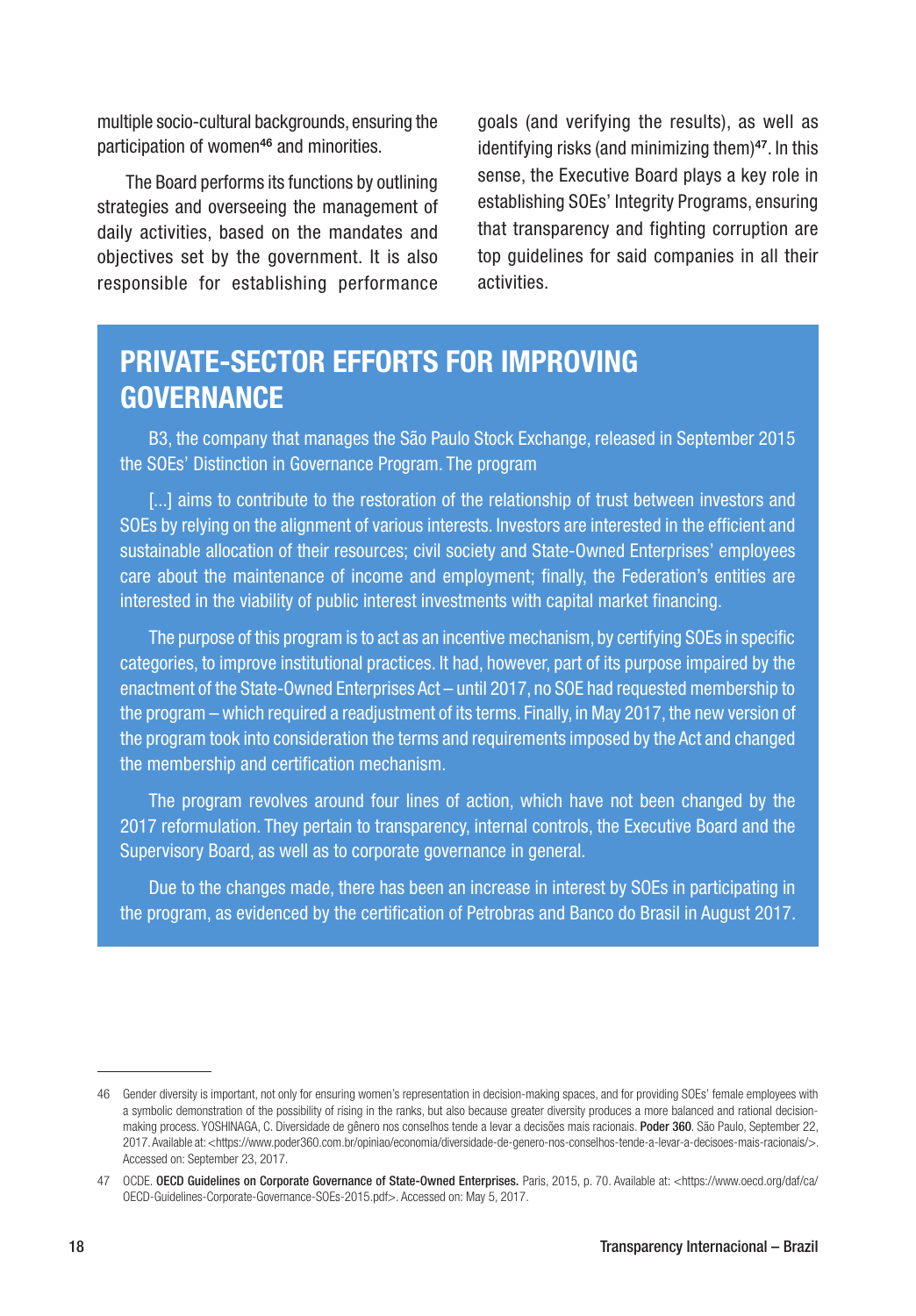# <span id="page-18-0"></span>COMPLIANCE IN STATE-OWNED **ENTERPRISES**

Transparency International defines compliance as the procedures, systems or departments within public agencies or private companies that ensure all legal, operational and financial activities are in conformity with current laws, rules, norms, regulations, standards and public expectations and states that corporations must be held responsible for actions of their employees, agents, foreign subsidiaries and for lack of adequate supervision of compliance programs<sup>48</sup>.

Thus, it is possible to see that compliance goes far beyond simply complying with formal and informal rules. Its objective is to guide the entire behaviour of an institution, as well as that of its employees<sup>49</sup>. It applies to all types of organisations, including, of course, SOEs. One could argue that market expectations concerning good conduct from SOEs, one that seeks sustainable profits for social, environmental and economic development, are even higher.

At the international level – and many SOEs operate across Brazilian borders, as noted – compliance becomes even more essential for detecting and preventing violations of anticorruption rules. For one, the greater distance from control centres, be they internal or external, represents a significant challenge for companies. Furthermore, the existence of multiple applicable laws and regulations makes it difficult for the agents themselves and the company to understand what behaviour is, or is not, expected of them.

In short, compliance efforts aim to mitigate the risks – legal, regulatory and reputational – to which the institution and its employees are subject.

#### SPECIFIC RISKS

An effective integrity program, tailored to the specific characteristics of SOEs and their business models, necessarily involves a riskbased approach<sup>50</sup>.

Said risk-based approach differs from the norm-based approach, which aims to apply the same standards to all circumstances. A risk-based approach allows liable actors to identify sensitive points that require the most attention and to act in a preventive manner. At the same time, applying

the rules in proportion to existing risks allows an institution to avoid implementing unnecessary measures and procedures that are merely formal and are not truly relevant. Implementing complex control mechanisms for low-risk circumstances is costly and inefficient.

Effective policies and procedures require a thorough understanding of the company's business model, including its products and services, third parties, customers, government interactions, and

<sup>48</sup> TRANSPARENCY INTERNATIONAL. Anti-corruption Glossary: Compliance. Available at: <https://www.transparency.org/glossary/term/compliance>. Accessed on: September 23, 2017.

<sup>49</sup> RIBEIRO, M. C. P.; DINIZ, P. D. F. *Compliance* e lei anticorrupção nas empresas. Revista de Informação Legislativa, v. 52, n. 205, 2015, p. 88.

<sup>50</sup> One of the main drivers of the risk-based approach is the Financial Action Task Force on Money Laundering, which employs it to combat money laundering and terrorist financing. For more details, cf. FATF (also known as GAFI). The FATF Recommendations: International Standards on Combating Money Laundering and the Financing of Terrorism and Proliferation. Paris, 2012. Available at: <www.fatf-gafi.org>. Accessed on: September 10, 2017.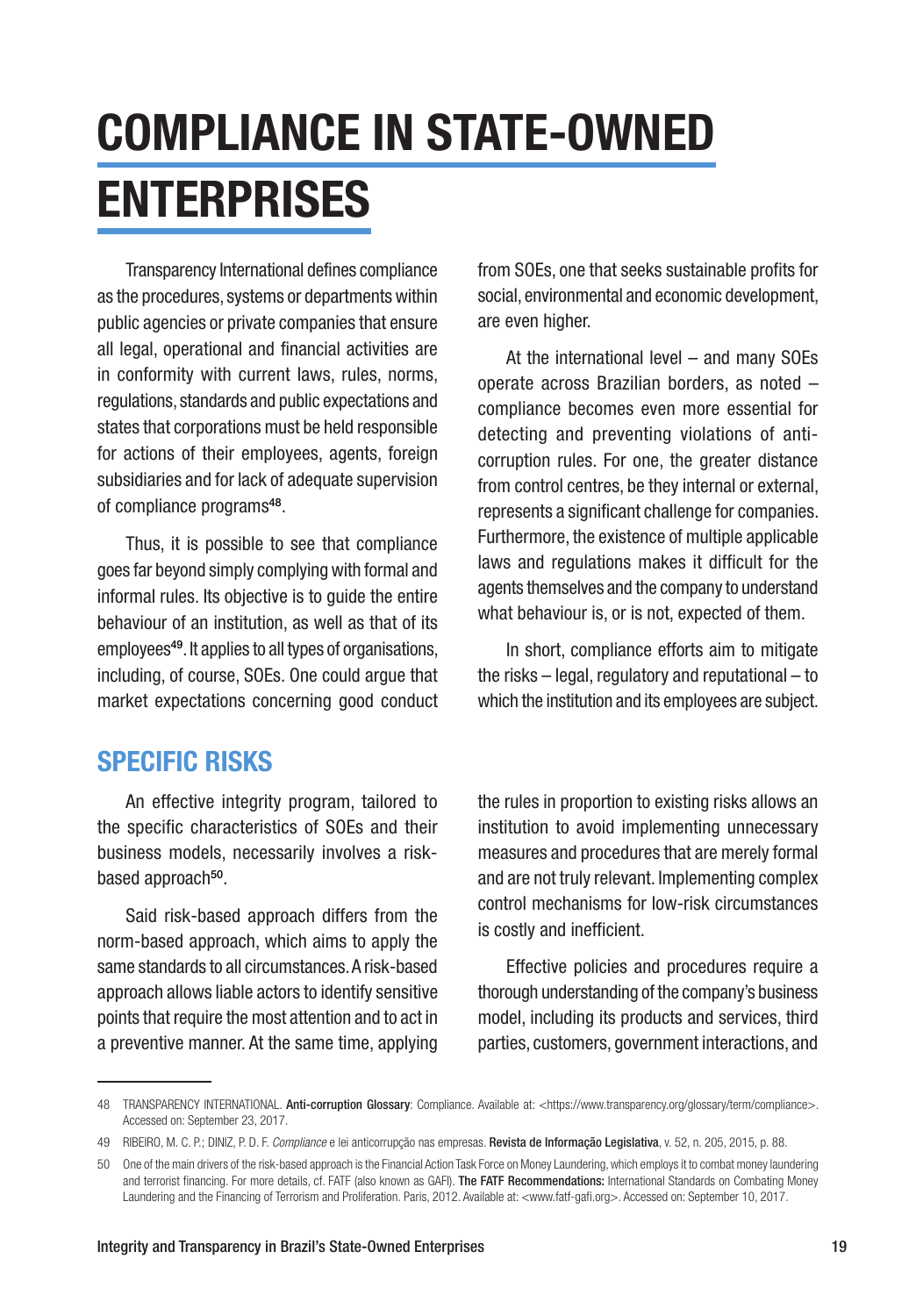<span id="page-19-0"></span>industrial and geographic risks. Risks a business may need to address include: the nature and extent of transactions with foreign governments, including payments to foreign employees, third parties hires, gifts, travel and entertainment expenses and donations.

The Brazilian Office of the Comptroller General (CGU, the "Controladoria-Geral da União" in Portuguese) recommends that specific training programs be offered to public agents that work with the activities that are considered to be more sensitive, according to their process of risk mapping<sup>51</sup>.

#### INTEGRITY PROGRAM

The Integrity Program can be understood in this context as a specific compliance program composed primarily of anti-corruption measures<sup>52</sup>.

Article 41 of Decree No. 8,420/2015 (which regulates the Brazilian Anti-Corruption Act) defines it thusly:

The Integrity Program, within a legal entity, consists of a set of internal mechanisms and procedures for auditing, integrity and incentivising the reporting of irregularities and the effective application of codes of ethics and conduct, policies and guidelines to detect and remedy deviations, frauds, irregularities and unlawful acts committed against the national or foreign public administration.

The CGU defines the Integrity Program within SOEs as "a set of measures aimed at preventing, detecting and remedying the occurrence of fraud and corruption in companies, designed and implemented in a systemic manner, with the board's approval and under the coordination of a liable area or person"53.

Indeed, in preparing its Implementation Guide for the Integrity Program for SOEs, the CGU took an important step in the dissemination of this anti-corruption mechanism. More than that, it offered a step-by-step path on how to establish and implement an effective integrity program.

The first step would be the effective commitment of a given SOE's senior management, including directors and board members, to the program. This commitment needs to be demonstrated by approving, supervising and monitoring the program's development and implementation. Allocating required resources also represents an important (and necessary) sign that top management is committed to the success of the integrity program<sup>54</sup>.

Successful development of the Integrity Program also depends on the effective participation of all relevant stakeholders, like employees, suppliers and interested third parties. In addition to contributing with their particular views and experiences, these

<sup>51</sup> CGU. Guia de Integridade Pública: orientações para a administração pública federal: direta, indireta e fundacional. Brasília, 2015, p. 18. Available at: <http://www.cgu.gov.br/Publicacoes/etica-e-integridade/arquivos/guia-de-integridade-publica.pdf>. Accessed on: April 15, 2017.

<sup>52</sup> CGU. Programa de Integridade: diretrizes para empresas privadas. Brasília, September 2015. Available at: <http://www.cgu.gov.br/Publicacoes/ etica-e-integridade/arquivos/programa-de-integridade-diretrizes-para-empresas-privadas.pdf>. Accessed on: September 23, 2017.

<sup>53</sup> CGU. Guia de Implementação de Programa de Integridade nas Empresas Estatais: orientações para a gestão de integridade nas empresas estatais federais. Brasília, December 2015. Available at: <http://www.cgu.gov.br/Publicacoes/etica-e-integridade/arquivos/guia\_estatais\_final.pdf>. Accessed on: September 23, 2017.

<sup>54</sup> Ibid, p. 13.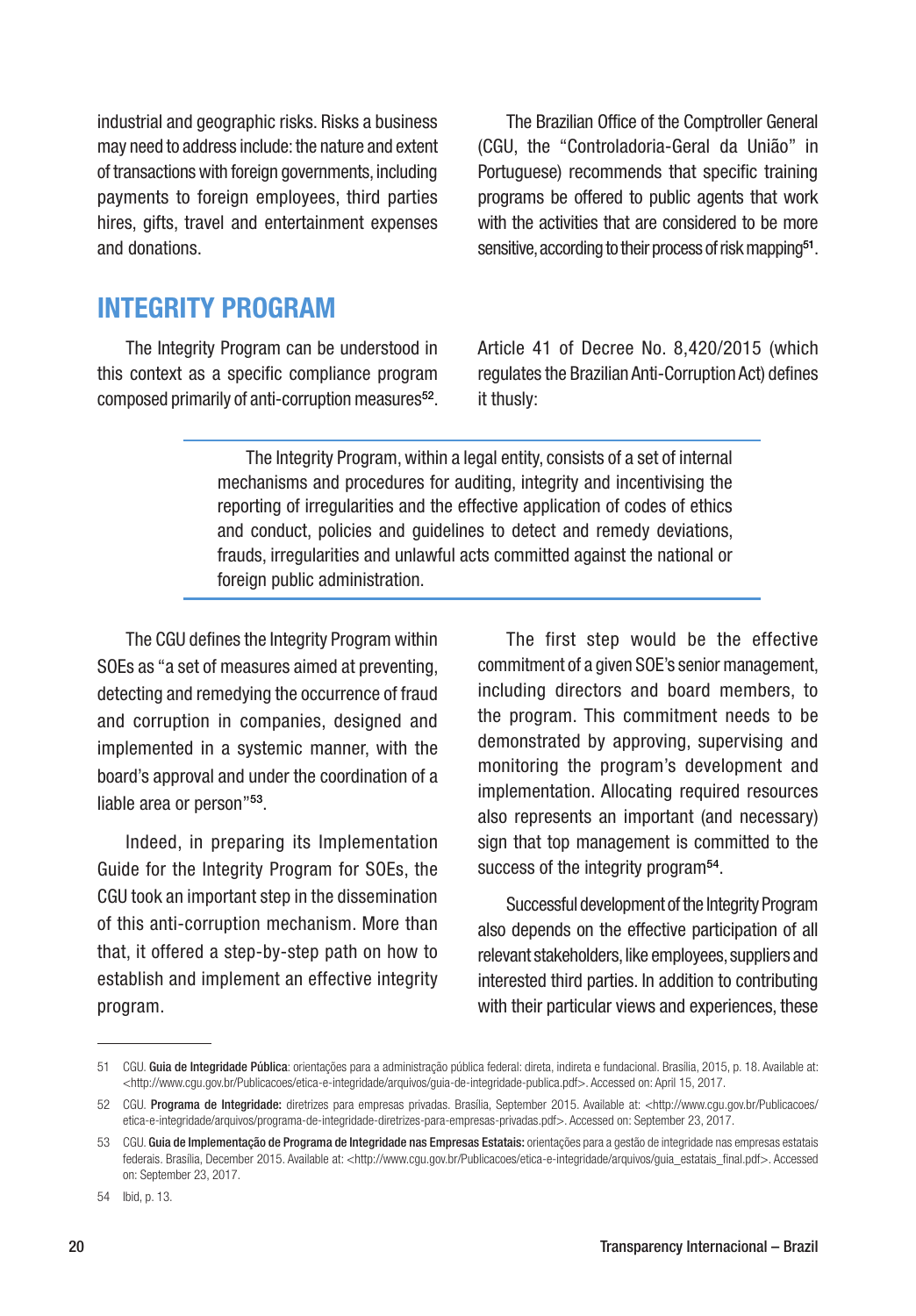actors' participation will help with the acceptance of the program's requirements, since, being engaged from the beginning, they may also commit to its success and constant improvement.

The Integrity Program's application is systemic, involving areas like Internal Auditing, Risk Management, Human Resources, Internal Affairs, Legal, Accounting, Internal Controls, Documents Management and Ethics Committee, among others. This decentralised application does not imply that there is not a unified body, responsible for developing, implementing, maintaining, evaluating and improving the program55. On the contrary, the existence of this unit is fundamental.

This is why the CGU recommends that "the internal body responsible for the Integrity Program must have the degree of independence necessary to make decisions and implement the actions required for their proper implementation and should, whenever possible, report directly to the top of the hierarchy"<sup>56</sup>. This instance will be primarily responsible to conduct periodic risk analyses and to use the identified problems and difficulties to improve the program. Since it will also be in charge of investigating irregularities, it is essential that mechanisms will be put in place to protect those responsible against any potential retaliation and punishment<sup>57</sup>.

There are several elements that should make up the Integrity Program of a SOE, some of which – like conflicts of interest, codes of conduct and those concerning public bidding processes – will be discussed in more detail during other sections of this paper. In addition it is also worth mentioning other topics – such as the implementation of channels for reporting misconduct, the regulation of lobbying activities and the process of holding individuals and legal entities responsible for committing irregularities – which also merit further examination58.

<sup>55</sup> Ibid, p. 20.

<sup>56</sup> Ibid, p. 21.

<sup>57</sup> Ibid.

<sup>58</sup> For more details on these topics, cf. CGU. Guia de Implementação de Programa de Integridade nas Empresas Estatais: orientações para a gestão de integridade nas empresas estatais federais. Brasília, December 2015. Available at: <http://www.cgu.gov.br/Publicacoes/etica-e-integridade/arquivos/ quia\_estatais\_final.pdf>. Accessed on: September 23, 2017.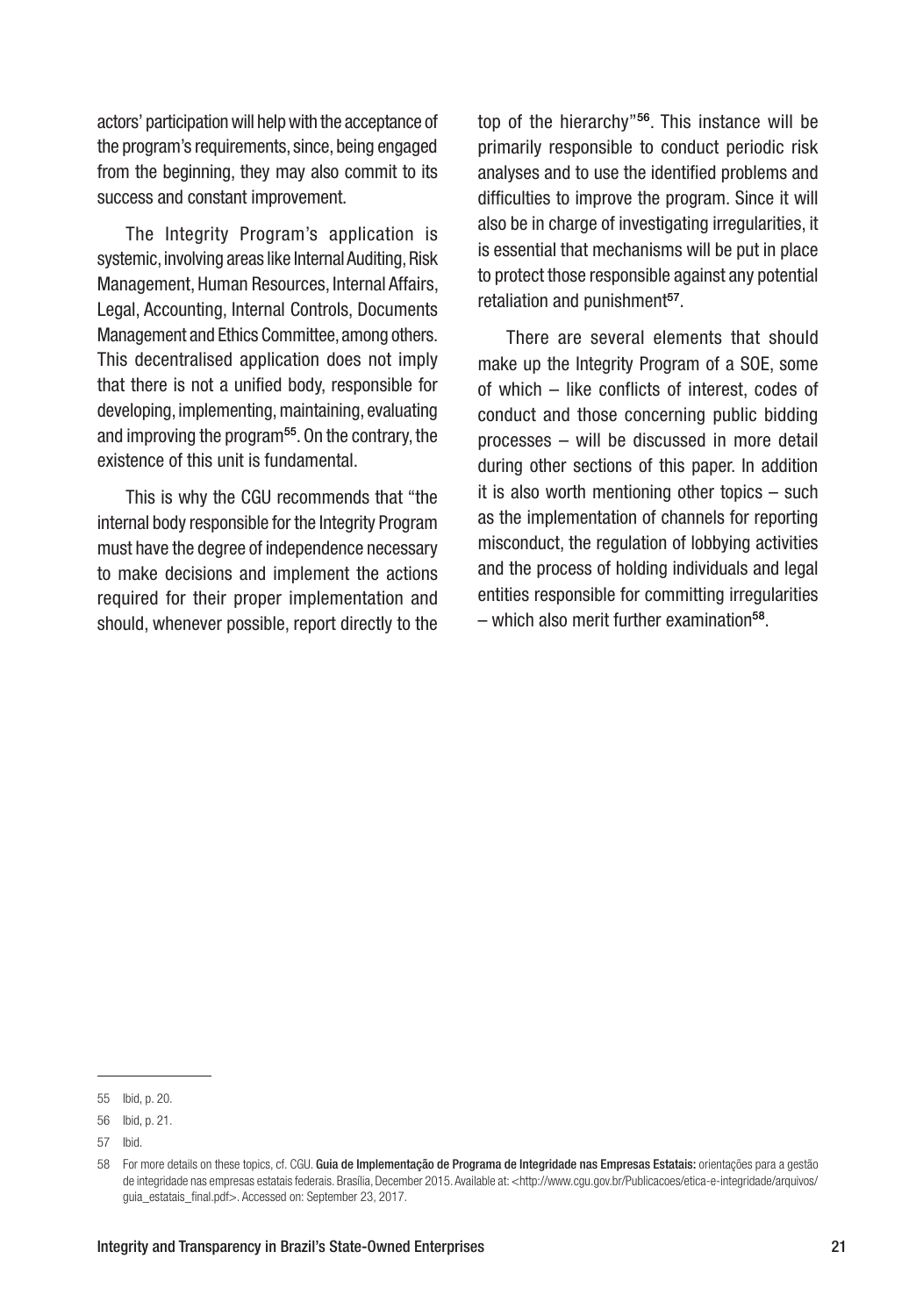#### EVALUATING THE INTEGRITY PROGRAMS

According to Decree No. 8,420/2015, the Integrity Programs of legal entities will be evaluated according to the following criteria (article 42):

- the senior management of the legal entity's commitment, including the boards, verifiable by visible and unequivocal support for the program;
- codes of conduct, codes of ethics, integrity policies and procedures applicable to all employees and managers, regardless of their position or function;
- codes of conduct, codes of ethics and integrity policies extended, when necessary, to third parties, such as suppliers, service providers, intermediary agents and associates;
- periodic training on the Integrity Program;
- periodic risk analyses to make necessary adaptations to the Integrity Program;
- accounting records that reflect accurately and thoroughly the legal entity's transactions;
- internal controls that ensure that the company's financial reports and statements are drafted promptly and reliably;
- specific procedures to prevent fraud and illicit acts in the context of public bidding processes, as well as in the execution of administrative contracts or in any interaction with the public sector, even if they are intermediated by third parties, such as paying taxes, being subjected to inspections or obtaining authorisations, licenses, permits and certificates;
- independence, structuring and authority for the internal body responsible for implementing the Integrity Program and enforcing compliance;
- channels for reporting irregularities, open and made widely known to employees and third parties, and mechanisms for the protection of whistleblowers;
- disciplinary measures in case of violation of the Integrity Program;
- procedures that ensure the prompt interruption of any detected irregularities or violations, and the timely remediation of the damages generated;
- appropriate hiring processes and, depending on each case, supervision of third parties, such as suppliers, service providers, intermediary agents and associates;
- investigation, during mergers, acquisitions and corporate restructuring processes, of any potential irregularities or illicit acts, or if any of the legal entities involved are vulnerable to them;
- continuous monitoring of the Integrity Program aiming at improving the prevention, detection and combating of the illicit activities provided for in the Anti-Corruption Act; and
- transparency of the legal entity regarding donations to candidates and political parties.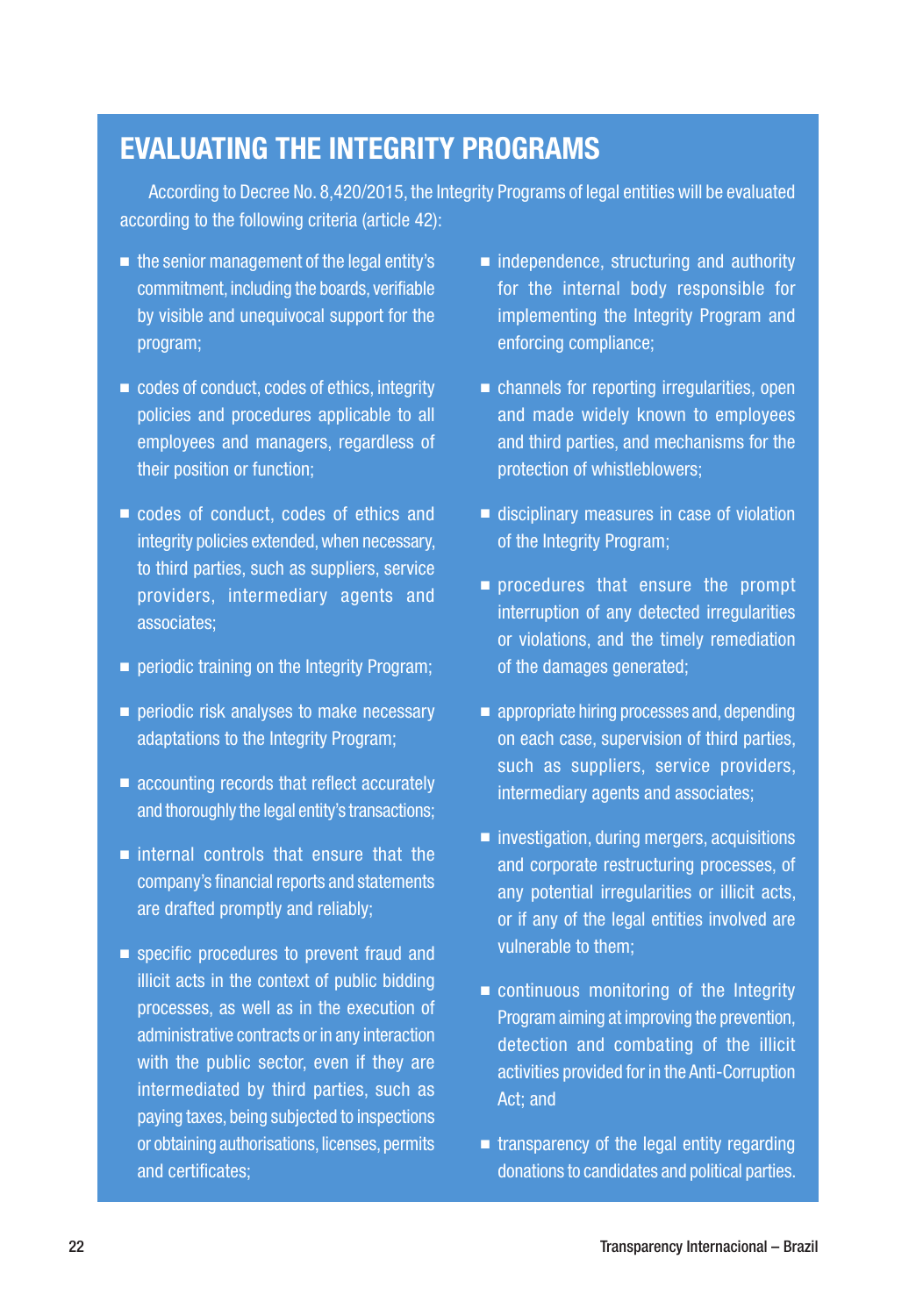#### <span id="page-22-0"></span>CODES OF ETHICS AND CONDUCT

Some of the more important governance elements used by SOEs are the mechanisms that regulate the conduct of their employees. The IBGC, for example, highlights the importance of having a Code of Ethics and Conduct capable of "fostering transparency, regulating the organisation's internal and external relations, managing conflicts of interest, protecting physical and intellectual assets, and consolidating corporate governance good practices"59.

In addition, the Code of Ethics and Conduct is also a good instrument for establishing and regulating channels for whistleblowers, through which the company can be given opinions, criticism, receive complaints and anonymous tips. The IBGC emphasises that this channel must be operated independently and impartially, which will ensure discretion and confidentiality<sup>60</sup>. Similarly, the CGU argues that "the creation of communication channels through which civil servants and citizens can report misconduct carried out by people within the organisation is indispensable to ensuring compliance with public interest and maintaining public integrity"61. They should also address the policy of receiving or offering free-samples, gifts or hospitality.

The Code of Ethics and Conduct should be widely divulged and both internal and external audiences should be aware of it, especially customers and suppliers. Only in this way can it be expected to effectively guide the performance of employees and other stakeholders. Making it available online is one step that can facilitate its dissemination. Employees may be required to sign a document in which they declare that they know about and adhere to said code, after specific and risk-oriented training62.

The CGU also recommends that each public entity sets up a Code of Conduct or Ethics, in the sense that it would help guide the moral choices of the civil servants. There already exist the Federal Executive Branch's Code of Professional Ethics for Civil Servants and the Code of Conduct of for Federal-level Senior Management<sup>63</sup>, which bind the employees of federal SOEs. The first one also determines the development of ethics committees, responsible for giving guidance and advice on specific workplace ethics issues<sup>64</sup>. After all, it is not enough to set the expected standards of conduct, it is also necessary to monitor if employees comply with them and to discipline those that do not.

In addition, the code must remain up to date and effective, and be revised periodically. Those that adopt the code should be aware of this updating process and, if necessary, engage in periodic retraining sessions. These codes have a legal basis, namely such relevant normative statutes as the Public Servants Act, the Conflicts of Interest Act, which will be discussed below, and Decree No. 7,203, of 2010, on nepotism.

<sup>59</sup> IBGC. Boas Práticas de Governança Corporativa para Sociedades de Economia Mista. São Paulo, 2015, p. 34-5. Available at: <http://www.ibgc. org.br/userfiles/2014/files/Arquivos\_Site/Caderno14.PDF>. Accessed on: April 10, 2017.

<sup>60</sup> IBGC. Boas Práticas de Governança Corporativa para Sociedades de Economia Mista. São Paulo, 2015, p. 35. Available at: <http://www.ibgc.org. br/userfiles/2014/files/Arquivos\_Site/Caderno14.PDF>. Accessed on: April 10, 2017.

<sup>61</sup> CGU. Guia de Integridade Pública: orientações para a administração pública federal: direta, indireta e fundacional. Brasília, 2015, p. 37. Available at: <http://www.cgu.gov.br/Publicacoes/etica-e-integridade/arquivos/guia-de-integridade-publica.pdf>. Accessed on: April 15, 2017.

<sup>62</sup> IBGC. Boas Práticas de Governança Corporativa para Sociedades de Economia Mista. São Paulo, 2015, p. 35. Available at: <http://www.ibgc.org. br/userfiles/2014/files/Arquivos\_Site/Caderno14.PDF>. Accessed on: April 10, 2017.

<sup>63</sup> The application of this code to all Federal Government representatives on the boards of directors of federal SOEs and companies in which the Union participates as a minority shareholder was established by CGPAR Resolution 10.

<sup>64</sup> CGU. Guia de Integridade Pública: orientações para a administração pública federal: direta, indireta e fundacional. Brasília, 2015, p. 16-8. Available at: <http://www.cgu.gov.br/Publicacoes/etica-e-integridade/arquivos/guia-de-integridade-publica.pdf>. Accessed on: April 15, 2017.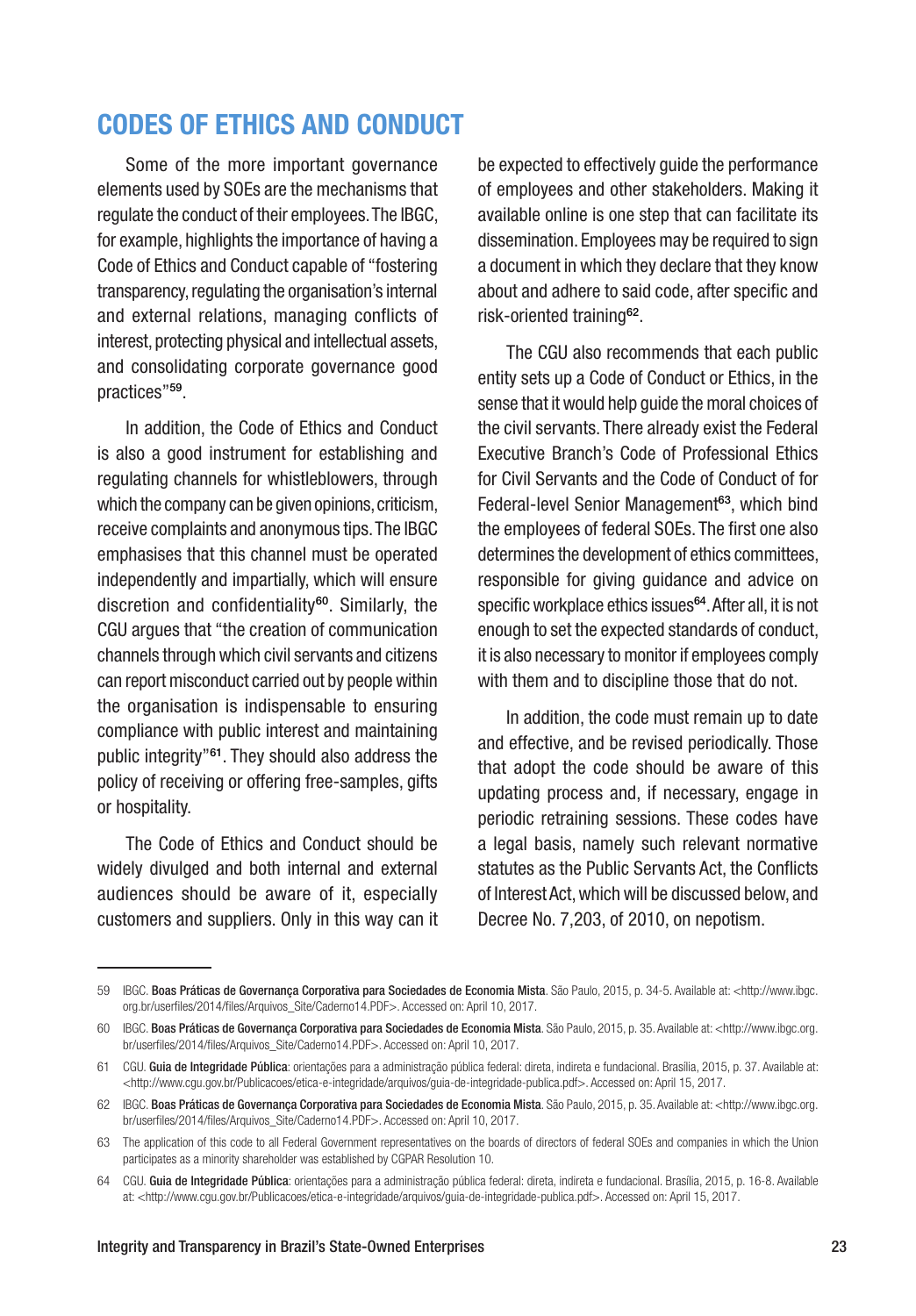#### <span id="page-23-0"></span>CONFLICTS OF INTEREST

Law No. 12,813 of 2012, also known as the Conflicts of Interest Act, was an important legislative innovation of recent years. Aiming to regulate possible conflicts of interest situations related to positions within the Federal Executive Branch and potential impediments to the exercise of those positions, it explicitly applies to the chairpersons, deputy-chairpersons and directors of public enterprises and mixed-capital companies (article 2, III). It also implicitly applies to occupants of positions in SOEs that hold "inside information capable of bringing economic or financial advantage to the public agent or to a third party" (article 2, sole paragraph).

The Electronic System for Preventing Conflicts of Interest (SeCI, the "Sistema Eletrônico de Prevenção de Conflito de Interesses" in Portuguese) was developed with the purpose of instrumentalising the Conflicts of Interest Act, especially the provisions regarding the need for prior consultations and authorisation requests for engaging in private activities. This system forwards consultations and requests to the CGU and the Public Ethics Committee as outlined in the competences provided for in that legislation.

Launched on June 10, 2014, SeCI has received 3,178 requests to date<sup>65</sup>. Of these, 1,344 applications, or 42% of the total, were made by public agents acting in SOEs, divided between 712 queries on conflict of interest and 632 requests for authorisation to engage in private activity.

Over this period of almost 4 years, the number of requests grew from 171 in 2014 to 492 in 2015, and to 515 in 2016. In the first four months of 2017, SeCI received 166 requests. Looking at the number of requests by originating company, some parts of the data draw attention. The company from which the largest number of requests originated is Caixa Econômica Federal, with 577 requests, followed distantly by Banco do Nordeste do Brasil and the Federal Data Processing Service ("Serviço Federal de Processamento de Dados" in Portuguese), with 139 and 136 requests, respectively. Federal SOEs with a large number of employees, such as Banco do Brasil (113 requests) and Petrobras (81 requests), had surprisingly low numbers of requests<sup>66</sup>.

In addition to this comprehensive mechanism, the CGU recommends that SOEs focus on the creation of internal mechanisms to prevent conflict of interest situations. The establishment of rules for the relationship of public agents with stakeholders – individuals and private institutions, customers, suppliers and service providers – is important to avoid the possibility of favouritism<sup>67</sup>. Although Brazil's Congress has not yet tackled the issue of regulating lobbying, it is possible (and recommended) that SOEs themselves develop internal mechanisms to prevent abuse of power, bribery and corruption scenarios.

<sup>65</sup> Date of verification: May 4, 2017.

<sup>66</sup> Information provided by the Ministry of Transparency, Supervisory and Control, within the context of the suit originated from access to information request number 00075000540201776.

<sup>67</sup> CGU. Guia de Integridade Pública: orientações para a administração pública federal: direta, indireta e fundacional. Brasília, 2015, p. 26. Available at: <http://www.cqu.gov.br/Publicacoes/etica-e-integridade/arquivos/guia-de-integridade-publica.pdf>. Accessed on: April 15, 2017.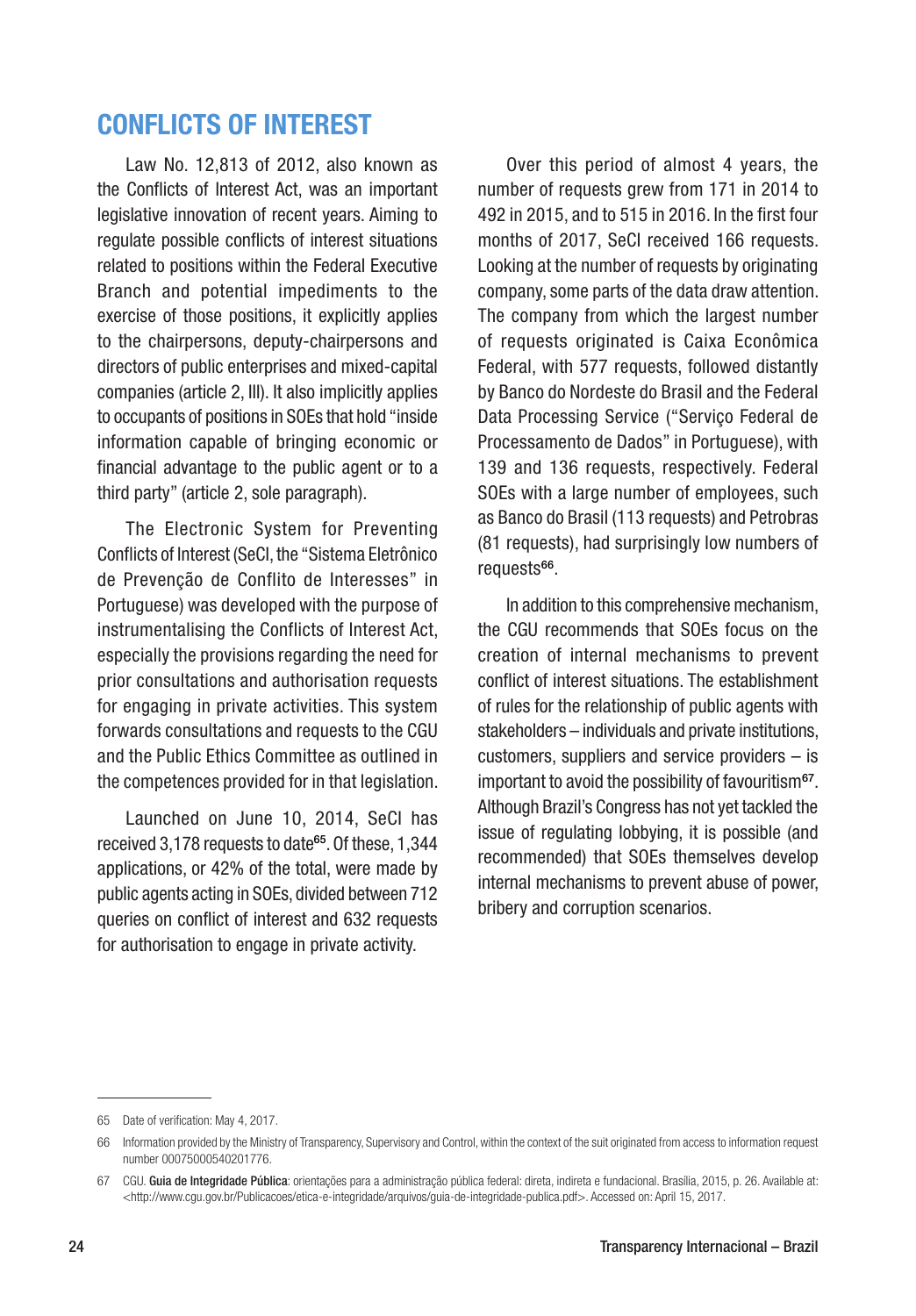#### <span id="page-24-0"></span>PUBLIC BIDDING PROCESSES

Brazil's Constitution makes distinctions on the treatment that is to be given to bids and contracts signed by the direct, local and foundation-related administration, and those conducted by public enterprises, mixed-capital companies and their subsidiaries. This distinction emerged from Constitutional Amendment No. 19 of 1998, which established that public enterprises and mixedcapital companies, when carrying out economic activities, are subject to the provisions made in article 173, §1, Ill<sup>68</sup>.

The objective was to ensure that SOEs, those that perform any kind of economic activity, had less strict or formal rules, in order to provide them with greater administrative flexibility, given the competition regime imposed on them. As Marçal Justen Filho points out, "the public law regime [for public bidding contracts] entails difficulties that are an overwhelming burden on SOEs"69. However, the constitutional provision for the existence of two separate bidding regimes, introduced in 1998 under the purview of Public Administration, had not yet been implemented in July 2016, when the SOEs Act came into force.

In the meantime, jurisprudence and doctrine moved in the direction that would eventually be

adopted by the SOEs Act<sup>70</sup>. The Federal Accounting Court (TCU, the "Tribunal de Contas da União" in Portuguese), in turn, settled the matter by confirming the understanding that state-owned enterprises – public enterprises and mixed-capital companies (those that perform economic activities) – would be exempt from complying with the General Regime for Public Biddings (Law No. 8,666, from 1993) when performing their main economic activities<sup>71</sup>. Conversely, in the contracts involving their other activities, they should observe the provisions contained in Law No. 8,666, of 1993, which could only be waivered in situations where there were proven to be business obstacles significant enough to impair the SOE's activities.

The discussion then turned to the applicability of this legally binding understanding to SOEs acting as public service providers on a competitive basis. Marcal Justen Filho<sup>72</sup> and José Eduardo Cardozo<sup>73</sup> were in favour that the exception described above should be extended beyond just SOEs that perform economic activities. The SOEs Act enshrined this understanding by exempting. even the public service companies, from the obligation of entering public bidding processes in cases where the awarding of the contract is

<sup>68</sup> Article 173, § 1: "The law shall establish the legal status of the public companies, the mixed-capital corporations and their subsidiaries that conduct the economic activity of producing or trading goods or providing services, providing for: III – bidding and contracting of works, services, purchases and dispositions of property, observing the principles of public administration".

<sup>69</sup> JUSTEN FILHO, M. A contratação sem licitação nas empresas estatais. IN: (org.) Estatuto jurídico das empresas estatais. São Paulo: Revista dos Tribunais, 2016, p. 285.

<sup>70</sup> Between 1998 and 2016, specific rules also emerged for some SOEs, expressly exempting them from complying with the Public Bidding Processes Act. This was the case for Empresa Brasileira de Comunicações (article 25, Law No. 11,625, of 2008), Eletrobras (Law No. 11,943, of 2009) and Petrobras (Decree No. 2,475, of 1998). The State-Owned Enterprises Act repealed the latter two, and the first was never used. PEREIRA, C. A. G. Processo licitatório das empresas estatais: finalidades, princípios e disposições gerais. IN: JUSTEN FILHO, M. (org.) Estatuto jurídico das empresas estatais. São Paulo: Revista dos Tribunais, 2016, p. 350.

<sup>71</sup> This interpretation was enshrined, for example, in Appellate Decisions numbers 121-1998 and 624-2003, especially in the opinion given by Justice Benjamin Zymler in the latter Decision. The central point of the argument was that the bidding requirement for a company's core activity could ultimately require, for example, that BR Distribuidora bid for the disposal of the fuel it trades. The legal logic followed that the Law, by assigning certain goals – in this case, business performance in a competitive environment -, also provides the necessary means for its accomplishment.

<sup>72</sup> JUSTEN FILHO, M. Comentários à Lei de Licitações e Contratos Administrativos. São Paulo: Revista dos Tribunais, 2014, p. 39.

<sup>73</sup> CARDOZO, J. E. O dever de licitar e os contratos das empresas estatais que exercem atividade econômica. In: \_\_\_\_\_\_; QUEIROZ, J. E. L.; SANTOS, M. W. B. (coord.) Direito administrativo econômico. São Paulo: Atlas, 2011, p. 1292.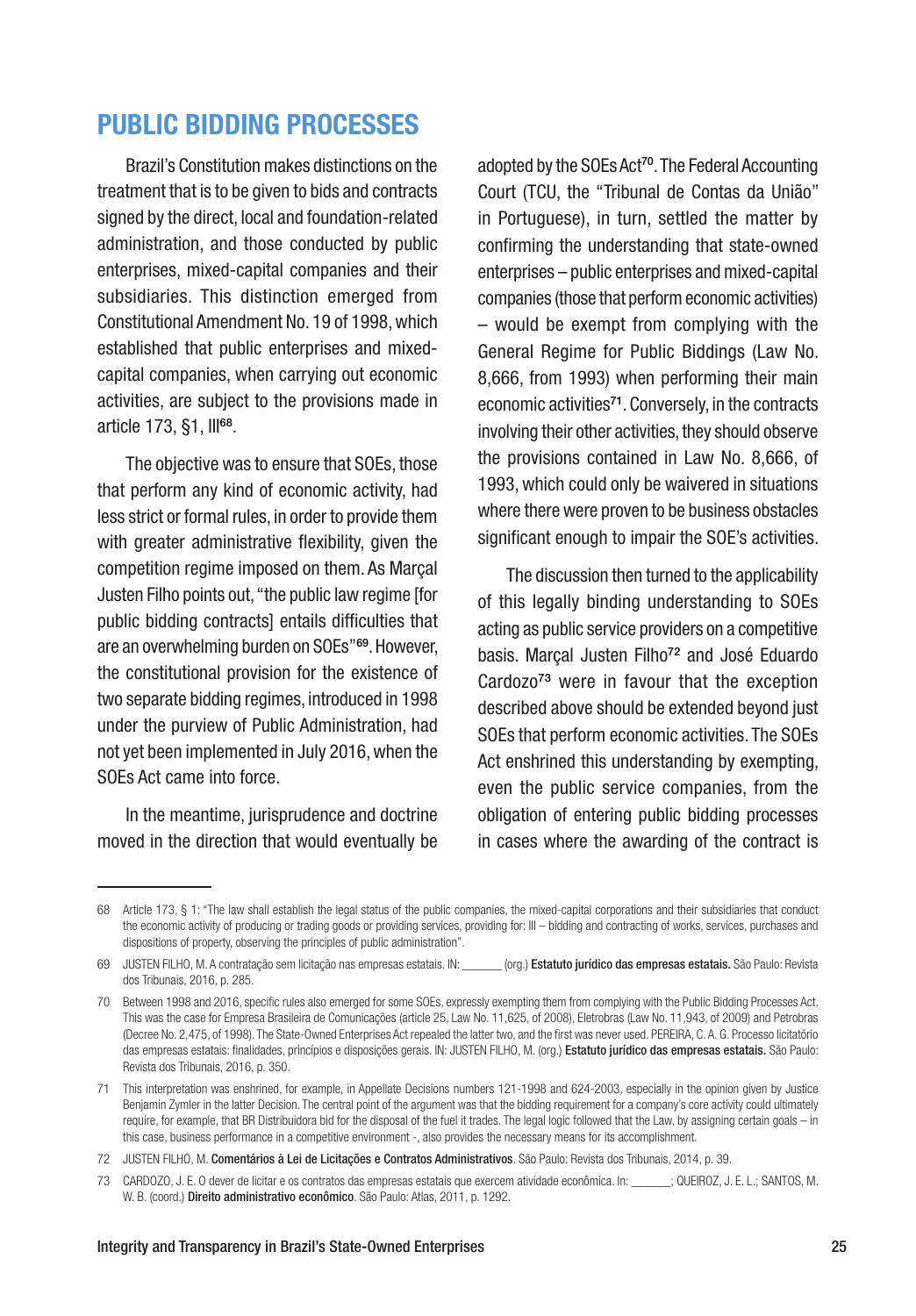related to the company's corporate purpose (article 28, paragraph 3)74.

In general, it can be stated that, with the State-Owned Enterprises Act, more specific and appropriate rules were established for bidding processes and contracting public enterprises and mixed-capital companies, regardless of the nature of the activity performed (whether they provide public services or perform economic activities).

Consequently, Law No. 8,666 of 1993 ceased to apply to these entities, except in the cases expressly described in Law No. 13,303 of 2016 (concerning sanctions for misconduct and a few tiebreaker criteria for public biddings). One innovation introduced by the State-Owned Enterprises Act is that of applying joint liability in direct contracting cases where excessive and abusive prices are charged. Following the norms of article 30, paragraph 2, all parties responsible for awarding such contracts, as well as the supplier or service provider, will be held accountable. An explicit definition for overpricing and billing fraud was also introduced (art. 30, §1), in order to establish stricter criteria for the assessment and suppression of these phenomena<sup>75</sup>.

However, public contract auctions, as regulated by Law No. 10,520 of 2002, will be the preferred form of bidding for public enterprises and

mixed-capital companies in cases of acquisition of common goods and services.

It is worth noting that Law No. 13,303 incorporated many procedures from the Differentiated Contracting Regime (DRC, "Regime Diferenciado de Contratações" in Portuguese). Moreover, it is worth noting that, in cases where the bidding process was waivered, the SOEs Act establishes limits of 100 thousand BRL for engineering works and services and 50 thousand BRL for other purchases and services – amounts that are reasonably greater than those provided for by the Public Bidding Processes Act. The SOEs Act also allows these exemption limits to be changed to reflect cost variation, as determined by the public enterprise or mixedcapital company's Board of Directors, allowing different amounts for each company (article 29, § 3). There are no limits set for this variation.

Law No. 13,303 of 2016 is regulated by Decree No. 8,945 of 2016, which established that information from SOEs relating to bids and contracts, including those relating to pricing bases, must be stored in updated electronic databases with real-time access to the federal government's external and internal control organs<sup>76</sup>.

It should be noted that bids and contracts present specific risks that need to be addressed by the Integrity Programs.

<sup>74</sup> Law No. 13,303, of 2016, article 28 §3 – "Public companies and mixed-capital corporations are exempt from complying with the provisions of this Chapter in the following situations: I – direct commercialisation, providing or performing of products, services or public works, by the companies mentioned in the head provision, specifically related to their respective corporate objects".

<sup>75</sup> PEREIRA, C. A. G. Processo licitatório das empresas estatais: finalidades, princípios e disposições gerais. In: JUSTEN FILHO, M. (org.) Estatuto jurídico das empresas estatais. São Paulo: Revista dos Tribunais, 2016, p. 340.

<sup>76</sup> Decree No. 8,945, of 2016, article 46: "Information from SOEs about bids and contracts, including those about price bases, will be contained in up-to-date electronic databases with real-time access to the Federal Government's external and internal supervisory bodies. § 1º The audited financial statements of the SOE will be made available on the company's website, including in editable electronic formats. § 2º The minutes and other files resulting from ordinary or extraordinary meetings of SOEs' Executive Boards or Supervisory Boards, including recordings and filming, if there are any, shall be made available to the supervisory bodies whenever requested, as part of the auditing work. § 3º Access by control bodies to the information to which this Chapter referred shall be restricted and individualised".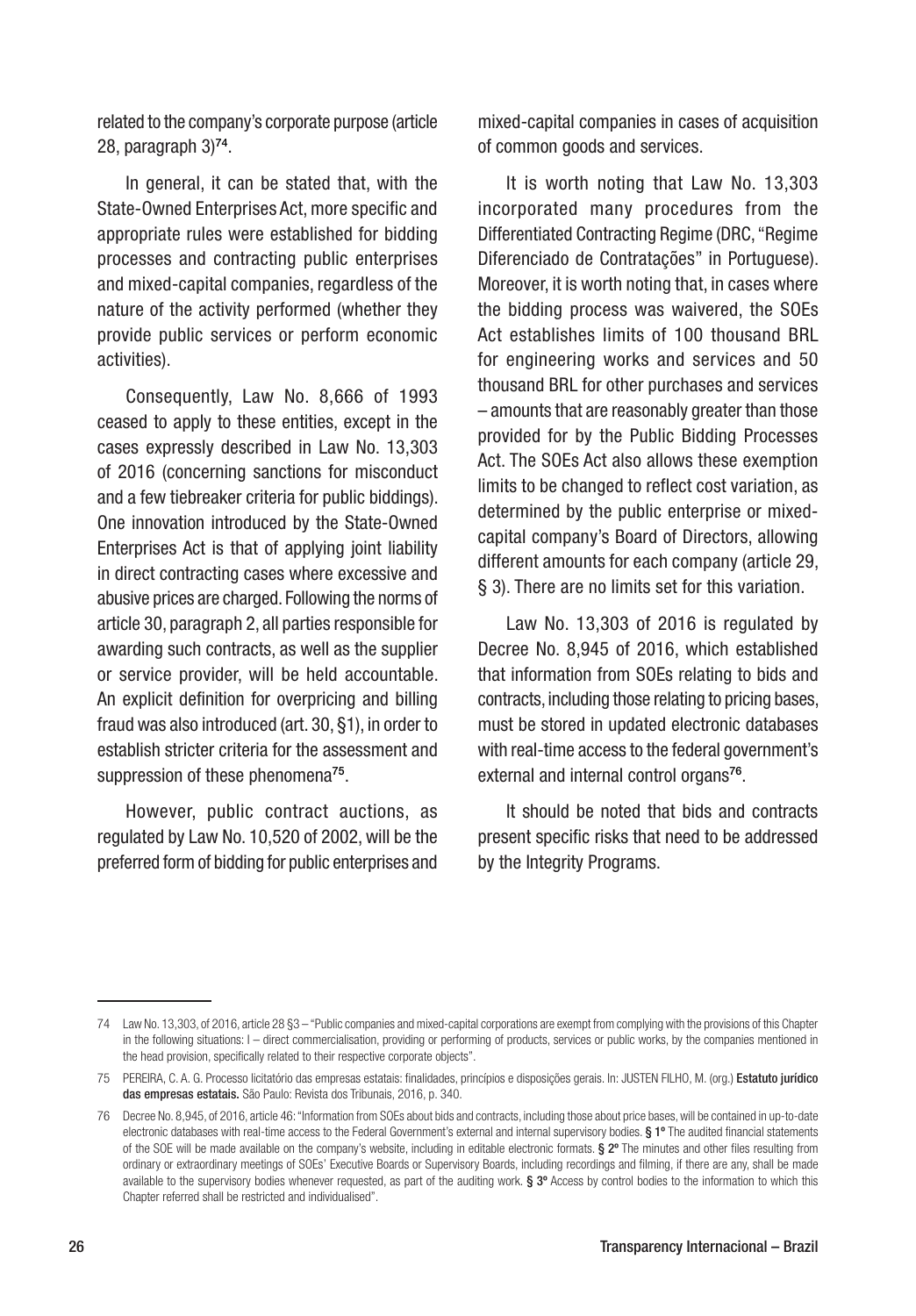#### PRACTICAL RECOMMENDATIONS FOR BIDDING **PROCESSES**

The CGU's Public Integrity Guide offers some practical recommendations that are specially applicable for SOEs:

- Establishing internal regulations to oversee the relationship between civil servants and suppliers of goods and services and to determine, in a transparent manner, the selection criteria for those suppliers and their access to decision-makers in the bidding process;
- Evaluation of the proportion of acquisitions made by direct contracting – waiving or not requiring bidding – and the number of contract amendments being added, and what changes they make in relation to the initial contract;
- Provisions should be made for the separation of functions – authorisation and approval of operations, execution and control, as well as accounting. Thus, the same person will never have overlapping roles and attributions;
- Setting up of time limits for the performance of key activities such as purchasing and bidding;
- Some requirements may also be imposed  $$ in the request for proposals, or even in the

contract to be signed – which reflect the public administration's commitment to integrity and, as such, serve as an end in and of itself as a public policy instrument to encourage adopting anti-corruption measures. This is the case of the commitment to integrity in publicprivate relations, including the creation or application of its Integrity Program, pursuant to Decree No. 8,420 of 2015, which regulated the Anti-Corruption Act;

- It is recommended, whenever possible and in accordance with the risk of the operation, to verify whether the individual or legal entity has any history of involvement in harmful acts against the Public Administration.
- Verifying information about the partners, managers and administrators of the bidding companies is a procedure that can greatly contribute to the goal of preventing any disreputable companies from entering the bidding, as well as to prevent several other types of fraud. The use of this information facilitates the investigation of suspected bid fraud and helps in ascertaining the contract integrity risk rating, as discussed in this session.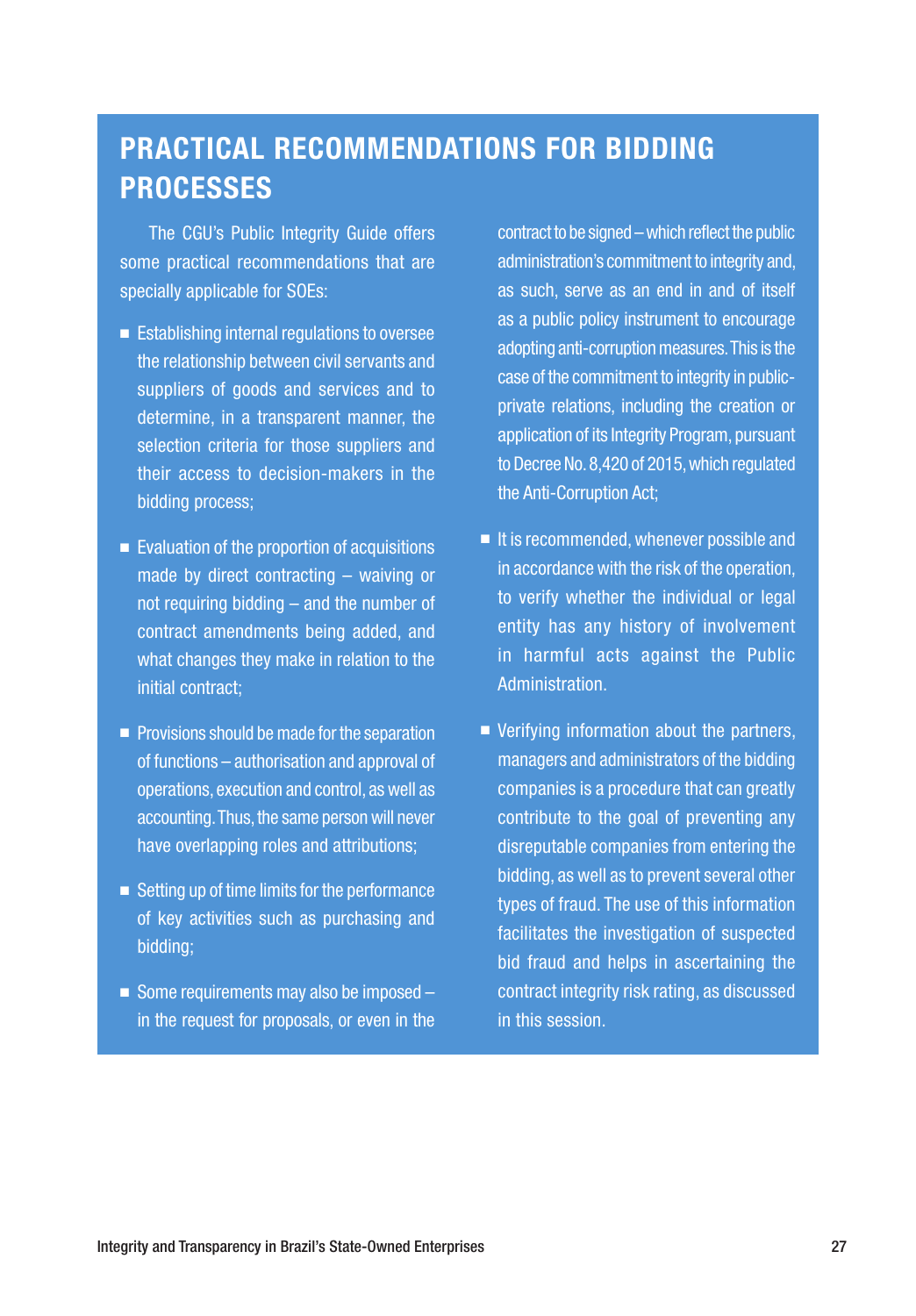### <span id="page-27-0"></span>**TRANSPARENCY**

The IBGC considers transparency, as well as accountability, to be some of the pillars of corporate governance. In this sense, transparency is understood as

More than the obligation to divulge information, it is the desire to provide stakeholders with all the information that is valuable to them, rather than only information required by laws or regulations. Proper transparency results from an environment built on trust, both internally and in the company's relationships with third parties. Beyond the organization's financial performance, it should also contemplate other factors (including intangible factors) that guide managerial action and lead to the preservation and optimization of the organization's value77.

In the context of SOEs, transparency has broader functions than just those concerning the fight against corruption. It is absolutely essential for citizens to monitor the use of public resources in terms of efficiency, taking into account the existence of alternative forms of organising state activity and its interference in the economy.

Because SOEs play roles that go beyond merely commercial ones, which is to say, they are instruments for carrying out public policies, a correspondingly significant level of transparency is needed to ensure the said instrument's efficiency towards the intended purpose. Transparency mechanisms will allow the public and other monitoring institutions, be they political or legal, to reap the results achieved after investing resources and effort. After all, the performance of SOEs often undermines the competition regime due to the exceptional advantages they have over private competitors.

In this context, Transparency International signals that:

The government's ownership entity should establish consistent and aggregate reporting on SOEs and produce an annual aggregate report, as a key transparency tool directed to parliament as well as the media and general public. It should provide information on the financial performance, main financial indicators and value of SOEs, as well as the general statement of the state's ownership policy and its implementation, including information on how the ownership function is organised. This report should also contain individual reporting on the most important SOEs78.

<sup>77</sup> IBGC. Code of best practices of corporate governance. São Paulo, 2016, p. 20.

<sup>78</sup> TRANSPARENCY INTERNATIONAL. Anti-corruption help desk: Transparency of state-owned enterprises. Berlin, February 15, 2013. Available at: <http://www.transparency.org/files/content/corruptiongas/Transparency\_of\_state\_owned\_enterprises.pdf>. Accessed on: May 6, 2017.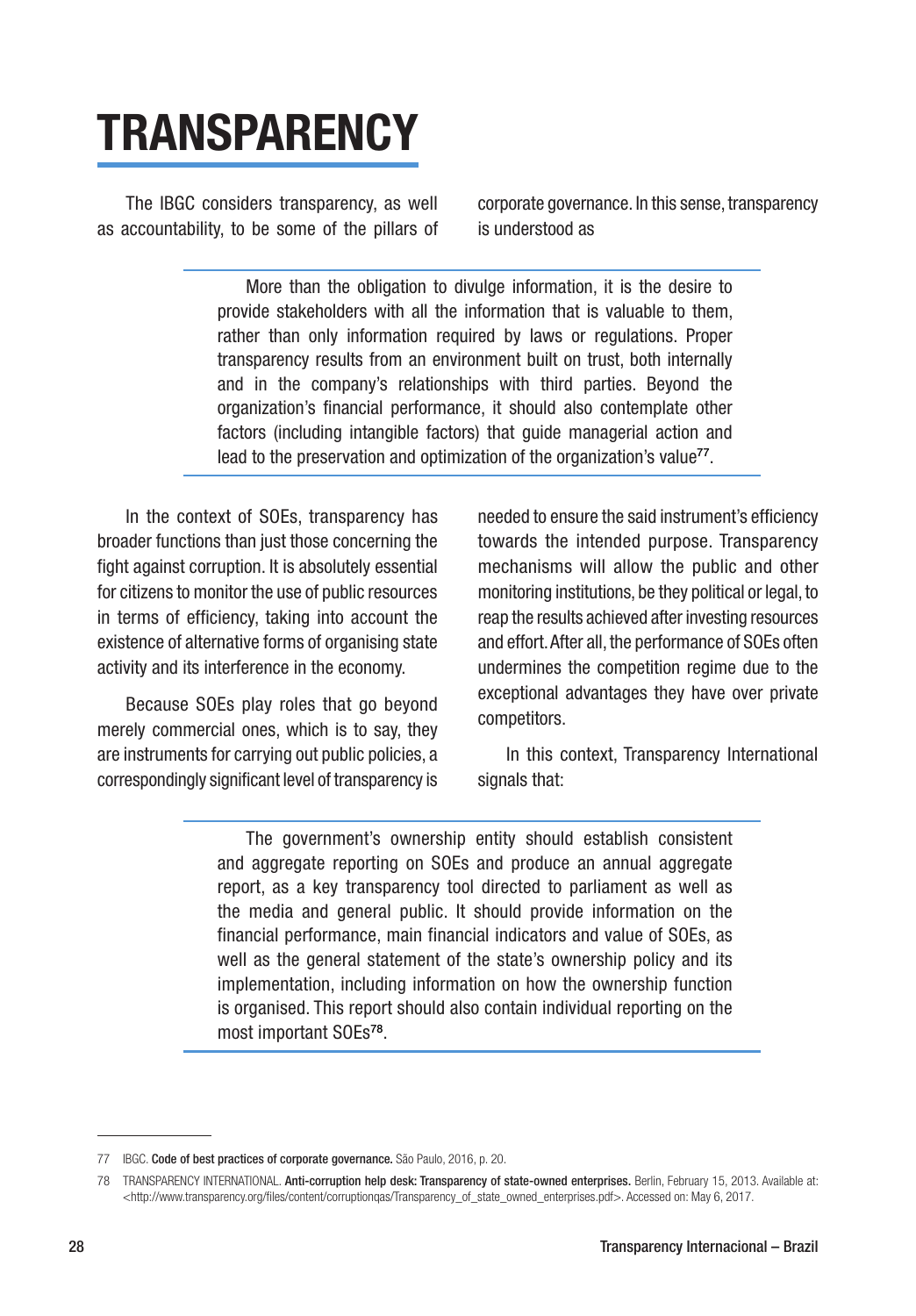Along the same lines, the OECD states that SOEs must achieve a high level of transparency and be subject to the same accounting, public

awareness, compliance and auditing standards as listed companies.

SOEs should report material financial and non-financial information on the enterprise in line with high quality internationally recognized standards of corporate disclosure, and including areas of significant concern for the state as an owner and the general public. This includes in particular SOE activities that are carried out in the public interest<sup>79</sup>.

The OECD also provides a list of information and documents to be made publicly available, such as (i) a statement on the objectives of the SOE and the fulfilling thereof; (ii) financial and operational results, with particular emphasis on costs incurred in achieving public policy objectives; (iii) the corporate governance, ownership and voting structure; (iv) the compensation amounts paid to the members of the Board of Directors and chief executives: (v) information on the board members, namely their qualifications, what their recruitment process was like, the roles they perform; (vi) future material risks and plans to minimise them; (vii) financial and other types of assistance received from the State; among others<sup>80</sup>.

Applying this concept to SOEs, the interpretation of "stakeholders" should be as broad as possible, bearing in mind that their primary function is to serve the public interest.

As noted, transparency is one of the cornerstones of B3's SOEs' Distinction in Governance Program. In this context, the main measures to be adopted are disclosing internal policies and corporate bylaws on the internet, improving the Reference Forms' content, releasing an Annual Corporate Governance Letter, developing an information disclosure policy and the production of an integrated or sustainability report. It is important to note the concern over defining and disclosing the objectives of the SOE in question and the State's role in managing said company, as a way to enable monitoring whether the purported public interest was served further down the road<sup>81</sup>.

At the domestic level, the Access to Information Act (Law No. 12,527/2011) undoubtedly represents the main Brazilian legal framework regarding the realisation of the right to access to information. This right had already been recognised by both the Federal Constitution<sup>82</sup> and international treaties ratified by Brazil<sup>83</sup>. However, it was only with the enactment of this legislation that the right of access to information began to be effectively realised.

The Access to Information Act's applicability to SOEs is not a point of contention. After all, article 1, II, explains that the following entities are subordinated to that legislation: "agencies, public foundations, public enterprises, mixed-capital companies and other entities controlled directly or indirectly by the Union, states, the Federal District and municipalities". Thus, there is no doubt that

<sup>79</sup> OCDE. OECD Guidelines on Corporate Governance of State-Owned Enterprises. Paris, 2015, p. 24. Available at: <[https://www.oecd-ilibrary.org/](https://www.oecd-ilibrary.org/governance/oecd-guidelines-on-corporate-governance-of-state-owned-enterprises-2015_9789264244160-en) [governance/oecd-guidelines-on-corporate-governance-of-state-owned-enterprises-2015\\_9789264244160-en](https://www.oecd-ilibrary.org/governance/oecd-guidelines-on-corporate-governance-of-state-owned-enterprises-2015_9789264244160-en)>. Accessed on: May 5, 2017.

<sup>80</sup> Ibid.

<sup>81</sup> BM&F BOVESPA. Programa Destaque em Governança de Estatais. São Paulo, September, 2015. Available at: <http://www.bmfbovespa.com.br/ pt\_br/listagem/acoes/governanca-de-estatais/>. Accessed on: May 5, 2017.

<sup>82</sup> Federal Constitution of Brazil, article 5, XXXIII.

<sup>83</sup> International Covenant on Civil and Political Rights, article 19 (American Convention on Human Rights, article 13).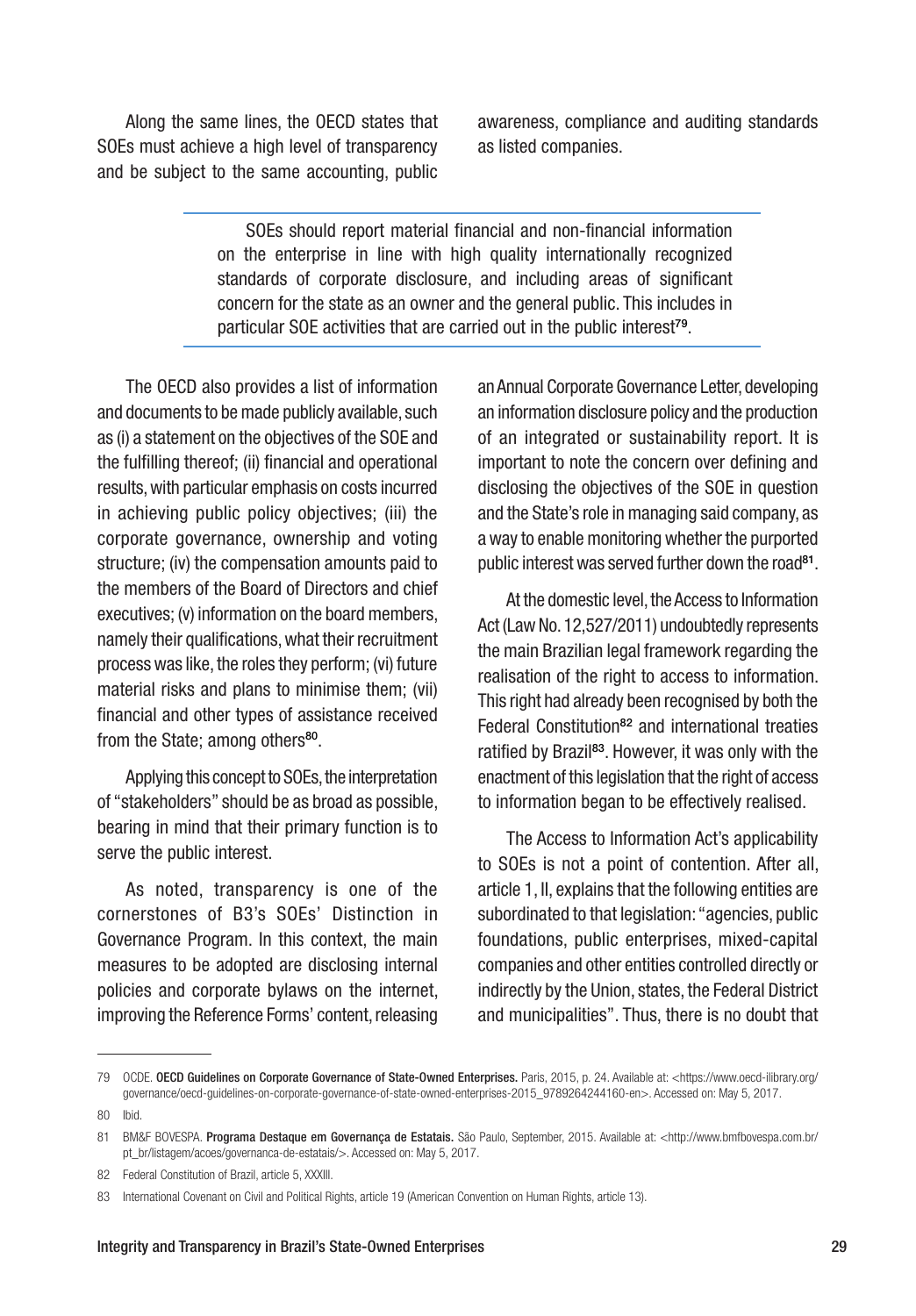SOEs are subject to the transparency and public disclosure obligations imposed by Law 12,527 of 201184. It is simply the implementation of a constitutional provision, specifically concerning transparency, which states "the law shall regulate the relations of public enterprises with the State and society" (article 173, §3).

On an important note, the system created by this legislation treats transparency and access to

information as rules that can only be suspended in exceptional cases, which must be provided for in the legislation, after being duly justified.

The Access to Information Act does not tackle this special treatment given to SOEs, which derives from the fact that many of them operate in the competitive market. It was, however, the object of Decree No. 7,724/2012, which regulates said Act and states that:

Article 5 § 1: The disclosure of information, made by public enterprises, mixed-capital companies and other entities controlled by the Federal Government acting in a competitive basis, subject to the provisions made in article 173 of the Constitution, shall be subject to the respective rules of the Securities Commission to ensure its competitiveness, corporate governance and, where applicable, the interests of minority shareholders.

However, one must interpret this provision bearing in mind the fact that, in Brazilian law, regulations cannot impose new restrictions that were not established in the original piece of

legislation it intends to regulate. After all, the CGU has already consolidated the legal understanding that:

Any limitation on fundamental rights must be interpreted restrictively, as it is not possible to increase the list of exceptions to the principle of maximum disclosure except by law, according to the prevailing legal interpretation in the nation and to inter-American interpretations [...]. In this sense, a different interpretation does not seem justified to us, except for any that would apply article 5, §1 of Decree 7,724/2012 to obligations of active transparency, leaving the cases contained in articles 22, 23 and 32 of Law 12,527/2011 as the only exceptions to the maximum disclosure principle<sup>85</sup>.

The Securities Commission has some relevant rules, the scope of which covers SOEs. For example, Normative Instruction No. 358/2002 provides for the obligation of publicly traded companies to disclose any acts or facts deemed important<sup>86</sup>. Normative Instruction No. 480/2009, in turn, makes

<sup>84</sup> This has also been enshrined as the constitutional principle regulating the Public Administration's functioning, as per article 37of the Federal Constitution.

<sup>85</sup> Excerpt from the ruling given by the Ministry of Transparency, Supervisory and Control, within the context of the suit originated from access to information request No. 99902.000049/2013-99.

<sup>86</sup> Article 2 of Normative Instruction No. 358/2002 details this thusly: "For the purposes of this Instruction, any decision made by the controlling shareholder, deliberation by the general meeting or the management bodies of the publicly traded company, or any other act or fact of a political-administrative, technical, business or economic-financial nature is deemed relevant, as well as any decision related to its business that may have a significant influence on: I – the quotation of securities issued by the publicly traded company or others referenced to them; II – investors' decisions to buy, sell or hold those securities; III – investors' decisions to exercise any rights inherent to the condition of the holder of securities issued by the company or others referenced to them."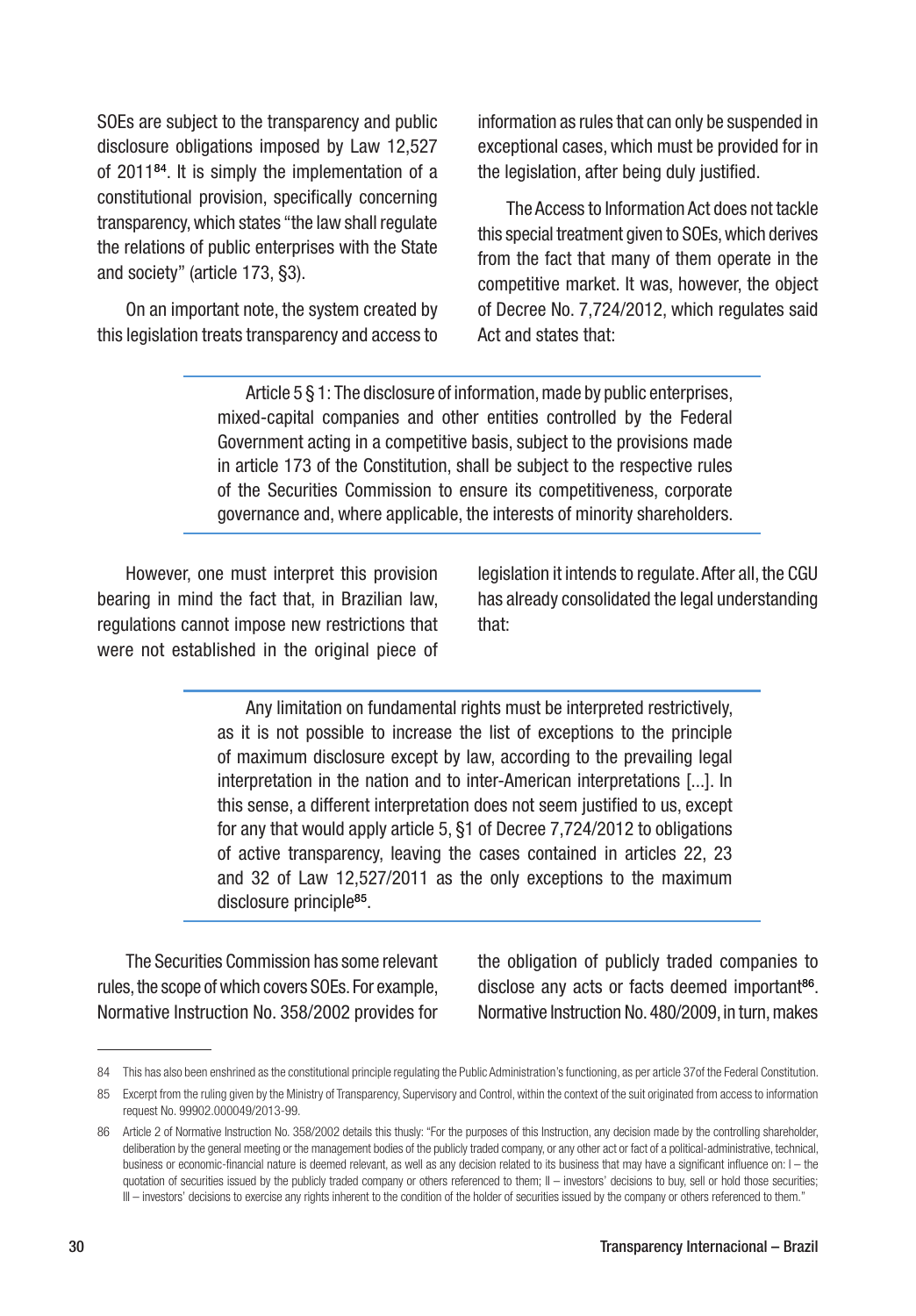explicit the need to divulge information, general or otherwise, on the compensation of members of the Board of Directors, the Supervisory Board and the Board of Executives. Regarding the issue of compensation, federal SOEs must also comply with Inter-ministerial Ordinance No. 233, of May 25, 2012, which deals with the procedures for disclosing this information.

Still regarding aspects related to active transparency, it is worth mentioning the Interministerial Commission for Corporate Governance and the Management of Corporate Equity's Resolution No. 5, of September 29, 2015. This resolution states that federal SOEs are required to disclose a series of relevant information on an organised, easily accessible, official website. They are as follows:

- I originating act or law;
- II corporate bylaws;
- III the institution's mission statement, principles and values;
- IV code of ethics;
- V how capital stock is composed;
- VI composition of the executive board;
- VII composition of the board of directors and supervisory board;
- VIII excerpts from the general meetings minutes, depending on each case;
- $IX -$  yearly financial statements from publicly traded companies, accompanied by supervisory board and the independent auditors' opinions;
- X yearly management report;
- XI quarterly financial statements;
- XII social report, if there is any;
- XIII relevant facts and releases made to the market, if there are any; and
- XIV abridged curriculum vitae of the corporate management and supervisory bodies' members<sup>87</sup>.

These obligations are enforceable by both the CGU and the Supervisory Board of the respective companies.

Transparency rules specific to SOEs have recently been introduced into the country through the State-Owned Enterprises Act<sup>88</sup>. These are mostly active transparency norms<sup>89</sup>. Special mention must be made to its article 8, IV, which intends to consolidate an important practice: the elaboration of information disclosure policies, that is, proactive planning of what types of information will be disclosed, how to disclose it, etc. Said disclosure must be permanent and cumulative, referring to both current and past information<sup>90</sup>. Thus, in this arrangement, planning becomes a tool

90 CARDOSO, A. G. Governança corporativa, transparência e compliance nas empresas estatais: o regime instituído pela Lei nº 13.303/2016. IN: JUSTEN FILHO, M. (org.) Estatuto jurídico das empresas estatais. São Paulo: Revista dos Tribunais, 2016, p. 101.

<sup>87</sup> CGPAR Resolution No. 5, of September 29, 2015, article 1. Available at: <https://www.legisweb.com.br/legislacao/?id=304267>. Accessed on: May 5, 2017.

<sup>88</sup> Without prejudice to the Securities Commission rules, as explained by article 8, §3, of the SOEs Act.

<sup>89</sup> Law No. 13,303/2016, article 8 – "Public companies and mixed-capital corporations must at least comply with the following transparency requirements: I – drafting of a yearly letter, signed by the members of the Executive Board, outlining the company in question's commitment to achieving public policy objectives, in compliance with the collective interest or the imperative of national security which motivated the authorisation for its creation, with a clear definition of the resources to be used for this purpose, as well as the economic and financial impacts of achieving these objectives, measurable through objective indicators;  $II$ adaptation of the corporate bylaws to the legislative authorisation for the company's creation; III - timely and up-to-date disclosure of relevant information, in particular when related to the activities performed, supervisory structure, risk factors, economic and financial data, the management's comments on corporate governance performance, policies and practices, and descriptions of the composition and compensation of the company's administration; IV – elaboration and dissemination of an information disclosure policy, in accordance with current legislation and best practices; V – drafting of a dividend payout policy, pursuant to the public interest that justified the creation of the public company or mixed-capital corporation; VI – dissemination, in a note explaining the financial statements, of the operating and financial data of activities related to the achievement of collective interest or national security purposes; VII – elaboration and dissemination of a policy regarding transactions made with related parties, in accordance with the demands of competitiveness, compliance, transparency, fairness and commutativity, which shall be reviewed at least annually and approved by the Executive Board; VIII – extensive dissemination to the general public of an annual corporate governance letter, which consolidates in a single written document, in clear and direct language, the information referred to in item III: IX – annual dissemination of an integrated or sustainability report". Bolded emphasis added.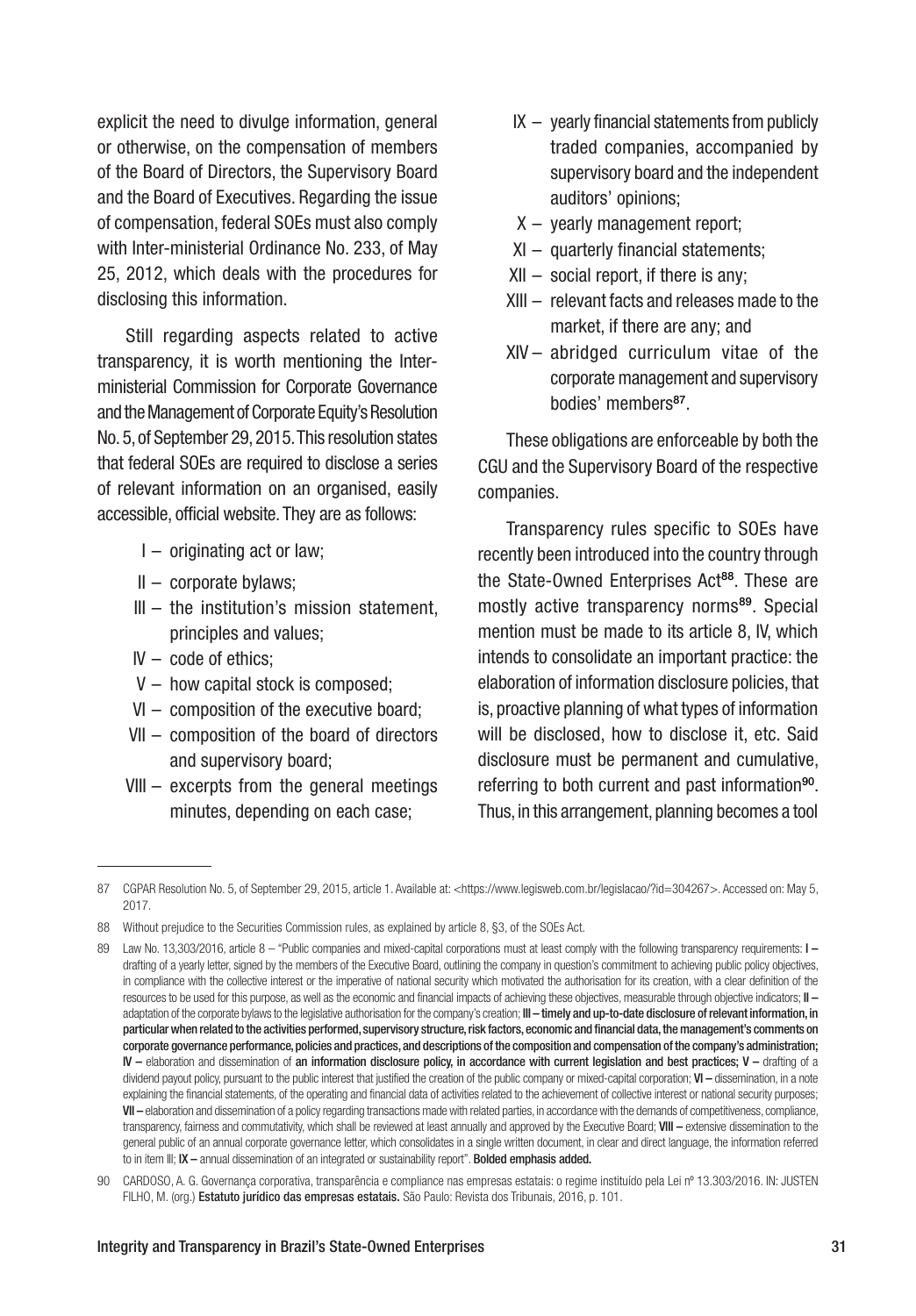that allows for demanding and enforcing higher levels of transparency in each case.

One issue concerning limitations on the transparency obligations of SOEs – as well as other public administration bodies – that has been settled is that of restricted access to personal information, that is, information that may expose the privacy and intimacy of individuals. Law No. 12,527 itself, in its article 31, provides for this exception with the purpose of preserving these constitutional rights and values (article 5, X, of the Federal Constitution)91. Other exceptions provided for in the legislation refer to information protected by the principles of legal confidentiality and banking and industrial secrecy<sup>92</sup>.

As far as SOEs are concerned, industrial secrecy is at the heart of the debate: what information, once disclosed, can compromise company strategy and offer competitors an advantage? At this point, SEST disclaims any liability, stating it "has no legal jurisdiction to identify what information may or may not affect 'competitive advantages', which should be analysed on an individual basis by the state-owned enterprise itself." In fact, it seems to have prepared a specific document ("SEST and the Access to Information Act") in order to formalise the suggestion that "access requests always be directed to the state-owned enterprise in question"93. This is a clear demonstration of the dual model's adverse effects.

Active and passive transparency are, naturally, complementary elements. Increasing active transparency actions by spontaneously

disclosing as much relevant information as possible has the effect of minimising the number of requests for access to information, reducing the costs associated with processing them94. This information, however, must be divulged in an organised, open, centralised and accessible format for the majority of the population, otherwise it may prove insufficient in the light of the Access to Information Act and the State-Owned Enterprises Act's legal requirements. It is noteworthy that the contemporary challenge for transparency will be the implementation of a new generation of instruments that allow for more friendly access to content and, above all, the viability of handling the information offered. Another cutting-edge topic in transparency is the implementation of open data policies, in line with the guidelines of Decree No. 8,777 of 2016, done in observance of the particulars of each SOE.

With regards to passive transparency obligations, federal SOEs are subject to the CGU's Citizens Information Service system, while state and municipal SOEs have (or should have) been developing similar mechanisms, so as to comply with article 9, I, of Law No. 12,527/2011.

In addition to working as a court of appeals for access to information requests, the CGU also plays a role in promoting compliance with the law. It presented, for example, a list of the least responsive federal agencies on requests for access to information cases, including three SOEs: Centrais Elétricas de Rondônia SA, Centrais de Abastecimento de Minas Gerais SA and Companhia das Docas do

<sup>91</sup> Law No. 12,527 of 2011, article 31 – "The processing of personal information must be done in a transparent and respectful manner with regards to the privacy, personal lives, honour and image of individuals, as well as individual freedoms and guarantees. Paragraph 1. The personal information to which the article refers, relating to privacy, personal lives, honour and image: I - shall have restricted access, regardless of confidentiality classification and for a maximum of 100 (one hundred) years from their date of production, to legally authorised public agents and to the person to whom they refer; and II – may have its disclosure or access authorised by third parties via legal provisions or express consent of the person to whom they refer".

<sup>92</sup> Decree No. 7,724 of 2012, article 6, I.

<sup>93</sup> SEST. SEST e a Lei de Acesso à Informação (LAI). Brasília, September 29, 2016. Available at: <http://www.planejamento.gov.br/assuntos/empresasestatais/publicacoes/160929\_sest-e-a-lei-de-acesso-a-informacao.pdf>. Accessed on: May 5, 2017.

<sup>94</sup> CGU. Guia de Integridade Pública: Orientações para a administração pública federal: direta, indireta e fundacional. Brasília, 2015, p. 30-2. Available at: <http://www.cgu.gov.br/Publicacoes/etica-e-integridade/arquivos/guia-de-integridade-publica.pdf>. Accessed on: April 15, 2017.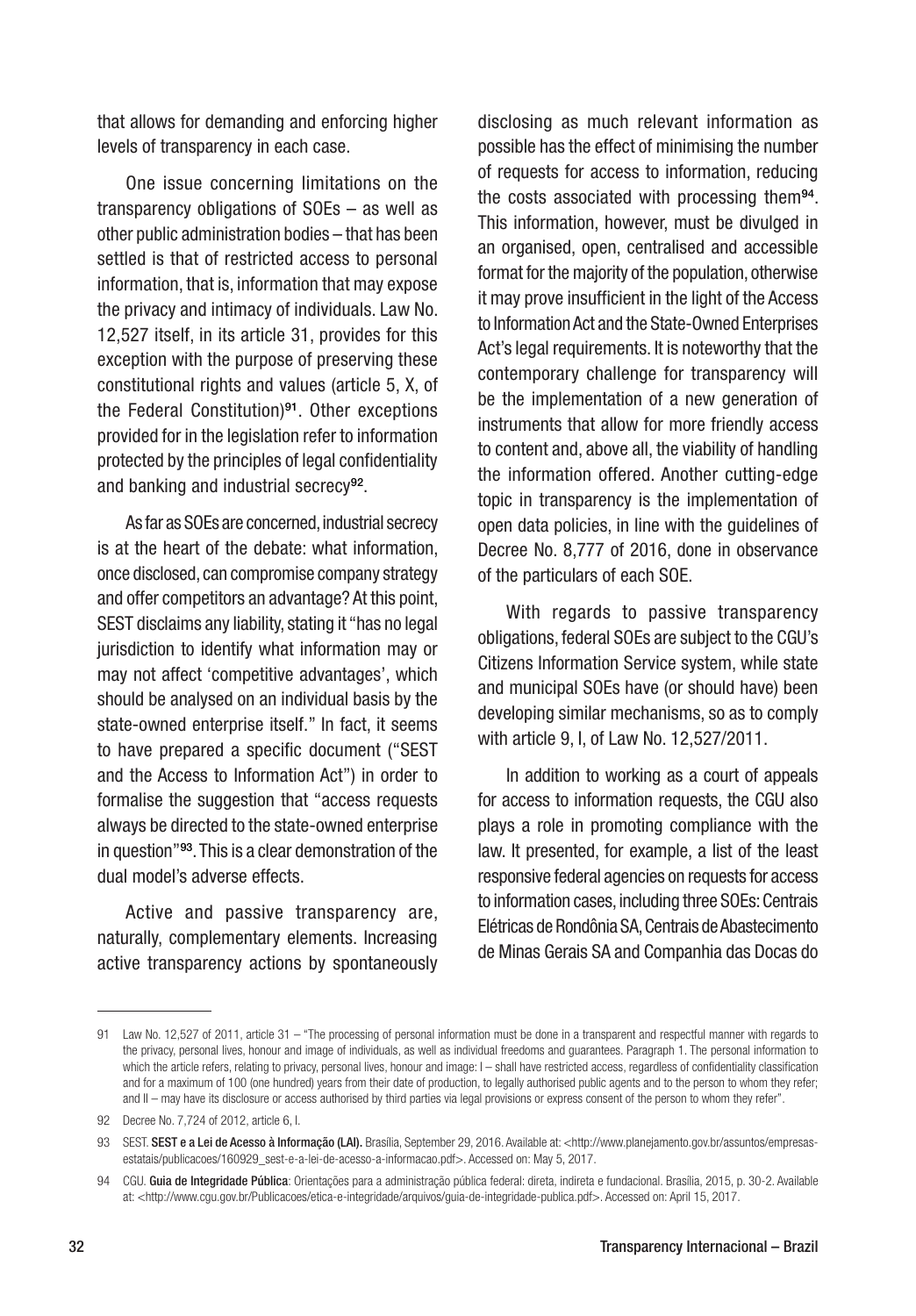Estado da Bahia. The so-called "name and shame" practice was accompanied by effective intervention by the CGU in extreme cases<sup>95</sup>.

In order to simplify the process of requesting information and avoid duplicated requests, the State-Owned Enterprises Act itself provides, in its article 8, §4, that "documents resulting from the fulfilment of the transparency requirements contained in clauses I through IX of the article's head provision shall be publicly and permanently disclosed on the internet".

However, it is important to make a distinction between SOEs operating on a competitive basis and those that do not:

The CGU adopts the understanding that public enterprises, mixedcapital companies and their subsidiaries are not required to respond to requests for information when said information may result in an advantage for their competitors, compromising their business strategy, corporate governance, or the interests of its shareholders<sup>96</sup>.

The issue of industrial secrecy is thus a legitimate motivation for rejecting requests for access to information, and may only be invoked by companies operating on a competitive basis. Still, it cannot be invoked in all cases and must have good foundations, as per each specific case.

Thus, it is clear that exceptions to the Access to Information Act should be interpreted restrictively to prevent their effective implementation and operation.

In terms of passive transparency, it is worth noting that responses to requests submitted to SOEs are rarely overruled by the CGU. In other words, out of all the cases in which appeals were made to the CGU, only a small number was sustained. Ever since the e-SIC webpage was implemented in May 2012, 1,600 appeals have been submitted to the CGU (up until May 15, 2017), only 98 of which (6.12%) were fully sustained, with 44 (2.75%) being partially sustained<sup>97</sup>.

<sup>95</sup> RODRIGUES, P. CGU lista os órgãos e empresas estatais mais omissos em pedidos de informação. Poder 360. Brasília, January 17, 2017. Available at: <http://www.poder360.com.br/brasil/cgu-intervem-para-melhorar-transparencia-de-orgaos-e-empresas-estatais/>. Accessed on: May 4, 2017.

<sup>96</sup> BENTO, L. V.; BRINGEL, P. O. M. Limites à transparência pública das empresas estatais: análise crítica da aplicação da Lei de Acesso à Informação (Lei nº 12.527/2011) a empresas públicas e sociedades de economia mista. XXIII COMPEDI/UFPB, 2014, p. 13.

<sup>97</sup> Information obtained through Access to Information Request No. 00075.000570/2017-82. In terms of comparison, the average success rate for appeals to the Ministry of Transparency, Supervisory and Control is 5.55% (total deferrals) and 2.3% (partial deferrals).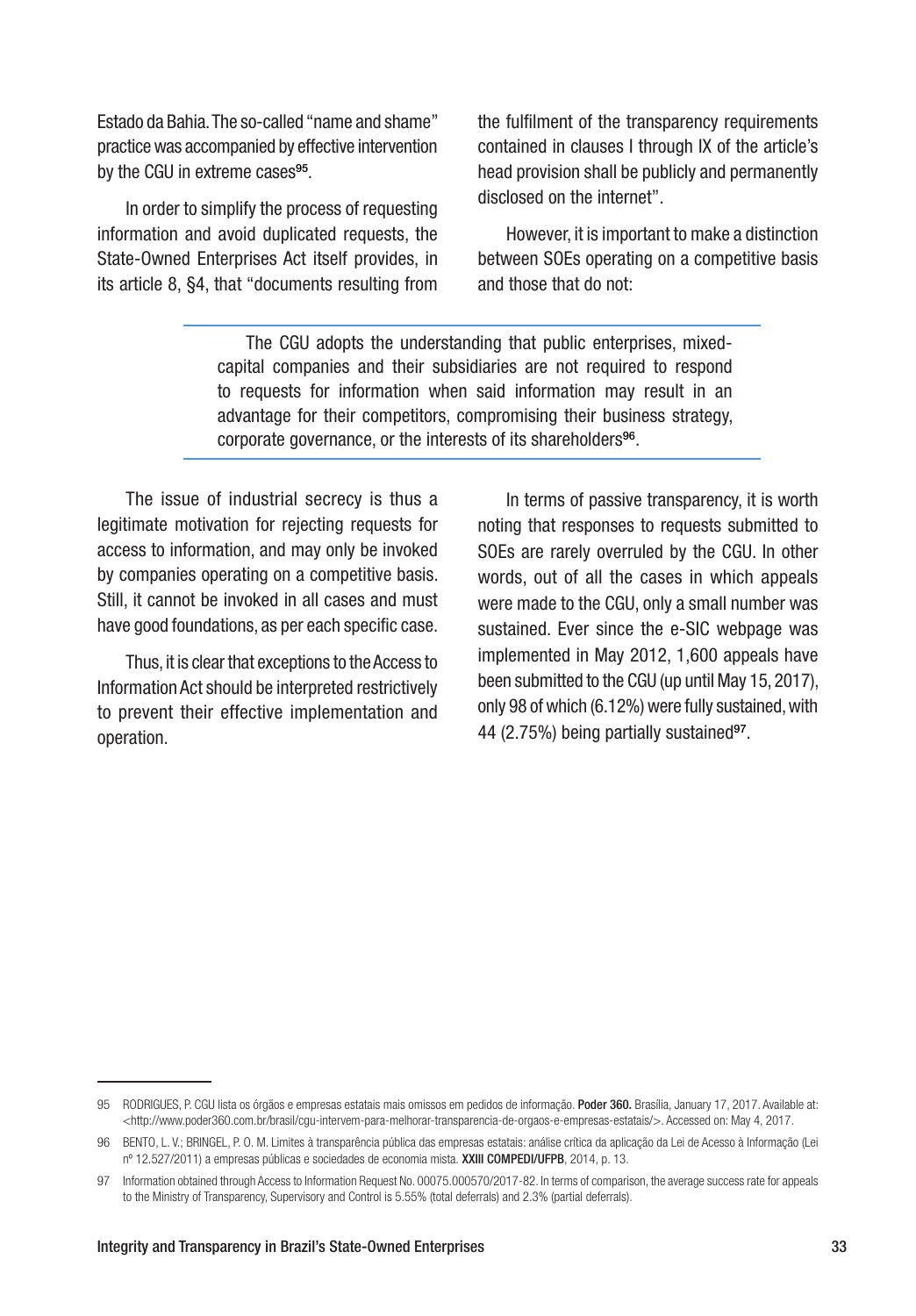# <span id="page-33-0"></span>INSTITUTIONAL RELATIONS IN STATE-OWNED ENTERPRISES

The political relationship between the Legislative branch, the Executive branch and SOEs has already been discussed in the first lines of this paper. In this section, the analysis will

#### LEGISLATIVE BRANCH

The starting point for exercising this control is obtaining the mandatory authorisation from Congress (at the national level), Legislative Assemblies (at the state level) or City Councils (at the municipal level) for the set up of any public enterprise or mixed-capital company. This authorisation is a requirement imposed by the Federal Constitution (article 37, XIX), which determines that, in order to set up each SOE, and to define its areas of activity, a specific, ad-hoc law must be enacted<sup>98</sup>.

Another form of the Legislative branch's control over SOEs refers to the approval of their annual budgets and the control of budget execution. This control is based on the determination that the annual budget law will comprise both "the investment budget of companies in which the Union directly or indirectly holds the majority of voting capital" (article 165, §5, II, of the Federal Constitution) as well as the fiscal and social security budgets (article 165, §5, I and III). This important distinction, however, must be clarified in order to understand the variation in the scope of this budget control.

focus mainly on the control mechanisms available to the aforementioned branches of government concerning institutional relations and the operation and administration of SOEs.

SOEs are considered dependent when they do not have an investment budget, their budget resources, originating from the National Treasury, is coming from the fiscal or social security budget (article 165, §5, I and III)<sup>99</sup>. In turn, independent SOEs are those whose resources derive from the SOEs' Investment Budget (OI, the "Orçamento de Investimento das Empresas Estatais" in Portuguese), and not directly from the National Treasury. By being allocated to the OI, the expenses of independent SOEs are ensured greater administrative and financial autonomy. The organ responsible for the elaboration of the OI is SEST, the aforementioned organ of the Ministry of Planning. The main practical implication of this differentiation is that dependent SOEs are subject to the same tax restrictions as the rest of the direct public administration, mainly via the Fiscal Responsibility Act, which has already been recognised by the Federal Accounting Court itself (Appellate Decision 357-2015)100.

It should also be noted that transfers of public funds to cover a possible operational deficit of independent SOEs are allowed only

<sup>98</sup> However, legislative authorisation will not be required in order to approve a role structure or create new positions within a SOE — these are functions that may be carried out through internal acts. SOEs are, therefore, outside the scope of article 61, §1, II, of the Federal Constitution, ARAGÃO, A. Empresas estatais: o regime jurídico das empresas públicas e sociedades de economia mista. São Paulo: Forense, 2017, p. 367.

<sup>99</sup> Some examples of dependent SOEs are Conab, Codevasf and Embrapa.

<sup>100</sup> ARAGÃO, A. Empresas estatais: o regime jurídico das empresas públicas e sociedades de economia mista. São Paulo: Forense, 2017, p. 285-7.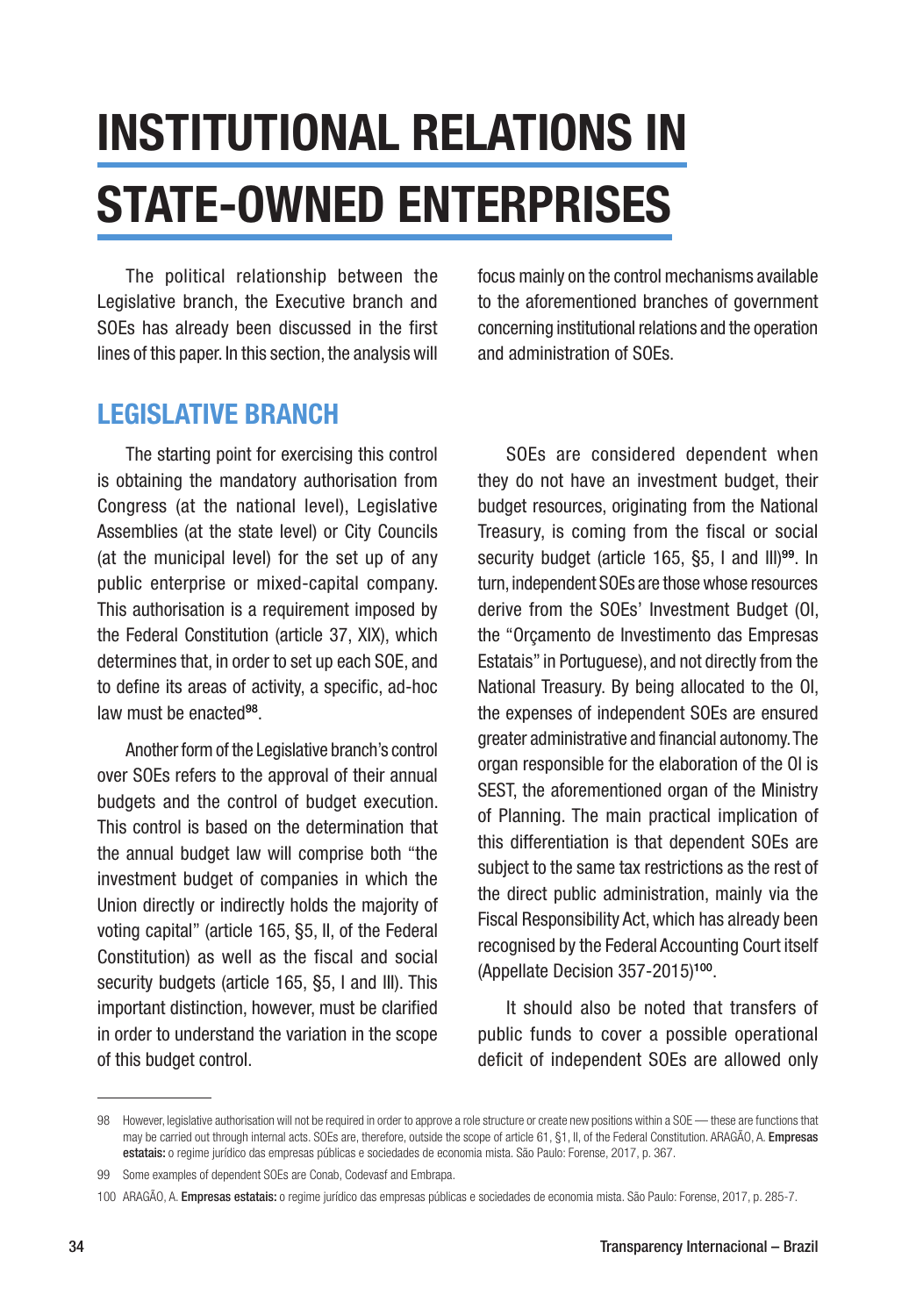in exceptional situations. Conversely, any such financial transfer to the State must be reimbursed by the State<sup>101</sup>. Finally, with regard to budgetary aspects, internal and external credit operations of all entities controlled by the federal government are also subject to the Senate's approval, which also includes SOEs (article 52, VII, Federal Constitution).

As an ancillary organ of the Executive Branch, the Federal Accounting Court also plays an important role in monitoring SOEs. Using both objective<sup>102</sup> and subjective<sup>103</sup> criteria, all types of SOEs are subject to the control of the Audit Courts. The SOEs Act also acknowledged this104, which enshrined the understanding that such controls should be compatible with their economic activities, however. This is what article 90 of the SOEs Act says: "the actions and deliberations of the controlling body or entity may not interfere in the management of public enterprises and mixed-capital companies which are submitted to it, nor in the exercise of their powers or in the definition of public policies"<sup>105</sup>.

The logic behind this legal device is that the controls provided carry risks and expenses that are not applicable to competing (private) companies. The resulting competitive disadvantages, which go beyond internal management and encompass the relationships of SOEs with their trading partners, must be minimised precisely to prevent that the entire purpose of monitoring and controlling – ensuring that the actions of public agents are always economically efficient – from becoming jeopardised.

Alexandre de Aragão agrees with this understanding:

It is necessary, on one hand, that the SOEs' external controls not be removed *tout court*, but, on the other hand, they should be exercised in a manner compatible with the need to ensure as much equality and competitiveness as possible for their market operations, allowing for the highest possible level of efficiency<sup>106</sup>.

Accordingly, it is incumbent upon the Audit Courts, by virtue of their external control functions, a significant portion of responsibility for overseeing SOEs with regard to the aspects related to legality, legitimacy, economicity, as well as to the proper application of financial and budgetary resources. These courts act to ensure

transparency about risks and opportunities, to issue recommendations to those using public resources and to demonstrate and punish conducts, processes and decisions carried out outside the law and the principles governing Public Administration.

<sup>101</sup> Ibid, p. 287.

<sup>102</sup> Federal Constitution, article 70, sole paragraph – "All natural or legal persons, be they public or private, who use, collect, store, manage or administer public assets, property and securities, or those assets for which the Federal Government is responsible, or persons who, on the Federal Government's behalf, take on obligations of a pecuniary nature, shall perform their due diligence as it pertains to accountability transparency".

<sup>103</sup> Federal Constitution, article 70, head provision – "The Federal Government's accounting, financial, budgetary, operational and patrimonial inspections, as well as those conducted by direct and indirect administration entities, concerning the legality, legitimacy, economicity, application of subsidies and revenue waivers, will be exercised by the National Congress, through external controls, and by the internal control system of each government branch".

<sup>104</sup> Law No. 13,303, of 2016, article 85 – "The external and internal control bodies of the 3 (three) spheres of government shall supervise public companies and related mixed-capital corporations, including those based abroad, with regards to the legitimacy, economicity and effectiveness of the application of their resources from an accounting, financial, operational and equity standpoint".

<sup>105</sup> This idea is reinforced by articles 49 and 50 of Decree No. 8,945 of 2016.

<sup>106</sup> ARAGÃO, A. Empresas estatais: o regime jurídico das empresas públicas e sociedades de economia mista. São Paulo: Forense, 2017, p. 372.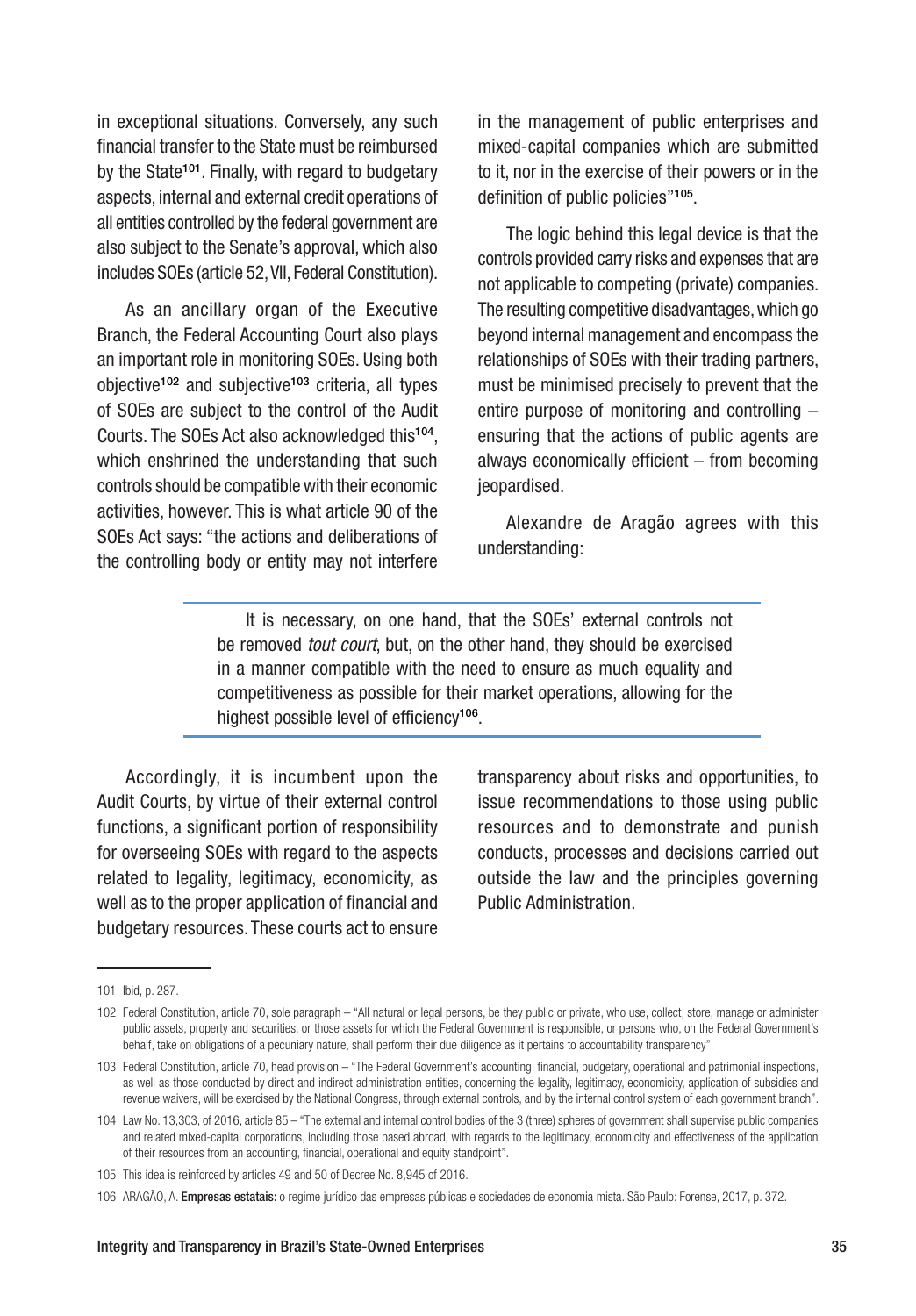<span id="page-35-0"></span>They are institutions invariably linked to the fight against corruption. In this regard, in terms of strategic initiative, the Federal Accounting Court created the Project for Combating Deviations and Irregularities and the Secretariat for Special Infrastructure Operations ("Seinfra Operações", in Portuguese). The Project for Combating Deviations and Irregularities, created in October 2015, is headed by the General Council for External Controls over Services Essential to the State ("Coordenação-Geral de Controle Externo dos Serviços Essenciais ao Estado", in Portuguese) and is supported by the Secretariat of Methods and Support for External Controls ("Secretaria de Métodos e Suporte ao Controle Externo", in Portuguese). Its role is to map and disseminate

good practices in the fight against fraud and corruption in Public Administration, in order to provide optimal responses and actions related to ethics management and to the conduct of senior management; the transparency and accountability of their activities; the reporting channel and procedures for the determination, implementation and revising of preventive and detaining controls; the role of the internal audit and risk management unit; the punishment of those responsible for fraud and damages compensation; among other actions. At a later stage, the project is prepared to elaborate, under the purview of External Controls, norms with guidelines for conducting monitoring actions focused on combating fraud and corruption.

#### THE SECRETARIAT FOR SPECIAL INFRASTRUCTURE **OPERATIONS**

Seinfra Operações, created in January 2016 with 20 experienced auditors, began its work prioritising the inspections and instructions related to Operation Carwash. Their work today includes hiring processes at Petrobras, as well as Eletronuclear's constructions contracts, acquisitions and services. The different context is reflected in the fact that the court responsible for conducting Operation Carwash has provided the Federal Accounting Court with information from investigations, seeking to prevent, detect and hold corrupt practices accountable. Because of this, the Secretariat is responsible for monitoring all matters in the infrastructure sector related to the leniency agreements arising from the Anti-Corruption Act.

It is worth noting that the Fiscal Responsibility Act gave the Audit Courts greater prerogatives for carrying out fiscal management control. The courts also became competent to oversee the total amounts spent on personnel, inactive staff and pensioners, and consolidated and securities debts, with the aim of ensuring they do not exceed the legally prescribed limits. They are also responsible for alerting the branches of government and relevant organs whenever they uncover facts that compromise the costs and results of programs or even evidence of irregularities in budget management (article 59 of the Fiscal Responsibility Act).

The Audit Courts' efforts seek to promote accountability to society, as well as the accountability of public agents in cases of illegal or illegitimate spending, and also the effective pursuit of public policies laid out by the government branches and their agencies.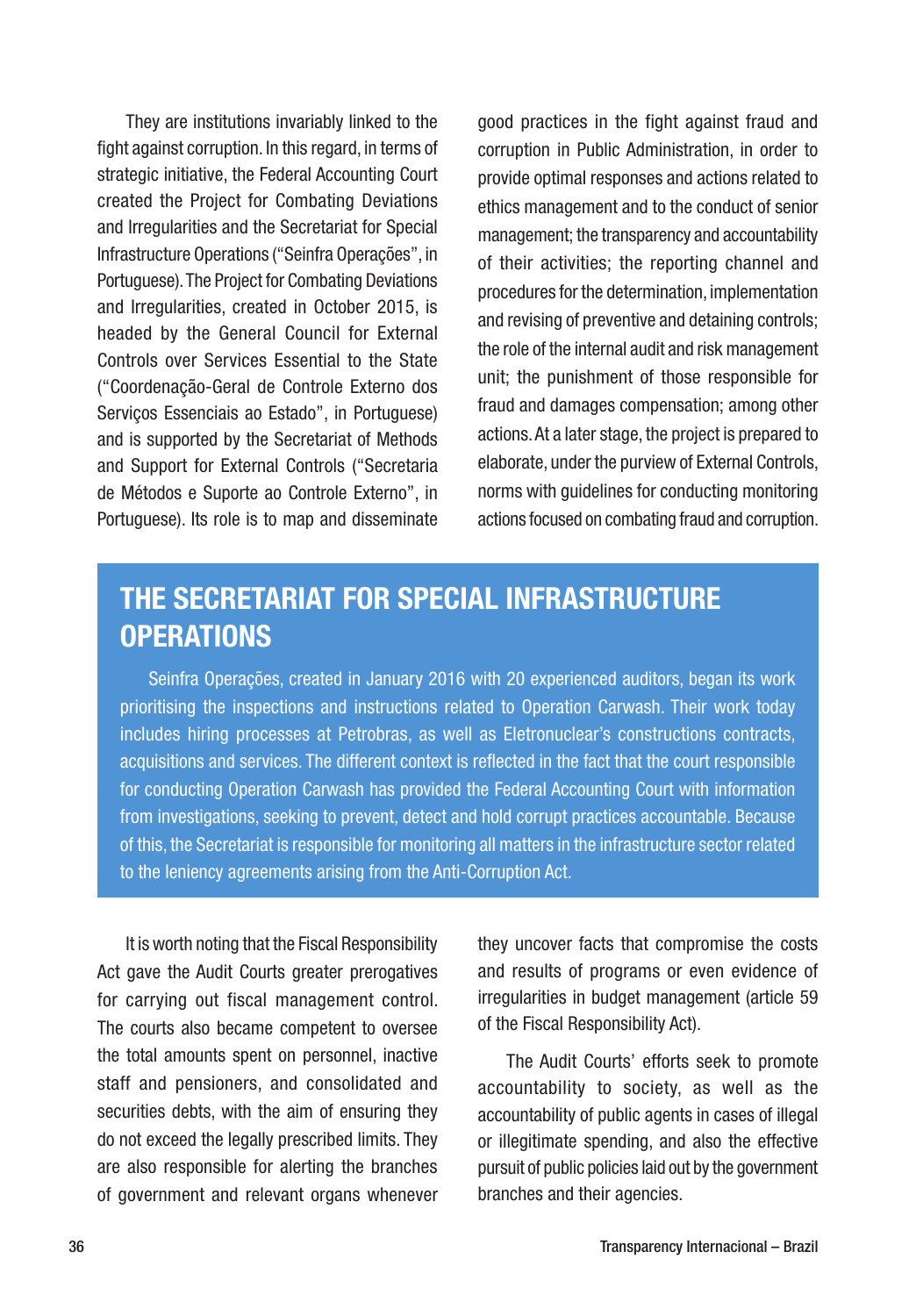#### JUDICIARY BRANCH

The mechanisms for monitoring SOEs available to the Judiciary branch follow the principle of non-obviation of jurisdictional control, inscribed in the Federal Constitution (article 5, XXXV). This means that there are multiple instances in which courts may interfere with the performance of SOEs – instances wherein minority shareholders rise up against the controlling State (or vice versa), as well as citizen control actions in the face of Public Administration, which encompasses SOEs (for example, citizen suits<sup>107</sup>). Also included are legal challenges to public biding processes, public civil actions, among others.

In any case, it is necessary to reiterate the aforementioned consideration brought by article 90 of the SOEs Act: the Judiciary shall not interfere in the management of public enterprises or in the exercise of their functions, nor in the definition of public policies. One must infer a corollary, that of always deferring to the top administrator's decisions, whenever said administrator acts logically within reason, legality, transparency and other principles that guide the performance of public agents. It is the application of the "business judgment rule", which states that the decisions made by managers enjoy a strong presumption of legitimacy and good faith<sup>108</sup>.

#### OPERATION CARWASH AND PETROBRAS

Recent events have given rise to a new dynamic in the relationship between SOEs and the Judiciary branch. Operation Carwash ("Operação Lava Jato") is, so far, responsible for returning more than 700 million BRL to Petrobras' coffers, with funds from pleabargain deals and leniency agreements. Furthermore, the company is the co-plaintiff, along with the Public Prosecutor's Office and the Federal Government, in 13 administrative misconduct actions and assistant to the prosecution in 33 criminal proceedings. Thus, a scenario is drawn in which the criminal prosecution system has assisted in the recovery of resources diverted from the company by the now-dismantled corruption schemes. As new scandals in other SOEs are uncovered, this cooperation mechanism is likely to be replicated.

<sup>107</sup> Express provision of Law No. 4,717 of 1965.

<sup>108</sup> ARAGÃO, A. Empresas estatais: o regime jurídico das empresas públicas e sociedades de economia mista. São Paulo: Forense, 2017, p. 374.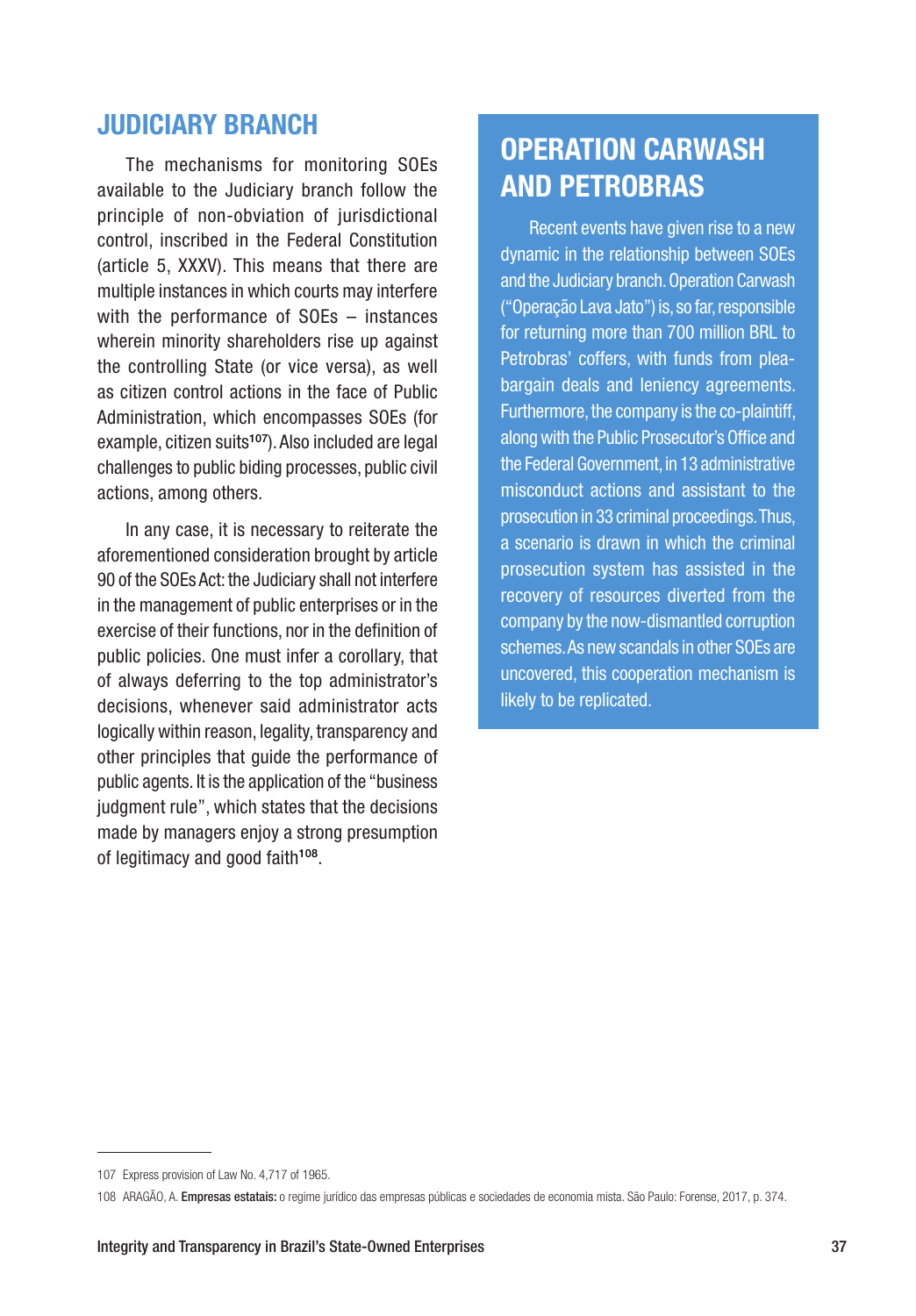# <span id="page-37-0"></span>INTERNAL CONTROLS

Special mention must also be given to SOEs' Supervisory Board and to the Office of the Comptroller General, as components of the systems of prevention, detection and punishment of acts that violate the ethics and integrity of SOEs, exercising important control functions of said companies.

The purpose of the Supervisory Board is to supervise the administrators' actions, ensuring that business management meets the SOE's objectives. In said companies, it is mandatory to have such a board, which must always be operational. It is considered an independent control and inspection body, as well as an important agent in the company's governance system.

In general, it can be said that it is up to the Supervisory Board to express its opinion on matters of interest to the company, suggesting changes, when necessary, or pointing out any irregularities found. The scope of its supervisory activity includes checking for compliance with legal and statutory obligations, but is not limited to just analysing and examining financial statements, as it encompasses the entire economic and financial situation of the entity to which it pertains<sup>109</sup>. Board members must act in harmony with other corporate governance bodies, in particular the Audit Committee and the internal auditing department, as such bodies provide this Board with a continuous view of business risks and weaknesses, as well as the Company's internal controls.

The SOEs Act eliminated any potential questions about the mandatory nature of the Supervisory Board's functioning in SOEs.

Specifically in its article 13, IV, the Act established that any law authorising the creation of a public enterprise or mixed-capital company should also provide for the constitution and operation of its related Supervisory Board. Nevertheless, it did not give a detailed explanation of the issue, preferring instead to reference the Corporations Act (Law No. 6,404/1976).

The composition of the Board must balance the participation of controlling and non-controlling partners. Once nominated, however, board members should work autonomously from the members who nominated them and secured their election<sup>110</sup>. It is recommended to avoid political party nominees and that the recruitment process is transparent and rigorously based on characteristics such as sound reputation, academic background, experience in accountability and technical training in areas relevant to the company's activities and its management, with adequate compensation.

The State-Owned Enterprises Act, however, did not impose the same restrictions that it placed on the appointment of administrators to the members of the Supervisory Board, only signalling that they should be "residents of the country, with an academic background compatible with the exercise of the function, having exercised, for a minimum term of three (3) years, a management or advisory position in the public administration, or a position of supervising advisor or manager in a company " (article 26, paragraph 1).

Board members have the same duties as the managers and are responsible for damages resulting from oversights and shortcomings in the

<sup>109</sup> WONTROBA, B. G. O Conselho Fiscal nas empresas estatais, de acordo com a Lei nº 13.303/2016. In: JUSTEN FILHO, M. (org.) Estatuto jurídico das empresas estatais. São Paulo: Revista dos Tribunais, 2016, p. 241.

<sup>110</sup> IBGC. Boas Práticas de Governança Corporativa para Sociedades de Economia Mista. São Paulo, 2015, p. 27. Available at: <http://www.ibgc.org. br/userfiles/2014/files/Arquivos\_Site/Caderno14.PDF>. Accessed on: April 10, 2017.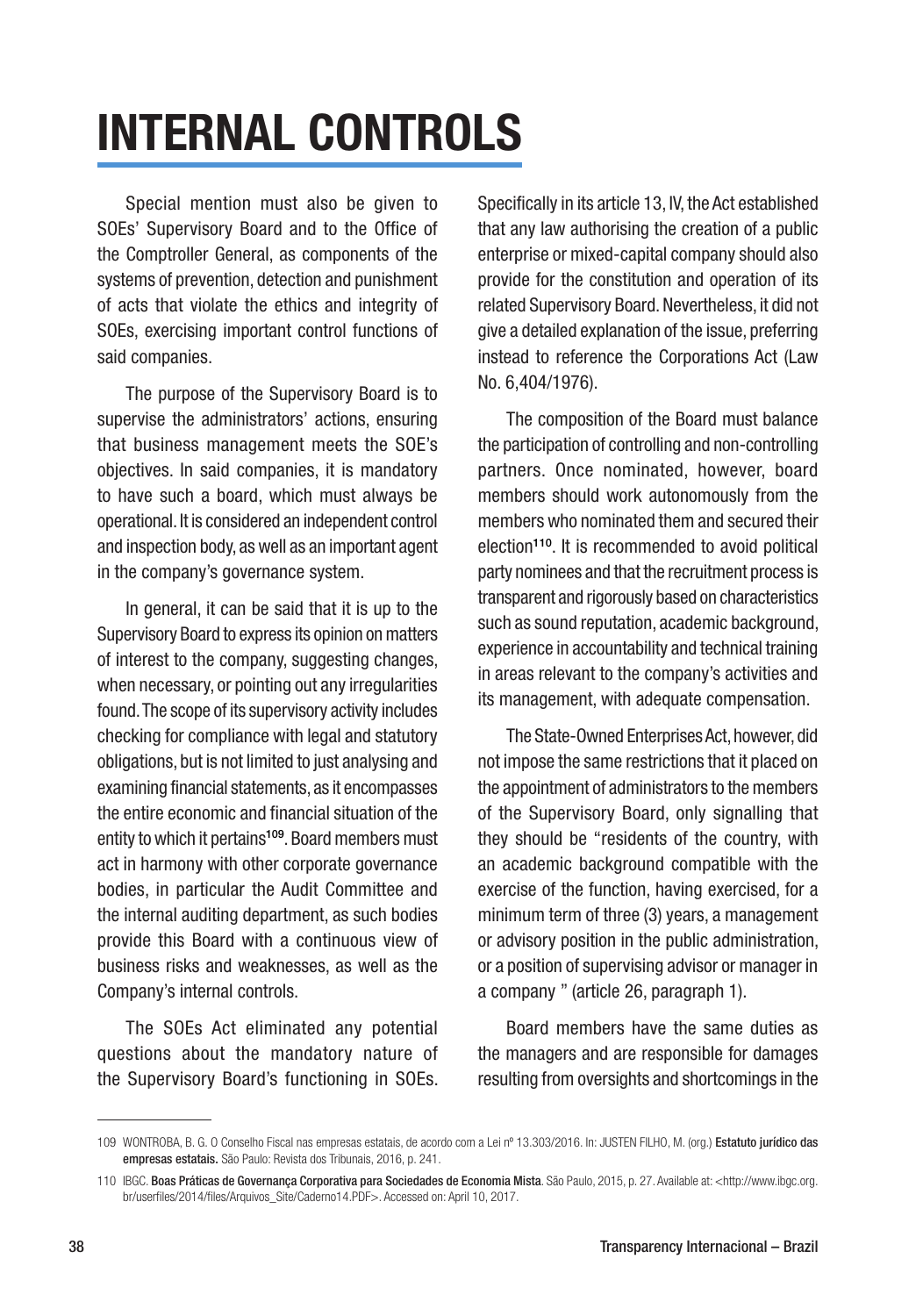performance of their duties and acts committed at fault, under ill intent or in violation of law or the corporate bylaws, in accordance with articles 153 through 156 of the Corporations Act. The legal responsibility of the board members stems from their legal duties and the different regulatory, administrative and criminal rules to which they are subject<sup>111</sup>.

#### GOOD PRACTICES FOR THE SUPERVISORY **BOARD**

The Brazilian Institute for Corporate Governance suggests some good practices for SOEs' Supervisory Boards:

- In order to ensure the full functioning and execution of the tasks assigned to it, an agenda should be established, with a yearly schedule for meetings, which will also include the information to be sent to the counsellors to inform their activities;
- It is important that there be internal procedures regulations, which provide for the organisation and scheduling of meetings;
- A close, but not subordinate, relationship must be established between the Supervisory Board and the Audit Committee so that the flow of information necessary to carry out the Board's activities is permanent and unobstructed.

In addition to the interaction of SOEs with the relevant sectorial ministry and the Ministry of Planning, it is also worth mentioning another relationship, still within the purview of the Executive

branch: the relationship between SOEs and the Office of the Federal Controller-General in the exercise of yet another form of internal control.

As the central body of the Internal Controls System, the Internal Affairs System and the Federal Executive Branch's Overseer Units, the Office of the Comptroller General has a wide range of competencies that cover SOEs in various aspects. In general, it is responsible for "taking the necessary steps to defend public assets, as well as conducting internal controls, public audits, indictments, corruption prevention and fighting, supervisory activities and increasing management transparency within federal public administration" (article 1, I, Decree No. 8,910, 2016).

The Office of the Comptroller General may therefore perform audits and inspections regarding all direct and indirect federal public administration organs, including SOEs. It is authorised to institute disciplinary administrative procedures and administrative accountability procedures, which aim to assess the liability of individuals and legal entities, respectively, for irregularities, and to punish on them.

It is worth mentioning that the work of the Office of the Comptroller General in many cases helps the work of other bodies when it comes to institutional integrity. Reports and investigation are sent or even produced jointly with the Federal Police, the Federal Audit Court and the Public Prosecutor's Office.

The Office of the Comptroller General also has the power to provide regulatory guidance and technical supervision, as well as to coordinate the actions of the bodies that make up the Internal Controls System and to assess the adequacy of internal controls and risk management within each agency and federal public entity.

<sup>111</sup> Especially article 165 of Law No. 6,404 of 1976.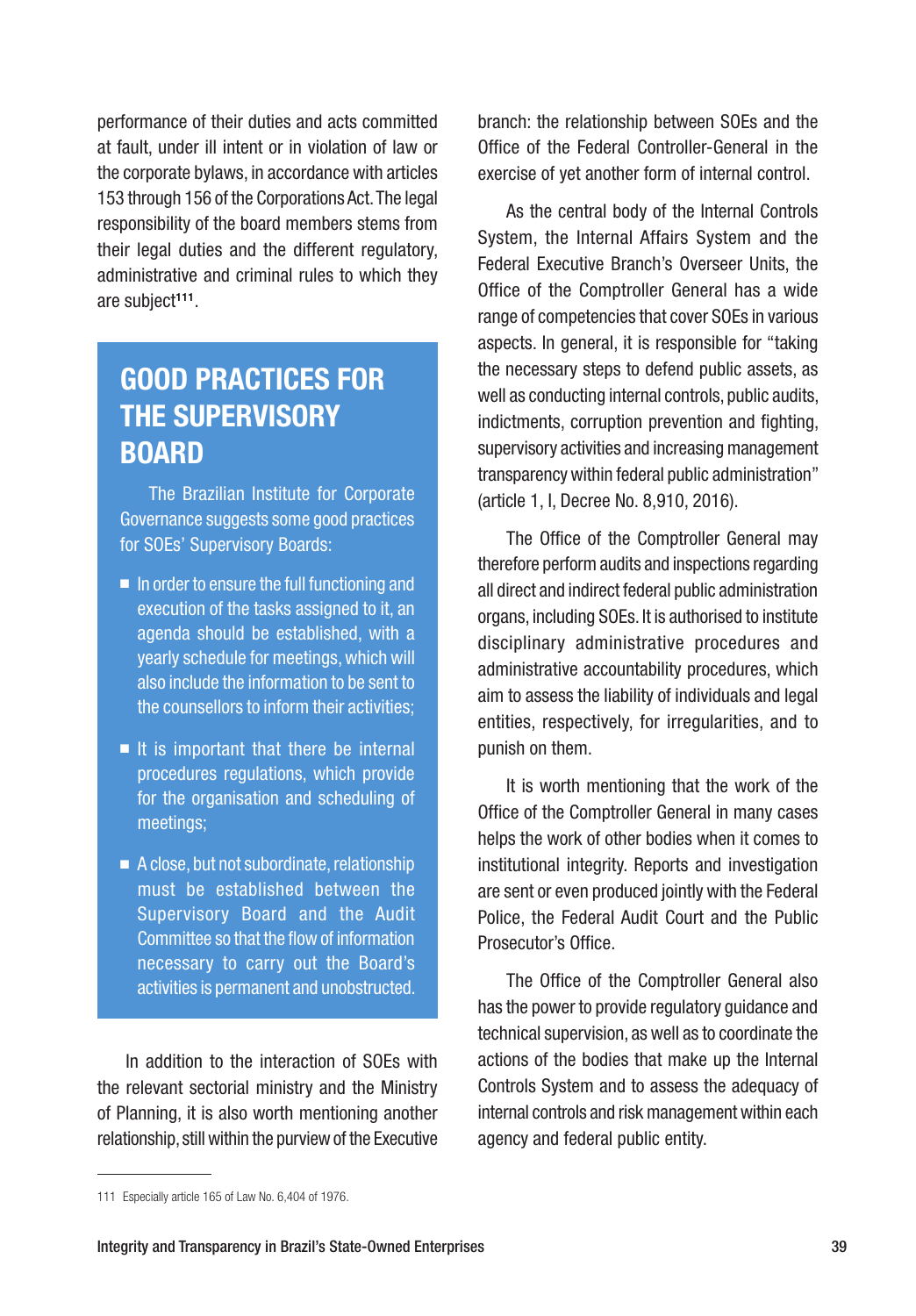In a more proactive and motivated perspective under the Anti-Corruption Act, the Office of the Comptroller General has sought to encourage the adoption of integrity programs by public and private companies, acknowledging good practices and recommending actions aimed at preventing, detecting and addressing acts of fraud and corruption. In this regard, it is worth mentioning the publication of the Guide for Implementing Integrity Programs in SOEs and the Guide for Public Integrity.<sup>112</sup>

Regarding transparency, the Office of the Comptroller General is responsible for monitoring compliance with the Access to Information Act, including by SOEs. Thus, in addition to managing the mechanism for making requests for access to information, the Office of the Comptroller General promotes the training of public agents, as well as concentrates and consolidates the publication of classified and declassified information (article 68, Decree No. 7,724, of 2012).

<sup>112</sup> The publications of the Office of the Comptroller General are available at [<https://www.gov.br/cgu/pt-br/centrais-de-conteudo/publicacoes](https://www.gov.br/cgu/pt-br/centrais-de-conteudo/publicacoes)> Accessed on: April 10, 2017.